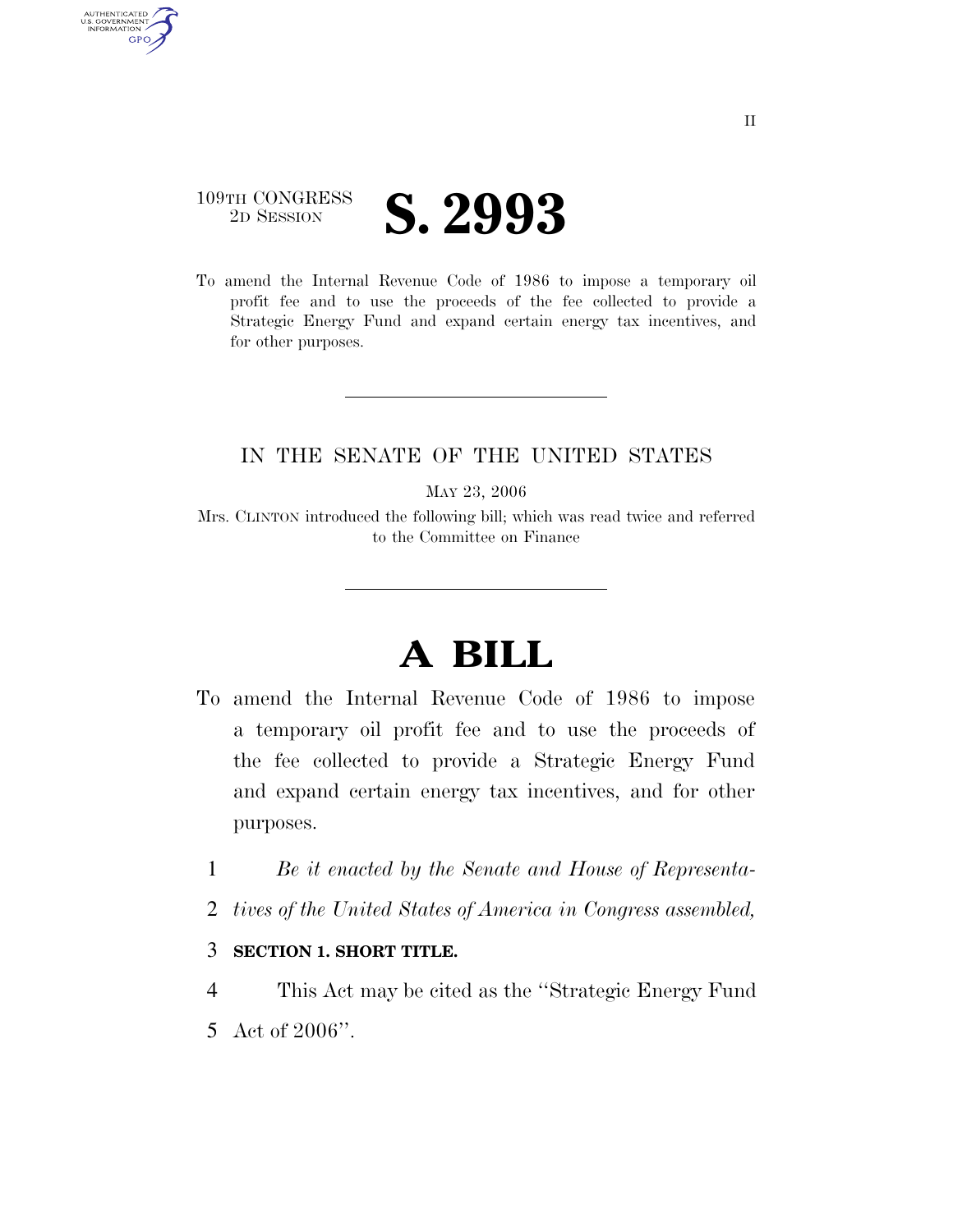# **TITLE I—STRATEGIC ENERGY FUND Subtitle A—Establishment of Strategic Energy Fund**

**SEC. 101. STRATEGIC ENERGY FUND.** 

 (a) IN GENERAL.—Subchapter A of chapter 98 of the Internal Revenue Code of 1986 (relating to trust fund code) is amended by adding at the end the following new section:

#### **''SEC. 9511. STRATEGIC ENERGY FUND.**

 ''(a) ESTABLISHMENT.—There is established in the Treasury of the United States a trust fund to be known as the 'Strategic Energy Fund', consisting of such amounts as may be appropriated or credited to such Fund as provided in this section or section 9602(b).

16 "(b) TRANSFERS TO FUND.—

17 "(1) In GENERAL.—There are hereby appro- priated to the Strategic Energy Fund amounts equivalent to the taxes received in the Treasury under section 5896.

21 "(2) LIMITATION.—The aggregate amount ap- propriated under this subsection shall not exceed— 23 ''(A) for purposes described in subsection 24 (e)(1)(A)—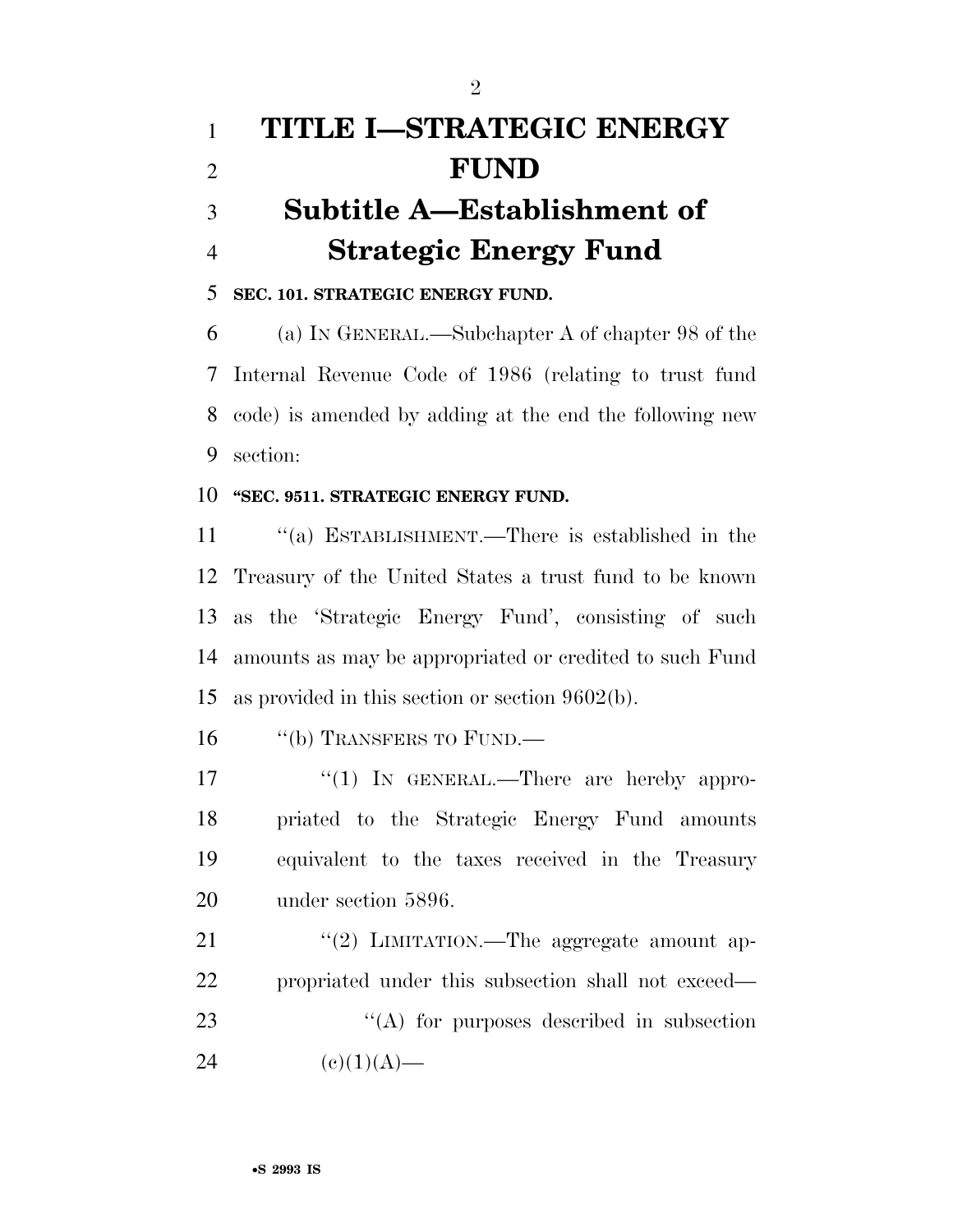| $\mathbf{1}$   | "(i) $$1,000,000,000$ during fiscal year            |
|----------------|-----------------------------------------------------|
| $\overline{2}$ | $2007$ , and                                        |
| 3              | "(ii) $$2,000,000,000$ during each of               |
| $\overline{4}$ | fiscal years 2008 through 2011, and                 |
| 5              | "(B) for purposes described in subsection           |
| 6              | $(e)(1)(B)$ , \$350,000,000 for fiscal years 2007   |
| 7              | through $2016$ .                                    |
| 8              | $``(c)$ EXPENDITURES.—                              |
| 9              | "(1) IN GENERAL.—Amounts in the Strategic           |
| 10             | Energy Fund shall be available, without further ap- |
| 11             | propriation, to carry out—                          |
| 12             | $\lq\lq$ the purposes authorized under section      |
| 13             | 161 of the Strategic Energy Fund Act of 2006;       |
| 14             | and                                                 |
| 15             | $\lq\lq$ (B) projects under section 1510 of the     |
| 16             | Energy Policy Act of 2005 (42 U.S.C. 16501)         |
| 17             | and section 212 of the Clean Air Act (42            |
| 18             | U.S.C. 7546) that have a design capacity to         |
| 19             | produce, in the aggregate, $1,000,000,000$ gal-     |
| 20             | lons of cellulosic biomass, without regard to sec-  |
| 21             | tion $1510(l)$ of the Energy Policy Act of 2005     |
| 22             | $(42 \text{ U.S.C. } 16501(l))$ .                   |
| 23             | "(2) UNEXPENDED FUNDS.—Any funds that               |

have not been expended by September 30, 2016,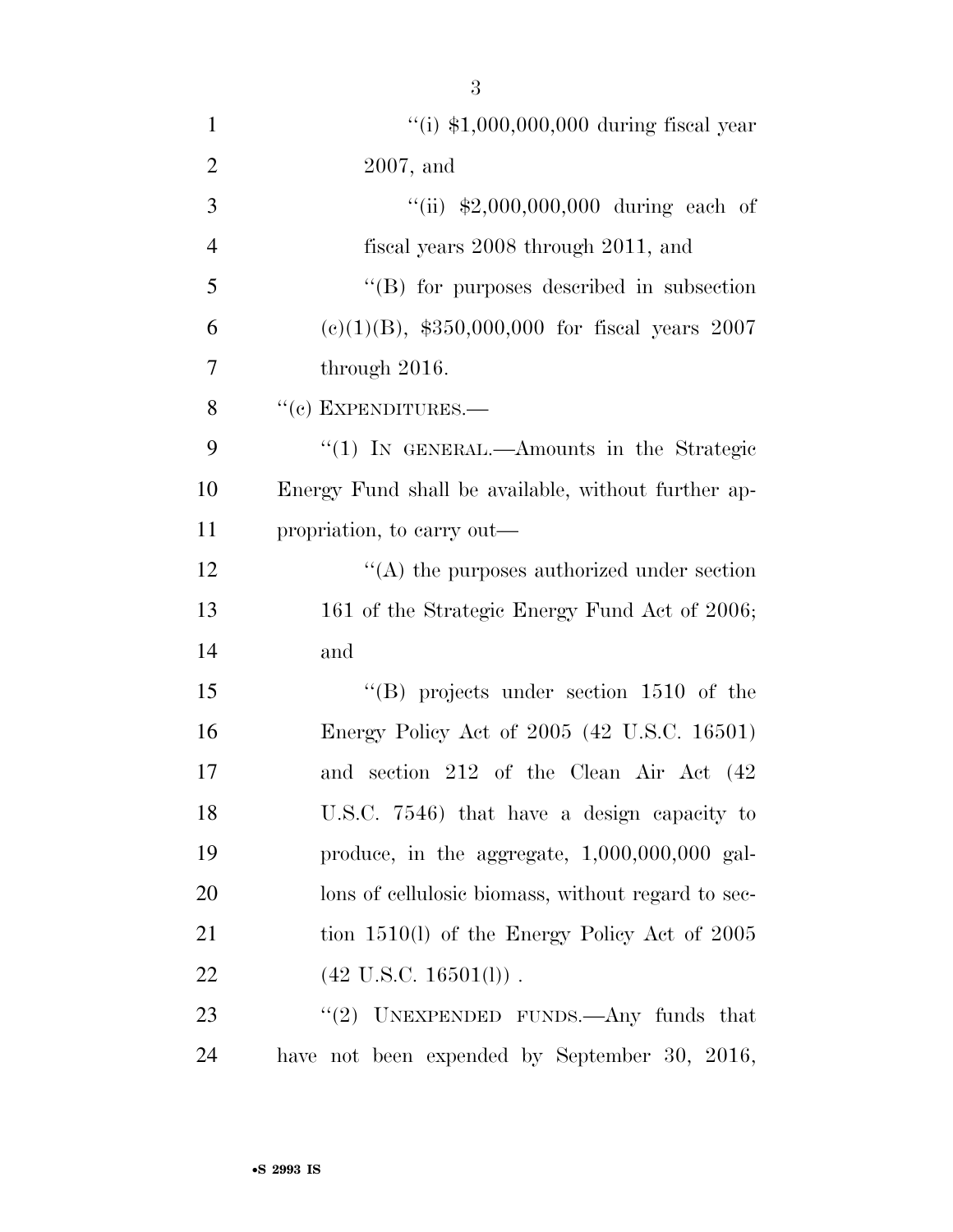shall be credited back to the general fund as mis- cellaneous tax receipts.''. (b) CLERICAL AMENDMENT.—The table of sections for such subchapter is amended by adding at the end the following new item: ''Sec. 9511. Strategic Energy Fund.''. (c) EFFECTIVE DATE.—The amendments made by this section shall take effect on the date of the enactment of this Act. **Subtitle B—Incentives to Accelerate Biofuels Availability SEC. 111. MODIFICATION OF ALTERNATIVE FUEL VEHICLE REFUELING PROPERTY CREDIT.**  (a) INCREASE IN CREDIT AMOUNT.—Section 30C of the Internal Revenue Code of 1986 (relating to alternative fuel vehicle refueling property credit) is amended— (1) by striking ''30 percent'' in subsection (a) and inserting ''50 percent'', and 18 (2) by striking " $\$30,000"$  in subsection (b)(1) and inserting ''\$50,000''. (b) CREDIT ALLOWED FOR ELECTRIC DRIVE TRANS- PORTATION PROPERTY.—Paragraph (1) of section 30C(c) of the Internal Revenue Code of 1986 (relating to quali- fied alternative fuel vehicle refueling property) is amended by striking '', but only with respect to any fuel'' and in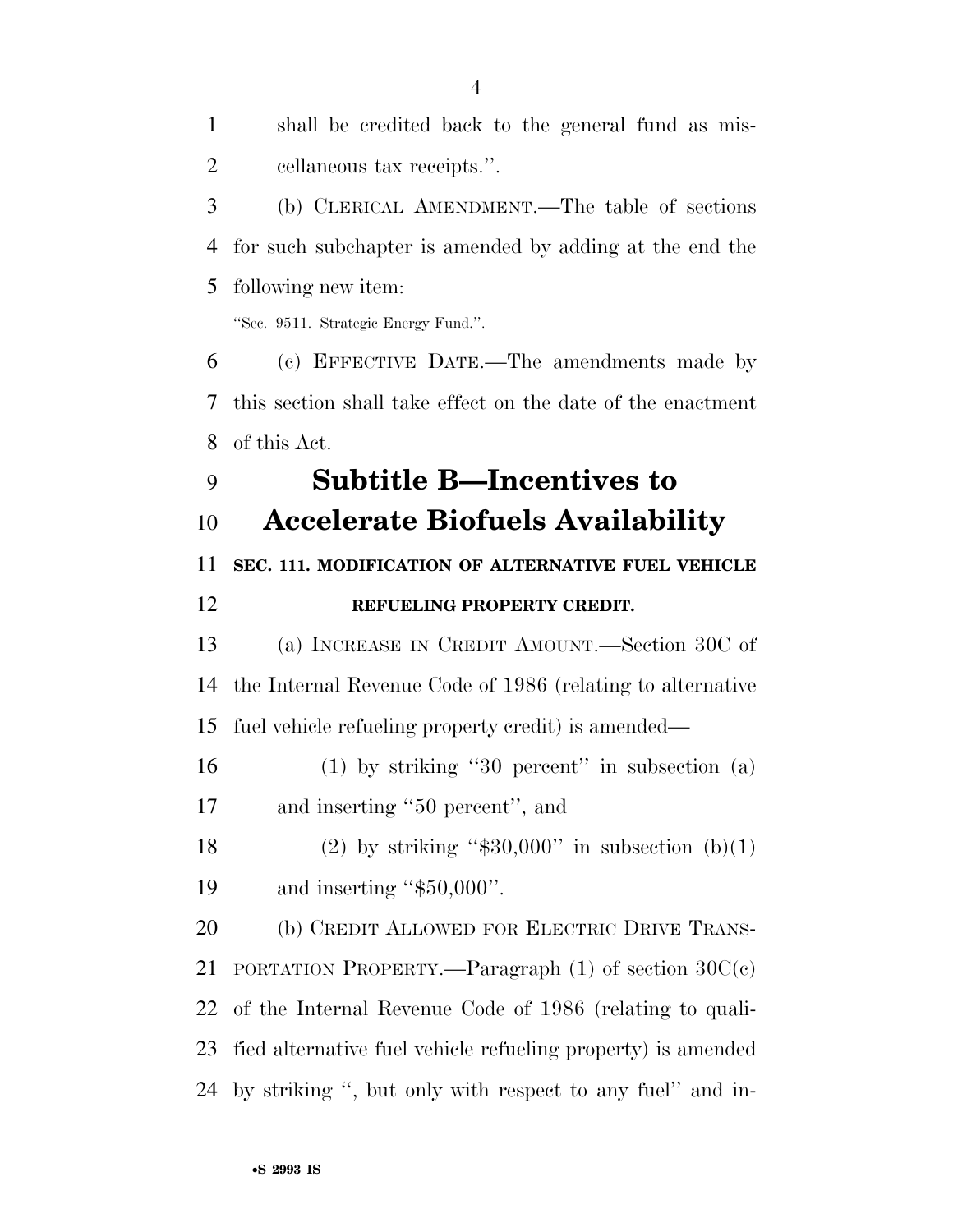serting '', except that in the case of property described in paragraph (3)(A) thereof, only with respect to fuels''. (c) EXTENSION OF CREDIT.—Subsection (g) section 30C of the Internal Revenue Code of 1986 (relating to termination) is amended to read as follows:

 "(g) TERMINATION OF AVAILABILITY OF CREDIT.— This section shall not apply to property placed in service after the earlier of December 31, 2014, or the date after which more than 20,000 alternative refueling properties have been installed through use of this credit.''.

 (d) EFFECTIVE DATE.—The amendments made by this section shall apply to property placed in service after the date of the enactment of this Act, in taxable years ending after such date.

### **SEC. 112. EXTENSION OF BIODIESEL INCOME AND EXCISE TAX CREDITS.**

17 (a) IN GENERAL.—Sections  $40A(g)$ ,  $6426(e)(6)$ , and 6427(e)(5)(B) of the Internal Revenue Code of 1986 are each amended by striking ''2008'' and inserting ''2014''. (b) EFFECTIVE DATE.—The amendments made by

this section shall take effect on January 1, 2009.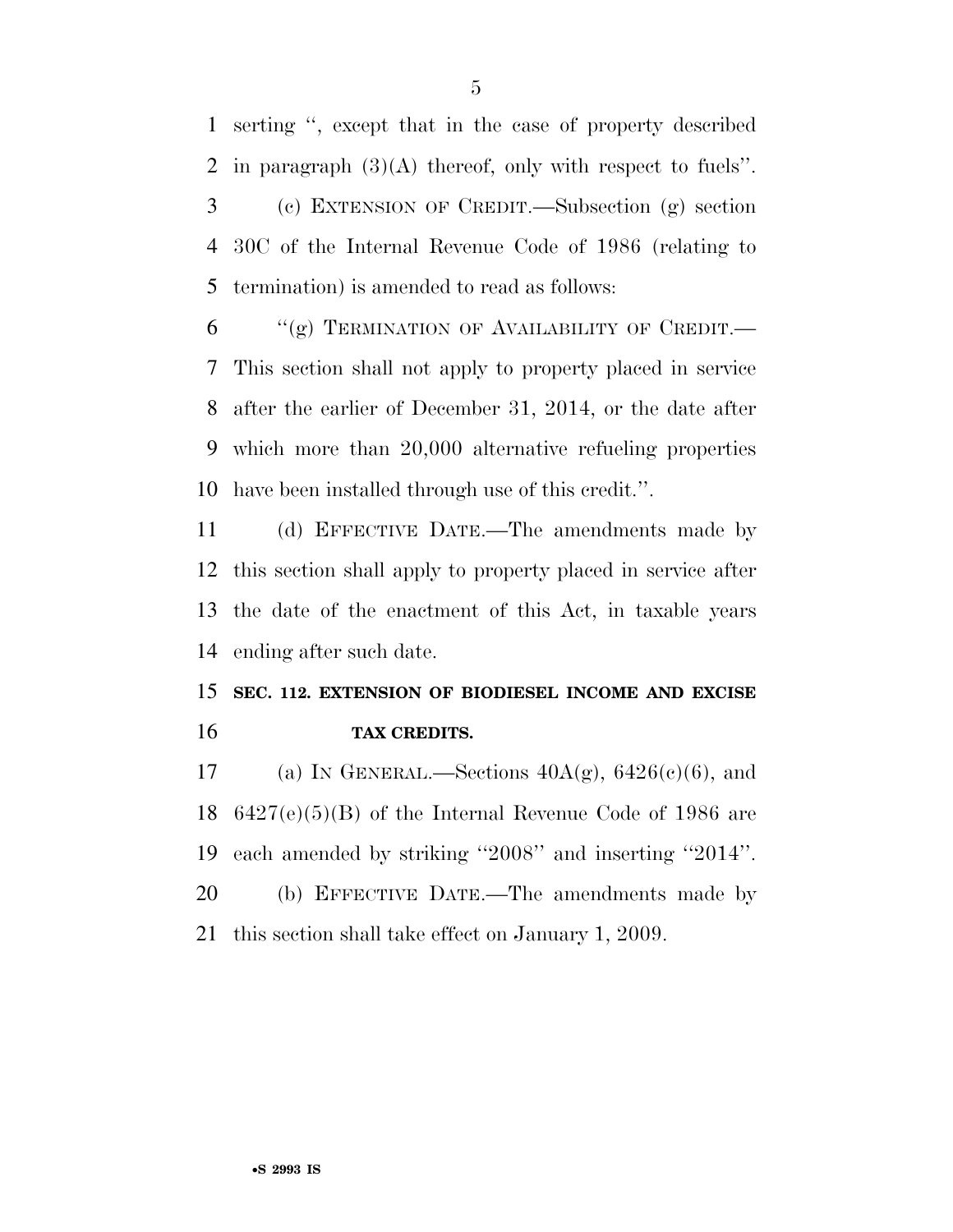# **SEC. 113. SMALL ETHANOL PRODUCER CREDIT EXPANDED FOR PRODUCERS OF SUCROSE AND CEL-LULOSIC ETHANOL.**

 (a) IN GENERAL.—Subparagraph (C) of section 40(b)(4) of the Internal Revenue Code of 1986 (relating to small ethanol producer credit) is amended by inserting ''(30,000,000 gallons for any sucrose or cellulosic ethanol producer)'' after ''15,000,000 gallons''.

 (b) SUCROSE OR CELLULOSIC ETHANOL PRO- DUCER.—Section 40(b)(4) of the Internal Revenue Code of 1986 is amended by adding at the end the following new subparagraph:

13 "(E) SUCROSE OR CELLULOSIC ETHANOL PRODUCER.—

 $\frac{15}{10}$  In GENERAL.—For purposes of this paragraph, the term 'sucrose or cel- lulosic ethanol producer' means a producer of ethanol using sucrose feedstock or cel-lulosic feedstock.

20 "(ii) SUCROSE FEEDSTOCK.—For pur- poses of clause (i), the term 'sucrose feed- stock' means any raw sugar, refined sugar, or sugar equivalents (including juice and extract). Such term does not include any molasses, beet thick juice, or other similar products as determined by the Secretary.''.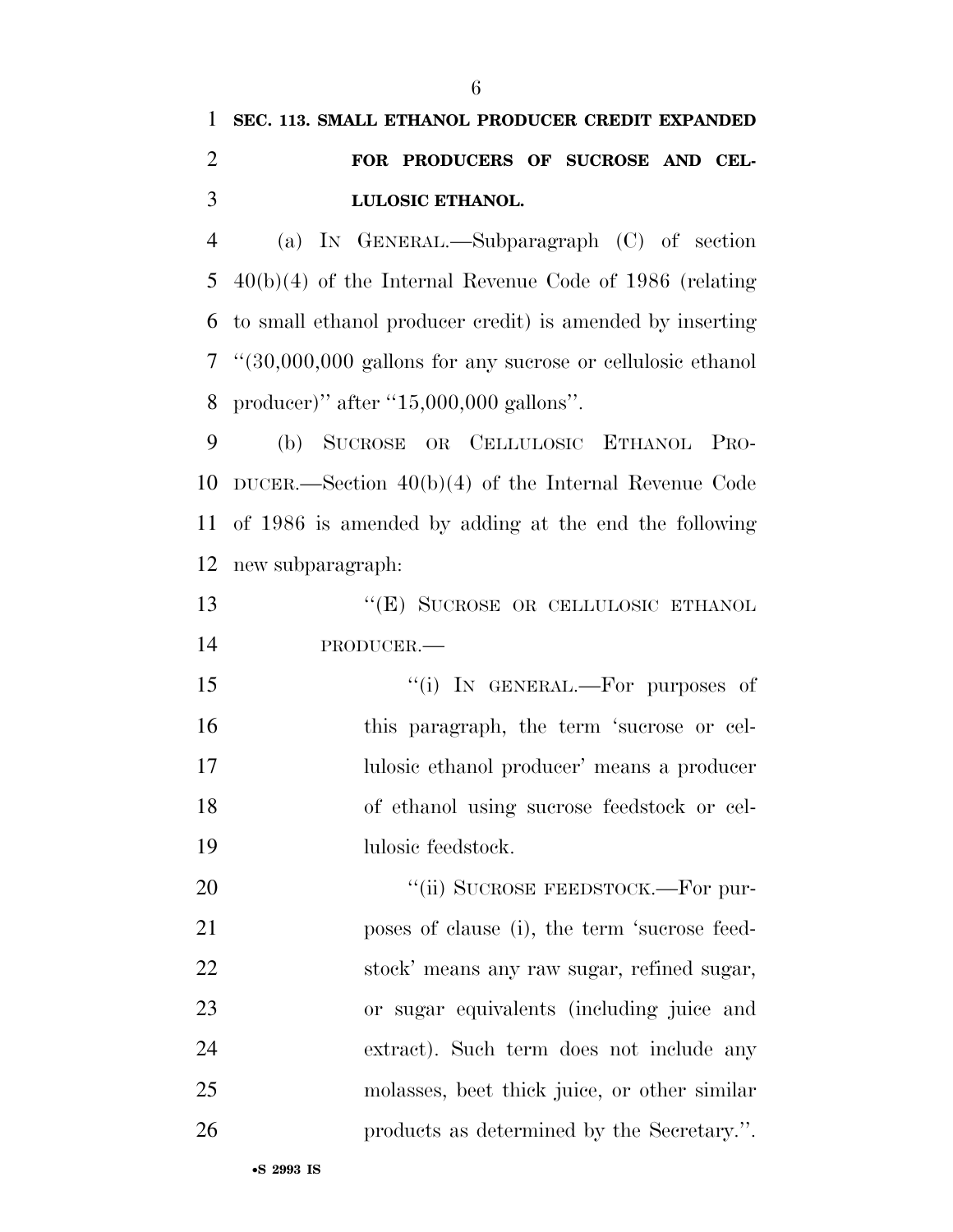(c) CONFORMING AMENDMENTS.—

2 (1) Section  $40(g)(2)$  of the Internal Revenue Code of 1986 is amended by striking ''15,000,000 gallon limitation'' and inserting ''15,000,000 and 30,000,000 gallon limitations''.

6 (2) Section  $40(g)(5)(B)$  of such Code is amend- ed by striking ''15,000,000 gallons'' and inserting 8 "the gallon limitation under subsection  $(b)(4)(C)$ ".

 (d) EFFECTIVE DATE.—The amendments made by this section shall apply to taxable years beginning after the date of the enactment of this Act.

## **Subtitle C—Incentives to Deploy-ment of Fuel-Efficient Vehicles**

**SEC. 121. CREDIT FOR PRODUCTION OF QUALIFIED FLEXI-**

#### **BLE FUEL VEHICLES.**

 (a) IN GENERAL.—Subpart D of part IV of sub- chapter A of chapter 1 of the Internal Revenue Code of 1986 (relating to business related credits) is amended by adding at the end the following new section:

 **''SEC. 45N. PRODUCTION OF QUALIFIED FLEXIBLE FUEL MOTOR VEHICLES.** 

22 "(a) ALLOWANCE OF CREDIT.—For purposes of sec- tion 38, in the case of a manufacturer, the qualified flexi- ble fuel motor vehicle production credit determined under this section for any taxable year is an amount equal to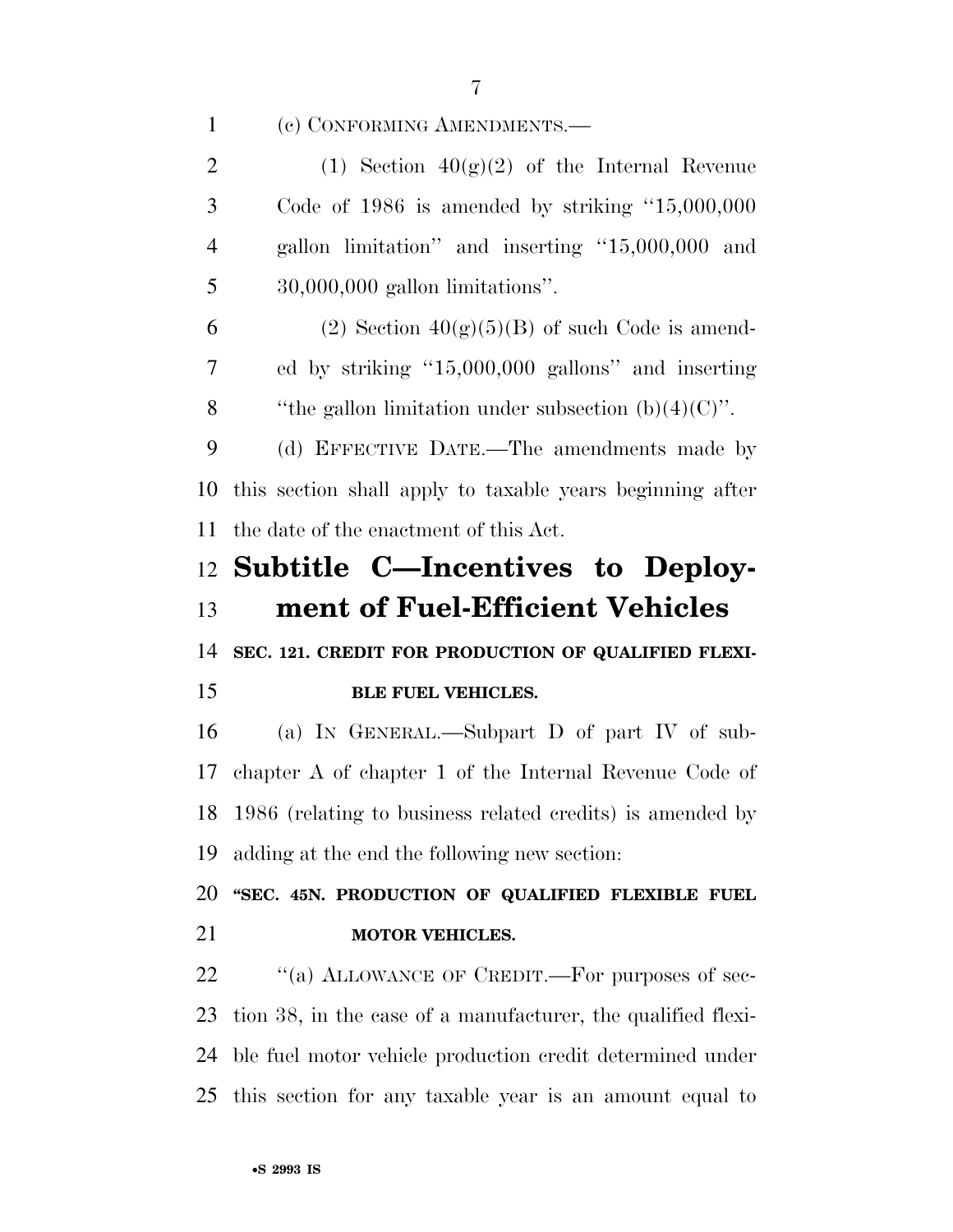| 1              | the incremental flexible fuel motor vehicle cost for each    |
|----------------|--------------------------------------------------------------|
| $\overline{2}$ | qualified flexible fuel motor vehicle produced in the United |
| 3              | States by the manufacturer during the taxable year.          |
| 4              | "(b) INCREMENTAL FLEXIBLE FUEL MOTOR VEHI-                   |
| 5              | CLE COST.—With respect to any qualified flexible fuel        |
| 6              | motor vehicle, the incremental flexible fuel motor vehicle   |
| 7              | cost is an amount equal to the lesser of—                    |
| 8              | $\lq(1)$ the excess of—                                      |
| 9              | $\lq\lq$ the cost of producing such qualified                |
| 10             | flexible fuel motor vehicle, over                            |
| 11             | $\lq\lq (B)$ the cost of producing such motor ve-            |
| 12             | hicle if such motor vehicle was not a qualified              |
| 13             | flexible fuel motor vehicle, or                              |
| 14             | $\lq(2)$ \$150.                                              |
| 15             | "(c) QUALIFIED FLEXIBLE FUEL MOTOR VEHI-                     |
| 16             | CLE.—For purposes of this section, the term 'qualified       |
| 17             | flexible fuel motor vehicle' means a motor vehicle (as de-   |
|                | 18 fined under section $30(c)(2)$ )                          |
| 19             | $\lq(1)$ the production of which is not required for         |
| 20             | the manufacturer to meet—                                    |
| 21             | $\lq\lq$ the maximum credit allowable for ve-                |
| 22             | hicles described in paragraph (2) in determining             |
| 23             | the fleet average fuel economy requirements (as              |
| 24             | determined under section 32904 of title 49,                  |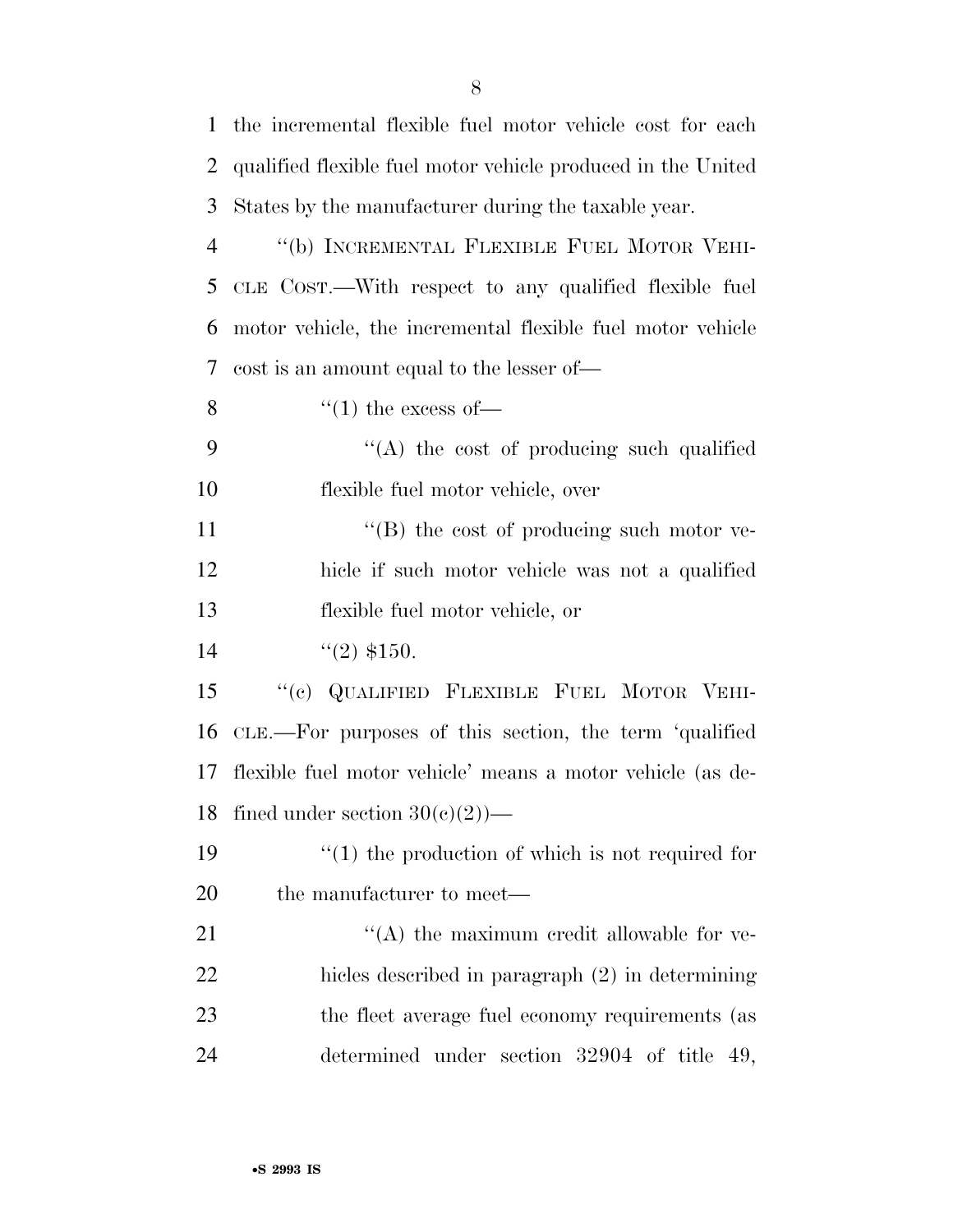| $\mathbf{1}$   | United States Code) of the manufacturer for              |
|----------------|----------------------------------------------------------|
| $\overline{2}$ | the model year ending in the taxable year, or            |
| 3              | "(B) the requirements of any other provi-                |
| $\overline{4}$ | sion of Federal law, and                                 |
| 5              | $(2)$ which is designed so that the vehicle is           |
| 6              | propelled by an engine which can use as a fuel a pe-     |
| 7              | troleum mixture of which 85 percent (or another          |
| 8              | percentage of not less than 70 percent, as the Sec-      |
| 9              | retary may determine, by rule, to provide for re-        |
| 10             | quirements relating to cold start, safety, or vehicle    |
| 11             | functions) of the volume of consists of ethanol or       |
| 12             | biodiesel.                                               |
| 13             | "(d) OTHER DEFINITIONS AND SPECIAL RULES.-               |
| 14             | For purposes of this section—                            |
| 15             | "(1) MANUFACTURER.—The term 'manufac-                    |
| 16             | turer' has the meaning given such term in regula-        |
| 17             | tions prescribed by the Administrator of the Envi-       |
| 18             | ronmental Protection Agency for purposes of the ad-      |
| 19             | ministration of title II of the Clean Air Act (42)       |
| 20             | U.S.C. 7521 et seq.).                                    |
| 21             | "(2) REDUCTION IN BASIS.—For purposes of                 |
| 22             | this subtitle, if a credit is allowed under this section |
| 23             | for any expenditure with respect to any property, the    |
| 24             | increase in the basis of such property which would       |
| 25             | (but for this paragraph) result from such expendi-       |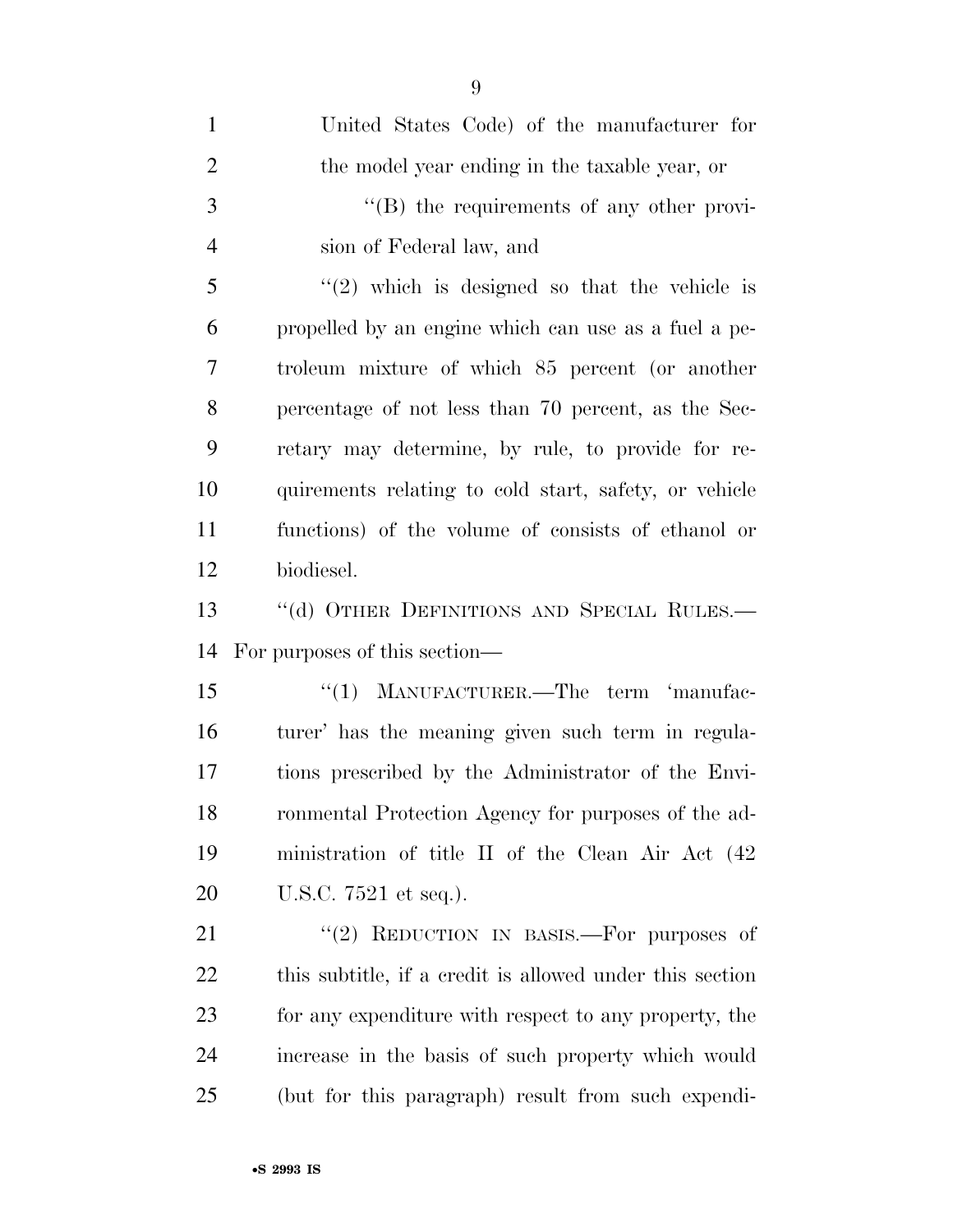ture shall be reduced by the amount of the credit so allowed.

3 "(3) NO DOUBLE BENEFIT.—The amount of any deduction or credit allowable under this chapter (other than the credits allowable under this section and section 30B) shall be reduced by the amount of credit allowed under subsection (a) for such vehicle for the taxable year.

9 "(4) ELECTION NOT TO TAKE CREDIT.—No credit shall be allowed under subsection (a) for any vehicle if the taxpayer elects to not have this section apply to such vehicle.

 ''(e) CROSS REFERENCE.—For an election to claim certain minimum tax credits in lieu of the credit deter-mined under this section, see section 53(e).''.

 (b) CREDIT ALLOWED AGAINST THE ALTERNATIVE MINIMUM TAX.—Section 38(c)(4)(B) of the Internal Rev- enue Code of 1986 (defining specified credits) is amended 19 by striking the period at the end of clause  $(ii)(II)$  and in- serting '', and'', and by adding at the end the following new clause:

22  $\frac{1}{2}$   $\frac{1}{2}$   $\frac{1}{2}$  the credit determined under sec-tion 45N.''.

 (c) ELECTION TO USE ADDITIONAL AMT CREDIT.— Section 53 of the Internal Revenue Code of 1986 (relating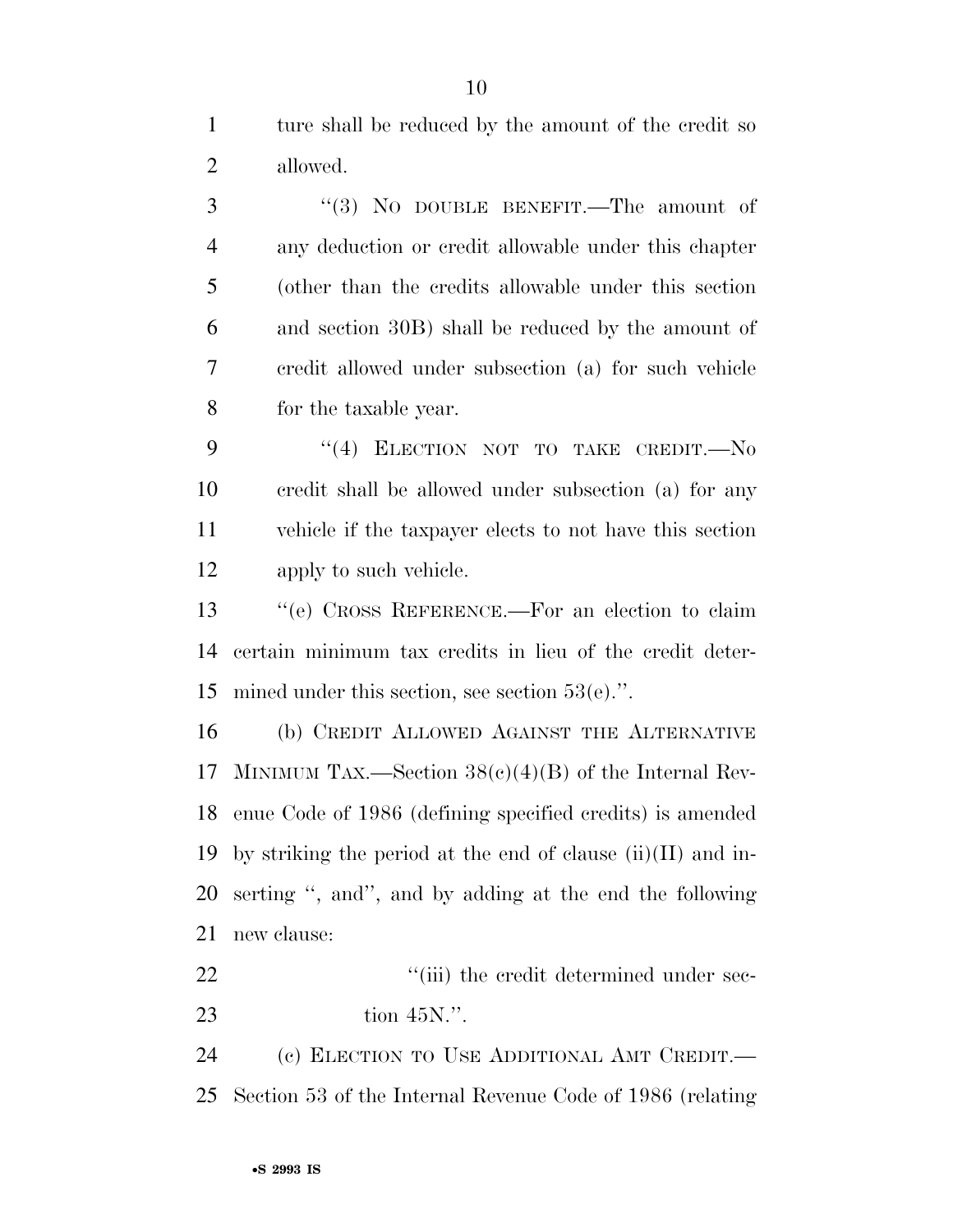to credit for prior year minimum tax liability) is amended by adding at the end the following new subsection:

 ''(e) ADDITIONAL CREDIT IN LIEU OF FLEXIBLE FUEL MOTOR VEHICLE CREDIT.—

 $\frac{1}{2}$   $\frac{1}{2}$  IN GENERAL.—In the case of a taxpayer making an election under this subsection for a tax- able year, the limitation under subsection (c) for such taxable year shall be increased by the amount of the credit determined under section 45N for such taxable year.

11 "(2) ELECTION.—A taxpayer may make an election under this subsection for any taxable year only if the taxpayer elects not to take the credit under section 45N for such taxable year pursuant to 15 section  $45N(c)(4)$ . Any election under this sub- section may not be revoked except with the consent of the Secretary.

18 "(3) CREDIT REFUNDABLE.—The aggregate in- crease in the credit under this section for any tax- able year by reason of this subsection shall for pur- poses of this title (other than subsection (b)(2) of this section) be treated as a credit allowed to the taxpayer under subpart C.''.

24 (d) CONFORMING AMENDMENTS.—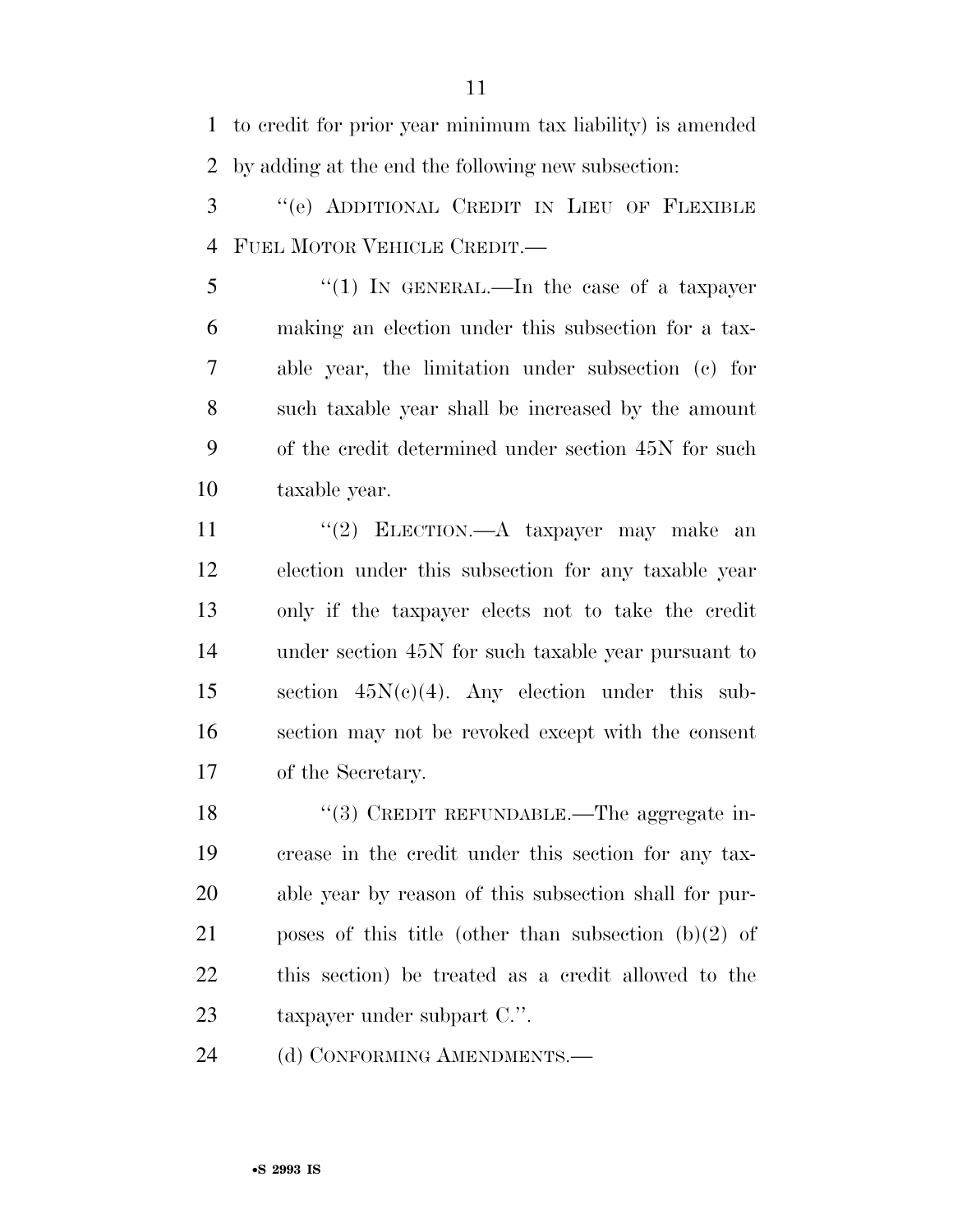| $\mathbf{1}$   | $(1)$ Section 38(b) of the Internal Revenue Code                   |
|----------------|--------------------------------------------------------------------|
| $\overline{c}$ | of 1986 is amended by striking "and" at the end of                 |
| 3              | paragraph $(29)$ , by striking the period at the end of            |
| $\overline{4}$ | paragraph (30) and inserting ", plus", and by add-                 |
| 5              | ing at the end the following new paragraph.                        |
| 6              | $\cdot$ (31) the qualified flexible fuel motor vehicle             |
| 7              | production credit<br>determined under<br>section                   |
| 8              | $45N(a)$ .".                                                       |
| 9              | $(2)$ Section 1016(a) of such Code is amended                      |
| 10             | by striking "and" at the end of paragraph (36), by                 |
| 11             | striking the period at the end of paragraph (37) and               |
| 12             | inserting ", and", and by adding at the end the fol-               |
| 13             | lowing:                                                            |
| 14             | $\cdot$ (38) in the case of a facility with respect to             |
| 15             | which a credit was allowed under section 45N, to the               |
| 16             | extent provided in section $45N(d)(2)$ .".                         |
| 17             | (e) CLERICAL AMENDMENT.—The table of sections                      |
|                | 18 for subpart D of part IV of subchapter A of chapter 1           |
| 19             | of the Internal Revenue Code of 1986 is amended by add-            |
| 20             | ing at the end the following new item:                             |
|                | "Sec. 45N. Production of qualified flexible fuel motor vehicles.". |
| 21             | (f) EFFECTIVE DATE.—The amendments made by                         |
| 22             | this section shall apply to motor vehicles produced in             |
| 23             | model years ending after the date of the enactment of this         |
| 24             | Act.                                                               |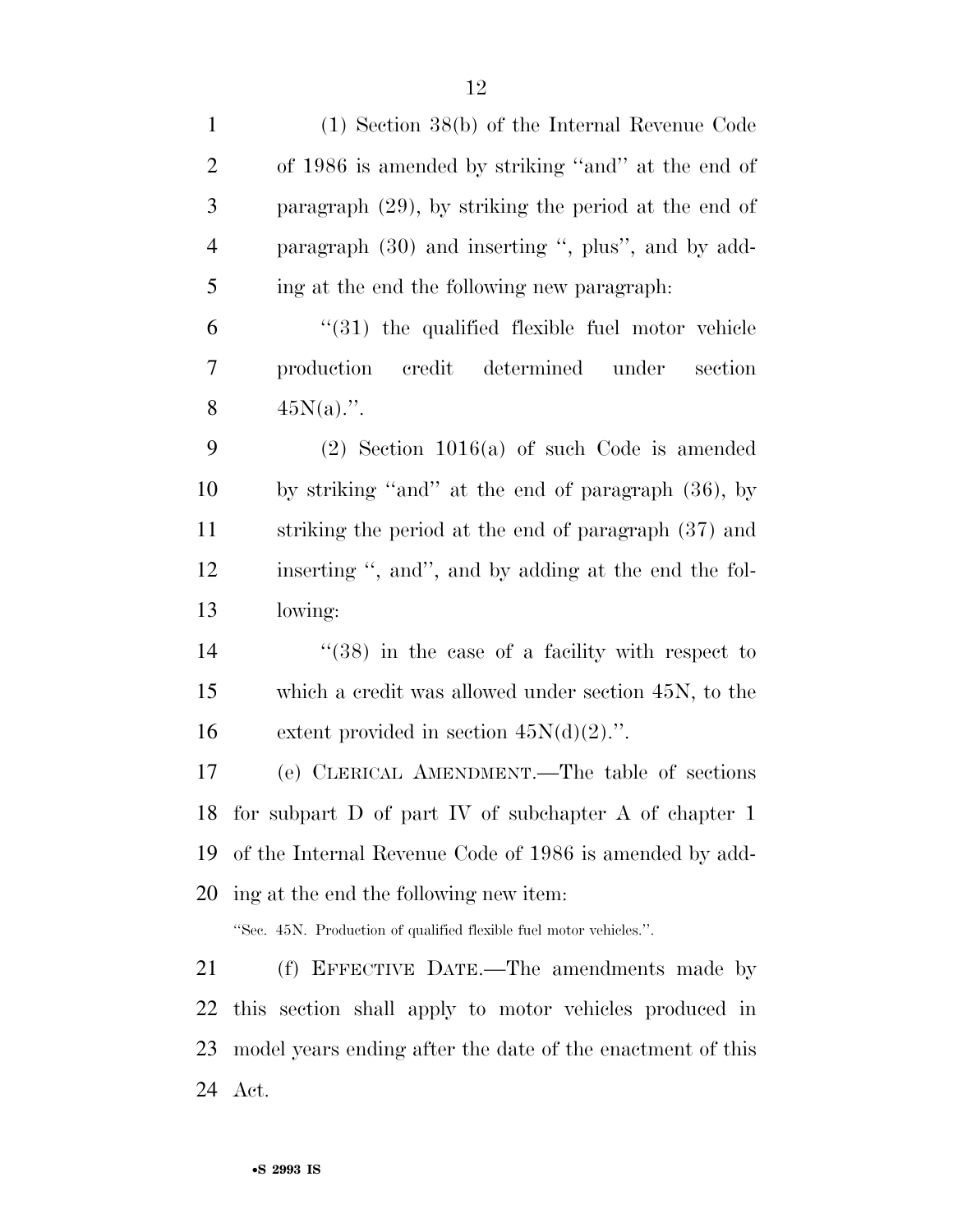#### **SEC. 122. TAX CREDIT FOR FUEL-EFFICIENT FLEETS.**

 (a) IN GENERAL.—Subpart E of part IV of sub- chapter A of chapter 1 of the Internal Revenue Code of 1986 is amended by inserting after section 48B the fol-lowing new section:

#### **''SEC. 48C. FUEL-EFFICIENT FLEET CREDIT.**

 ''(a) GENERAL RULE.—For purposes of section 46, the fuel-efficient fleet credit for any taxable year is 15 per- cent of the qualified fuel-efficient vehicle investment amount of an eligible taxpayer for such taxable year.

 ''(b) VEHICLE PURCHASE REQUIREMENT.—In the case of any eligible taxpayer which places less than 10 qualified fuel-efficient vehicles in service during the tax- able year, the qualified fuel-efficient vehicle investment amount shall be zero.

16 "(c) QUALIFIED FUEL-EFFICIENT VEHICLE INVEST-MENT AMOUNT.—For purposes of this section—

18 "(1) IN GENERAL.—The term 'qualified fuel-ef- ficient vehicle investment amount' means the basis of any qualified fuel-efficient vehicle placed in serv- ice by an eligible taxpayer during the taxable year. 22 "(2) QUALIFIED FUEL-EFFICIENT VEHICLE.—

23 "(A) In GENERAL.—The term 'qualified fuel-efficient vehicle' means an vehicle which has a fuel economy which is at least 150 per-cent greater than the average fuel economy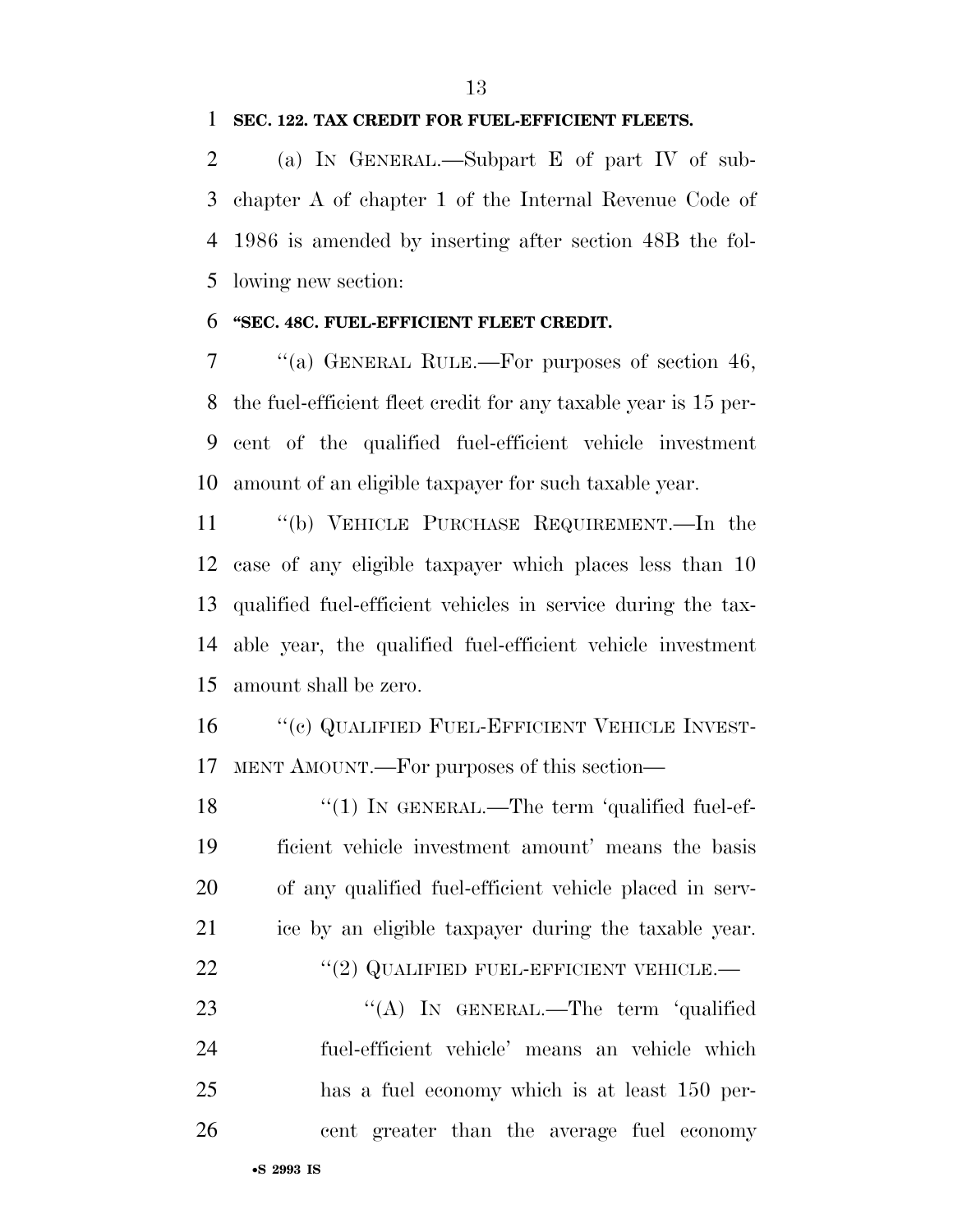standard for an vehicle of the same class and model year.

3 "(B) CERTAIN VEHICLES EXCLUDED.— Such term shall not include any vehicle for which a credit is allowed to the eligible taxpayer under section 30 or 30B.

7 "(3) OTHER TERMS.—The terms 'vehicle', 'av- erage fuel economy standard', 'fuel economy', and 'model year' have the meanings given to such terms under section 32901 of title 49, United States Code. ''(d) ELIGIBLE TAXPAYER.—The term 'eligible tax- payer' means, with respect to any taxable year, a taxpayer who owns a fleet of 100 or more vehicles which are used in the trade or business of the taxpayer on the first day of such taxable year.

 ''(e) TERMINATION.—This section shall not apply to any vehicle placed in service after December 31, 2010.''. (b) CREDIT TREATED AS PART OF INVESTMENT CREDIT.—Section 46 of the Internal Revenue Code of 1986 is amended by striking ''and'' at the end of para- graph (3), by striking the period at the end of paragraph (4) and inserting '', and,'' and by adding at the end the following new paragraph:

24  $(5)$  the fuel-efficient fleet credit.".

25 (c) CONFORMING AMENDMENTS.—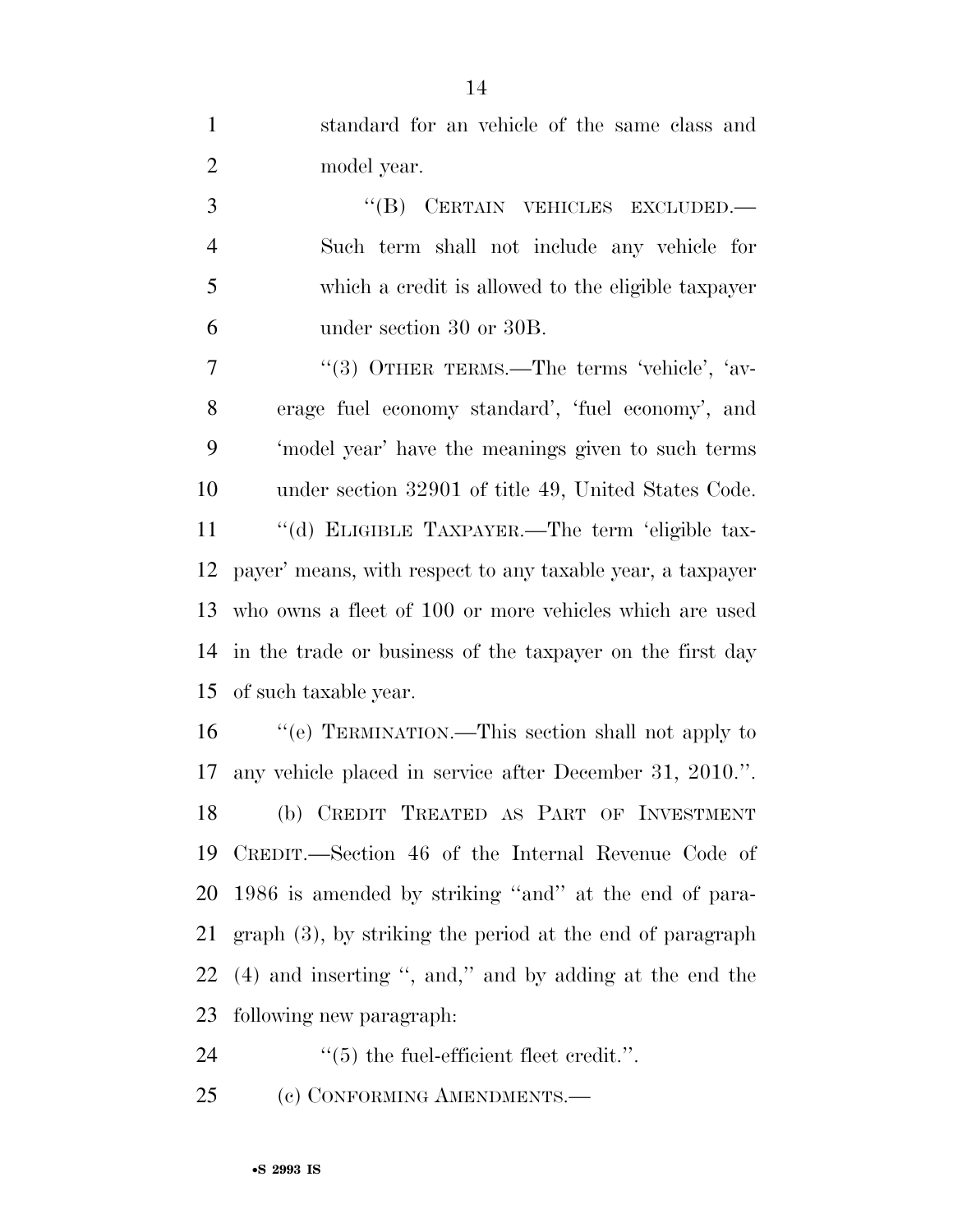| $\mathbf{1}$   | $(1)$ Section $49(a)(1)(C)$ of the Internal Revenue           |
|----------------|---------------------------------------------------------------|
| $\overline{2}$ | Code of 1986 is amended by striking "and" at the              |
| 3              | end of clause (iii), by striking the period at the end        |
| $\overline{4}$ | of clause (iv) and inserting ", and," and by adding           |
| 5              | at the end the following new clause:                          |
| 6              | $\lq\lq$ (v) the basis of any qualified fuel-ef-              |
| 7              | ficient vehicle which is taken into account                   |
| 8              | under section 48C.".                                          |
| 9              | $(2)$ The table of sections for subpart E of part             |
| 10             | IV of subchapter A of chapter 1 of such Code is               |
| 11             | amended by inserting after the item relating to sec-          |
| 12             | tion 48 the following new item:                               |
|                | "Sec. 48C. Fuel-efficient fleet credit.".                     |
| 13             | (d) EFFECTIVE DATE.—The amendments made by                    |
| 14             | this section shall apply to periods after December 31,        |
| 15             | 2005, in taxable years ending after such date, under rules    |
| 16             | similar to the rules of section $48(m)$ of the Internal Rev-  |
|                | 17 enue Code of 1986 (as in effect on the day before the date |
| 18             | of the enactment of the Revenue Reconciliation Act of         |
| 19             | 1990).                                                        |
| 20             | SEC. 123. ADVANCED TECHNOLOGY MOTOR VEHICLES MAN-             |
| 21             | UFACTURING CREDIT.                                            |
| 22             | (a) IN GENERAL.—Subpart B of part IV of sub-                  |
| 23             | chapter A of chapter 1 of the Internal Revenue Code of        |

1986 (relating to foreign tax credit, etc.) is amended by

adding at the end the following new section: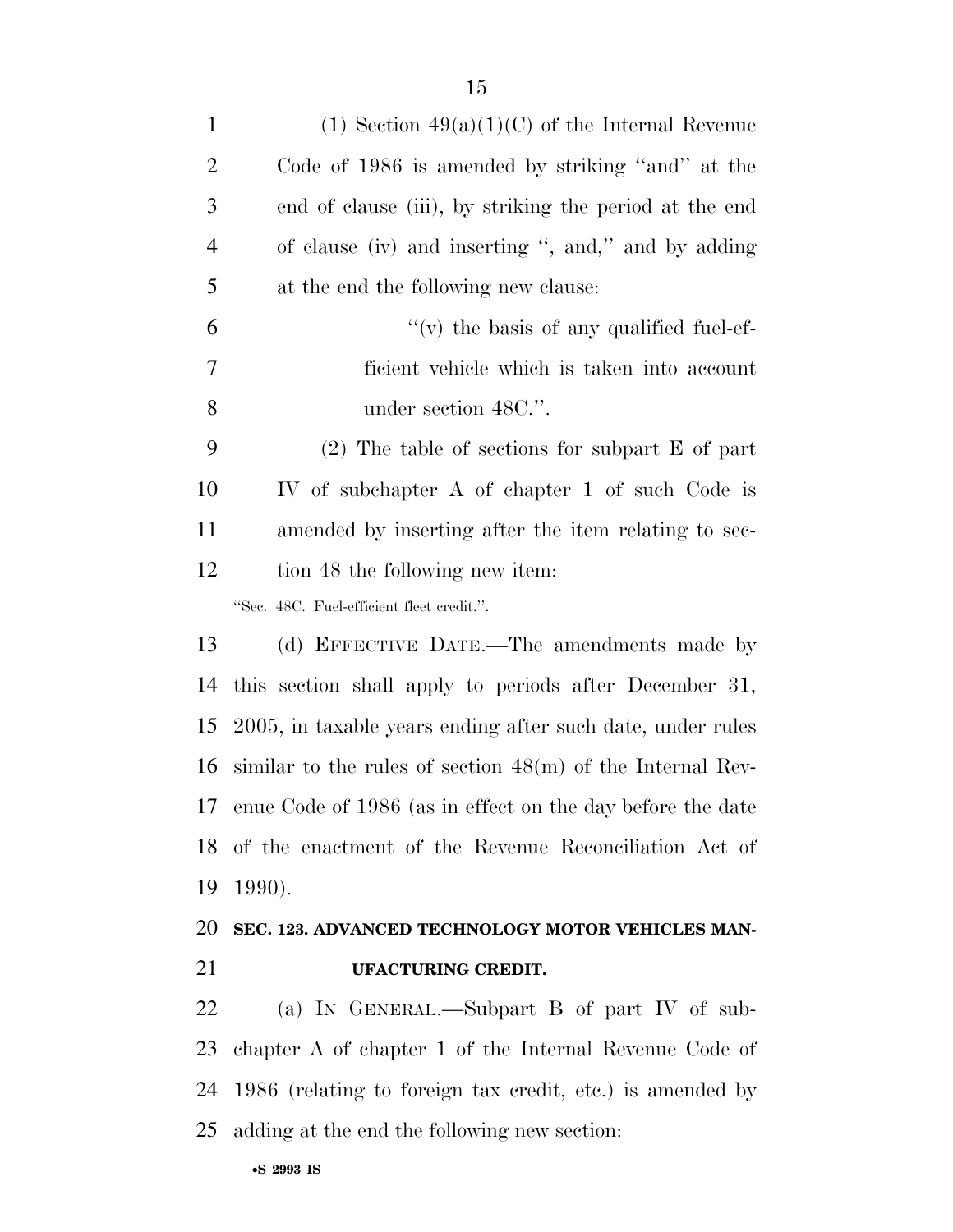| 3  | "(a) CREDIT ALLOWED.—There shall be allowed as           |
|----|----------------------------------------------------------|
| 4  | a credit against the tax imposed by this chapter for the |
| 5  | taxable year an amount equal to 35 percent of the quali- |
| 6  | fied investment of an eligible taxpayer for such taxable |
| 7  | year.                                                    |
| 8  | "(b) QUALIFIED INVESTMENT.—For purposes of this          |
| 9  | section-                                                 |
| 10 | $\lq(1)$ IN GENERAL.—The term 'qualified invest-         |
| 11 | ment' means, with respect to any taxable year, the       |
| 12 | sum of-                                                  |
| 13 | $\lq\lq$ the costs paid or incurred by the eli-          |
| 14 | gible taxpayer during such taxable year-                 |
| 15 | "(i) to re-equip, expand, or establish                   |
| 16 | any manufacturing facility of the eligible               |
| 17 | taxpayer to produce advanced technology                  |
| 18 | motor vehicles or to produce eligible com-               |
| 19 | ponents, and                                             |
| 20 | "(ii) for qualified research (as defined                 |
| 21 | in section $41(d)$ ) related to advanced tech-           |
| 22 | nology motor vehicles and eligible compo-                |
| 23 | nents, and                                               |
| 24 | qualified engineering integration<br>$\lq\lq (B)$        |
| 25 | costs.                                                   |
|    |                                                          |
|    | •S 2993 IS                                               |

## **''SEC. 30D. ADVANCED TECHNOLOGY MOTOR VEHICLES MANUFACTURING CREDIT.**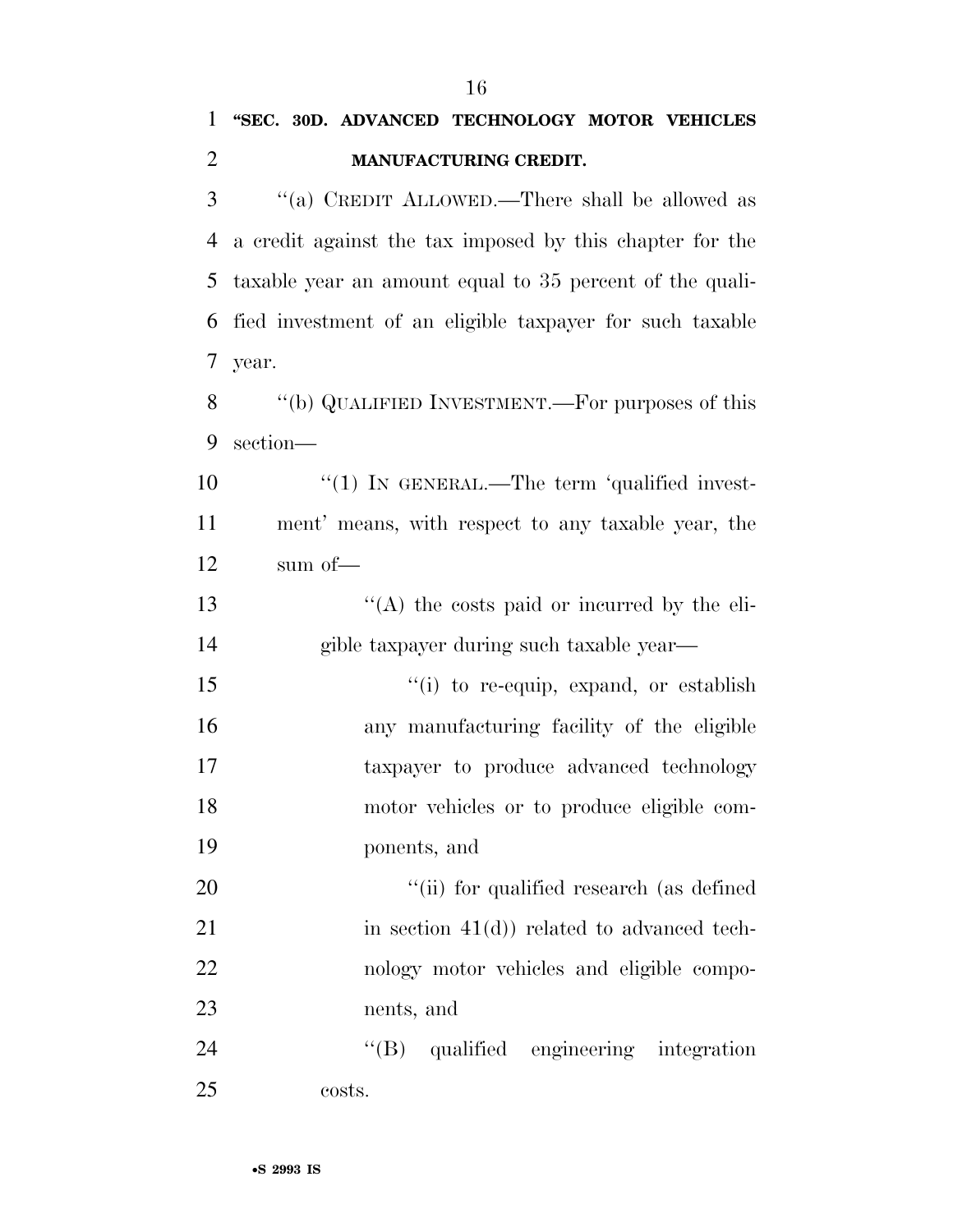1 "(2) ATTRIBUTION RULES.—For purposes of 2 paragraph  $(1)(A)(i)$ , in the case of a manufacturing facility of the eligible taxpayer which produces both advanced technology motor vehicles and other motor vehicles, or eligible components and other compo- nents, only the amount paid or incurred for the pro- duction of advanced technology motor vehicles and eligible components shall be taken into account.  $\cdot$  "(c) ELIGIBLE TAXPAYER.—For purposes of this sec- tion, the term 'eligible taxpayer' means any taxpayer if more than 50 percent of its gross receipts for the taxable year is derived from the manufacture of motor vehicles or any component parts of such vehicles. ''(d) DEFINITIONS.—For purposes of this section— 15 "(1) ADVANCED TECHNOLOGY MOTOR VEHI- CLE.—The term 'advanced technology motor vehicle' 17 means— 18 "(A) any new qualified fuel cell motor vehi-19 cle (as defined in section  $30B(b)(3)$ ), 20 "'(B) any new advanced lean burn tech- nology motor vehicle (as defined in section  $30B(e)(3)$ ,  $\cdot$  (C) any new qualified hybrid motor vehi-24 cle (as defined in section  $30B(d)(3)(A)$  and de-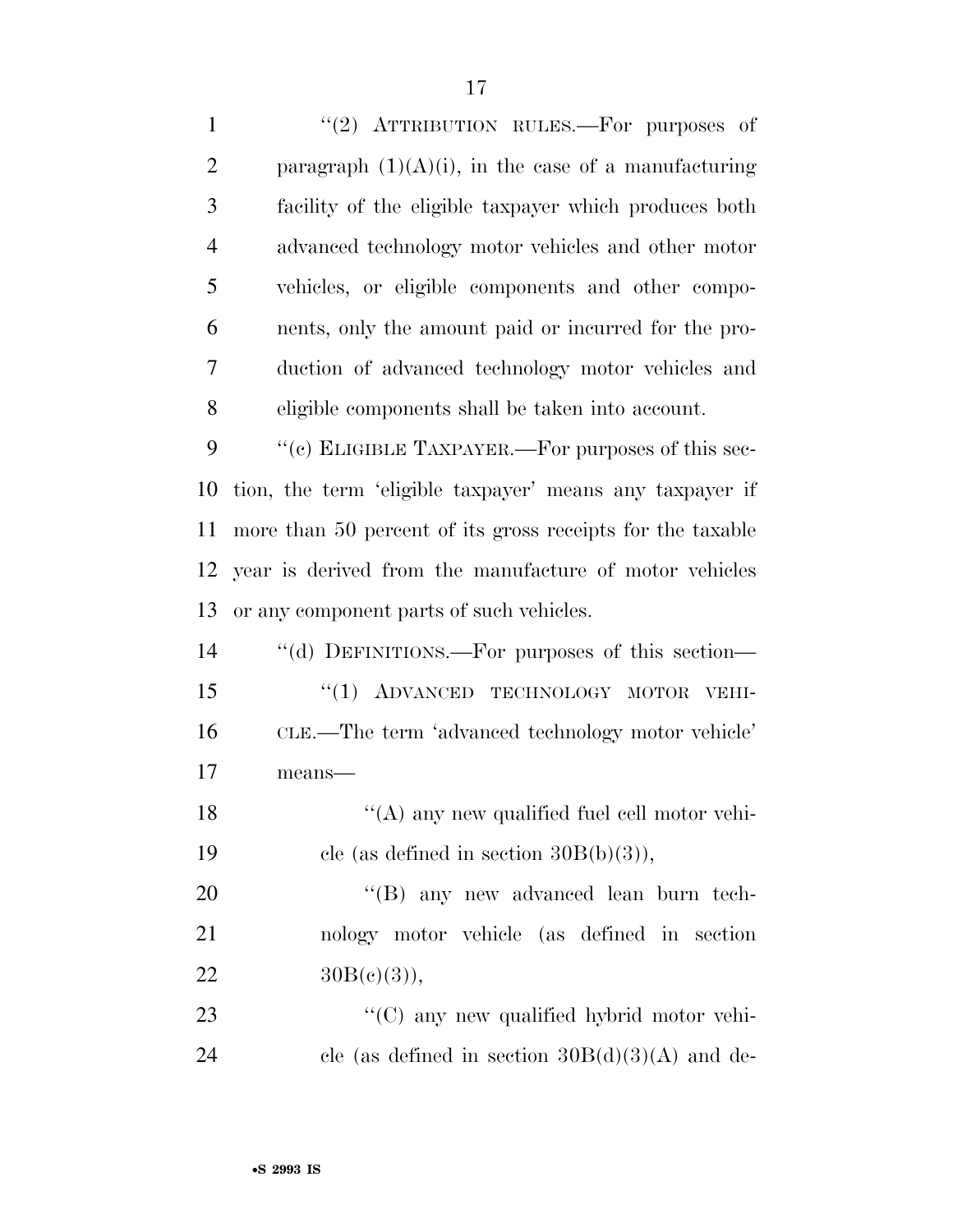| $\mathbf{1}$   | termined without regard to any gross vehicle       |
|----------------|----------------------------------------------------|
| $\overline{2}$ | weight rating), and                                |
| 3              | $\lq\lq$ (D) any new qualified alternative motor   |
| $\overline{4}$ | fuel vehicle (as defined in section $30B(e)(4)$ ). |
| 5              | "(2) ELIGIBLE COMPONENTS.—The term 'eligi-         |
| 6              | ble component' means any component inherent to     |
| 7              | any advanced technology motor vehicle but not in-  |
| 8              | herent to a motor vehicle which is not an advanced |
| 9              | technology motor vehicle, including—               |
| 10             | $\lq\lq$ with respect to any gasoline or diesel-   |
| 11             | electric new qualified hybrid motor vehicle,       |
| 12             | $any$ —                                            |
| 13             | "(i) electric motor or generator,                  |
| 14             | "(ii) power split device,                          |
| 15             | "(iii) power control unit,                         |
| 16             | $``(iv)$ power controls,                           |
| 17             | $f'(v)$ integrated starter generator, or           |
| 18             | $``$ (vi) battery,                                 |
| 19             | "(B) with respect to any hydraulic new             |
| 20             | qualified hybrid motor vehicle, any—               |
| 21             | "(i) hydraulic accumulator vessel,                 |
| 22             | "(ii) hydraulic pump, or                           |
| 23             | "(iii) hydraulic pump-motor assembly,              |
| 24             | $\lq\lq$ (C) with respect to any new advanced      |
| 25             | lean burn technology motor vehicle, any-           |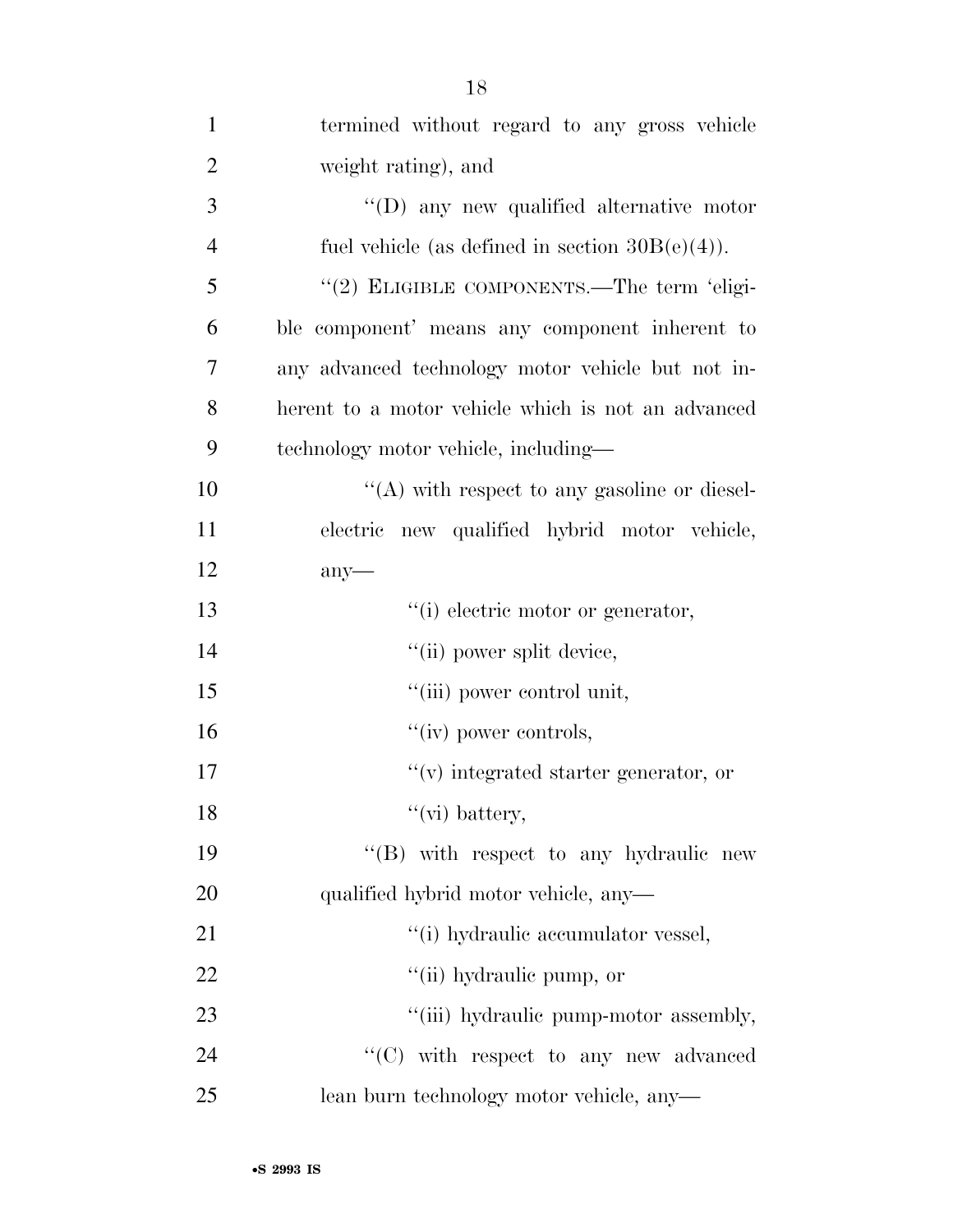| $\mathbf{1}$   | "(i) diesel engine,                                           |
|----------------|---------------------------------------------------------------|
| $\overline{2}$ | "(ii) turbocharger,                                           |
| 3              | "(iii) fuel injection system, or                              |
| $\overline{4}$ | "(iv) after-treatment system, such as                         |
| 5              | a particle filter or NO <sub>x</sub> absorber, and            |
| 6              | $\lq\lq$ (D) with respect to any advanced tech-               |
| $\overline{7}$ | nology motor vehicle, any other component sub-                |
| 8              | mitted for approval by the Secretary.                         |
| 9              | "(3) QUALIFIED ENGINEERING INTEGRATION                        |
| 10             | $\text{COSTS.}$ -For purposes of subsection $(b)(1)(B)$ , the |
| 11             | term 'qualified engineering integration costs' means,         |
| 12             | with respect to any advanced technology motor vehi-           |
| 13             | cle, costs incurred prior to the market introduction          |
| 14             | of such motor vehicle for engineering tasks related           |
| 15             | $to-$                                                         |
| 16             | "(A) establishing functional, structural,                     |
| 17             | and performance requirements for components                   |
| 18             | and subsystems to meet overall vehicle objec-                 |
| 19             | tives for a specific application,                             |
| 20             | "(B) designing interfaces for components                      |
| 21             | and subsystems with mating systems within a                   |
| 22             | specific vehicle application,                                 |
| 23             | "(C) designing cost effective, efficient, and                 |
| 24             | reliable manufacturing processes to produce                   |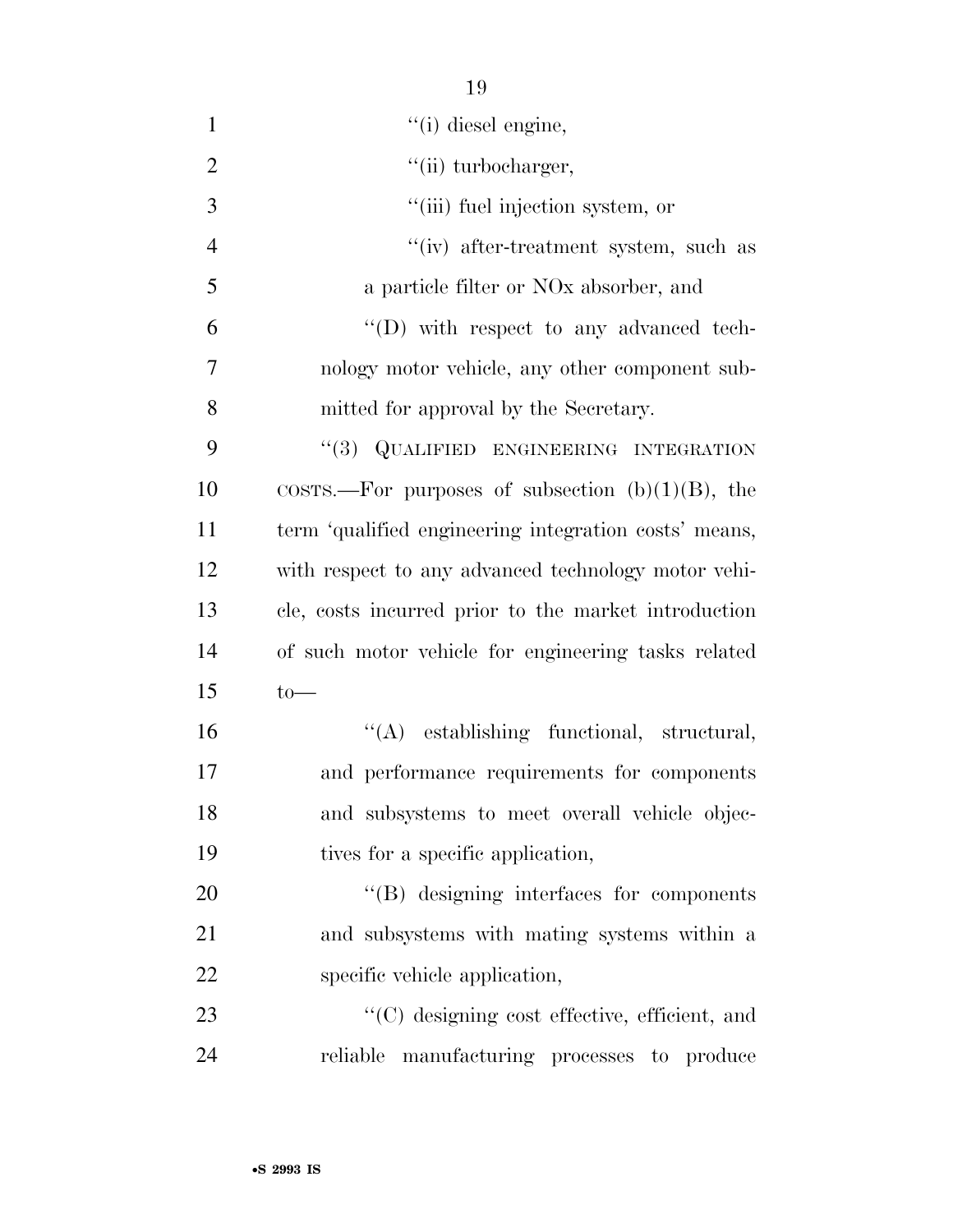| $\mathbf{1}$   | components and subsystems for a specific vehi-        |
|----------------|-------------------------------------------------------|
| $\overline{2}$ | cle application, and                                  |
| 3              | $\lq\lq$ ) validating functionality and perform-      |
| $\overline{4}$ | ance of components and subsystems for a spe-          |
| 5              | cific vehicle application.                            |
| 6              | "(4) MOTOR VEHICLE.—The term 'motor vehi-             |
| 7              | cle' has the meaning given such term by section       |
| 8              | $30(c)(2)$ .                                          |
| 9              | "(e) LIMITATION BASED ON AMOUNT OF TAX.—              |
| 10             | "(1) IN GENERAL.—The credit allowed under             |
| 11             | subsection (a) for any taxable year shall not exceed  |
| 12             | the sum of-                                           |
| 13             | "(A) the taxpayer's regular tax liability (as         |
| 14             | defined in section $26(b)$ for the taxable year,      |
| 15             | plus                                                  |
| 16             | "(B) the tax imposed under section $55$ for           |
| 17             | the taxable year.                                     |
| 18             | CARRYOVER OF<br>(2)<br><b>UNUSED</b><br><b>CREDIT</b> |
| 19             | AMOUNTS.-                                             |
| 20             | "(A) IN GENERAL.—If the credit allowable              |
| 21             | under subsection (a) for a taxable year exceeds       |
| 22             | the limitation under paragraph (1) for such tax-      |
| 23             | able year, such excess shall be allowed—              |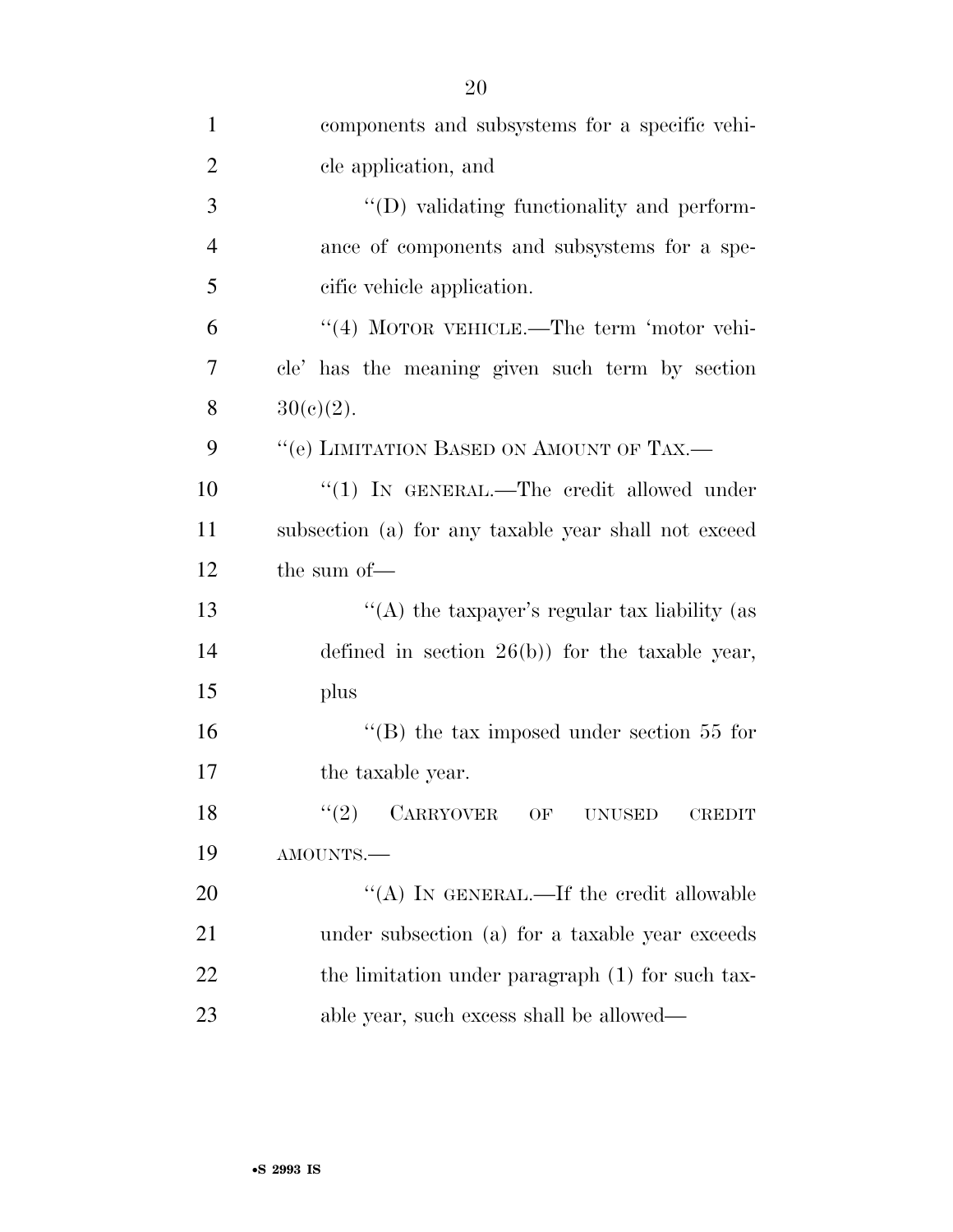| $\mathbf{1}$   | "(i) as a credit carryback to each of                    |
|----------------|----------------------------------------------------------|
| $\overline{2}$ | the 13 taxable years preceding such year,                |
| 3              | and                                                      |
| $\overline{4}$ | "(ii) as a credit carryforward to each                   |
| 5              | of the 20 taxable years following such year.             |
| 6              | "(B) AMOUNT CARRIED TO EACH YEAR.-                       |
| 7              | For purposes of this paragraph, rules similar to         |
| 8              | the rules of section $39(a)(2)$ shall apply.             |
| 9              | "(f) SPECIAL RULES.—                                     |
| 10             | "(1) REDUCTION IN BASIS.—For purposes of                 |
| 11             | this subtitle, if a credit is allowed under this section |
| 12             | for any expenditure with respect to any property, the    |
| 13             | increase in the basis of such property which would       |
| 14             | (but for this paragraph) result from such expendi-       |
| 15             | ture shall be reduced by the amount of the credit so     |
| 16             | allowed.                                                 |
| 17             | (2)<br>INVESTMENTS AND PROPERTY OUTSIDE                  |
| 18             | THE UNITED STATES.—No credit shall be allowed            |
| 19             | under subsection (a) with respect to-                    |
| 20             | $\lq($ A) any manufacturing facility which is            |
| 21             | located outside the United States, and                   |
| 22             | "(B) any engineering integration or re-                  |
| 23             | search and development conducted outside the             |
| 24             | United States.                                           |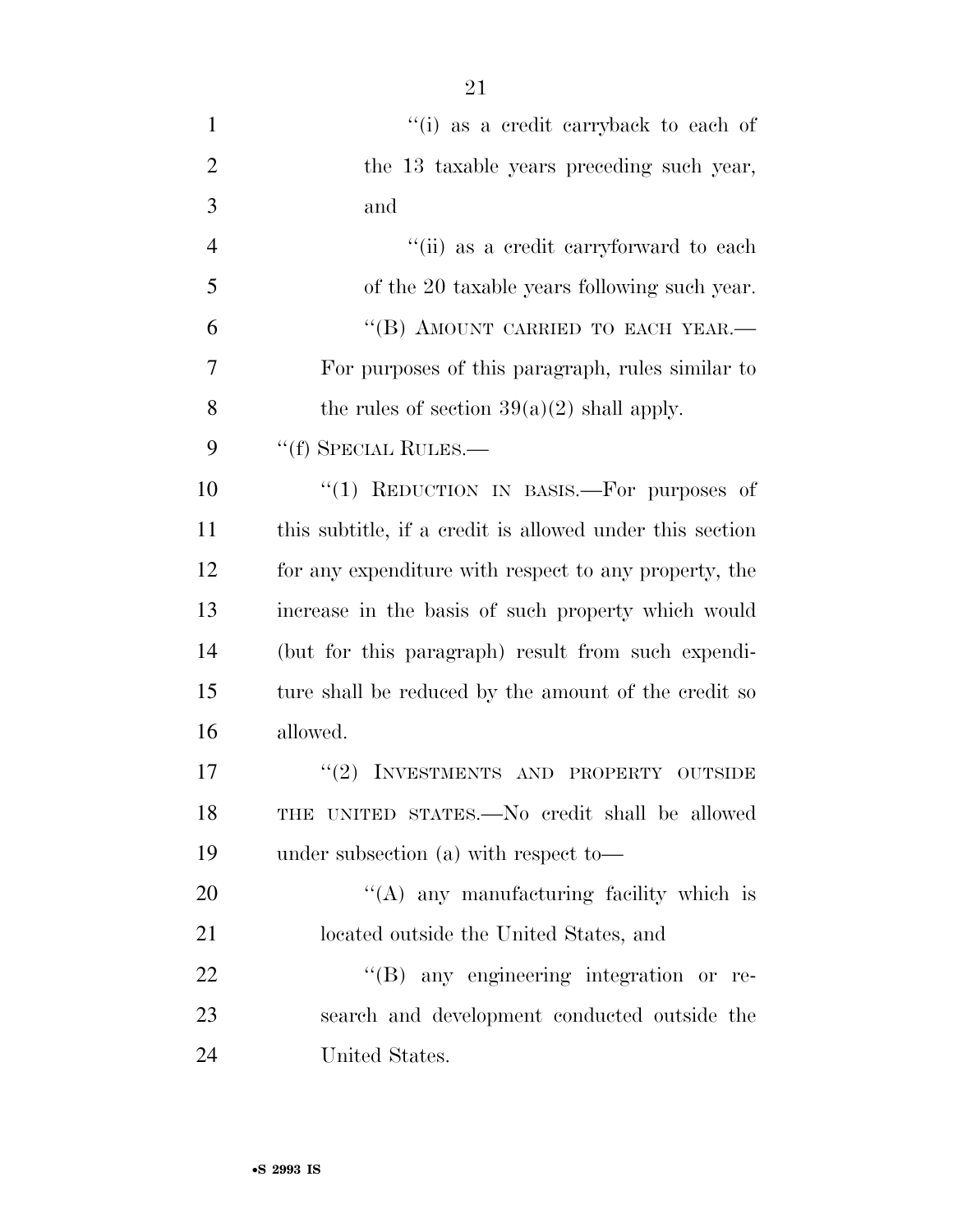| $\mathbf{1}$   | "(3) AGGREGATION OF EXPENDITURES; ALLO-                   |
|----------------|-----------------------------------------------------------|
| $\overline{2}$ | CATIONS.—For purposes of this section, rules simi-        |
| 3              | lar to the rules of paragraphs $(1)$ and $(2)$ of section |
| $\overline{4}$ | $41(f)$ shall apply.                                      |
| 5              | $\cdot$ (4) RECAPTURE.—The Secretary shall, by reg-       |
| 6              | ulation, provide for recapturing the benefit of any       |
| 7              | credit allowable under subsection (a) with respect to     |
| 8              | any manufacturing facility which ceases to produce        |
| 9              | advanced technology motor vehicles or eligible com-       |
| 10             | ponents.                                                  |
| 11             | $``(5)$ PUBLIC STATEMENT.—                                |
| 12             | "(A) IN GENERAL.—No credit shall be al-                   |
| 13             | lowed under subsection (a) for any taxable year           |
| 14             | unless the eligible taxpayer makes publicly               |
| 15             | available a statement describing the activities of        |
| 16             | the eligible taxpayer for which the credit is al-         |
| 17             | lowed and the public benefits of such activities,         |
| 18             | including the estimated amount of any reduc-              |
| 19             | tion in national oil consumption in future years          |
| 20             | as a result of such activities.                           |
| 21             | "(B) TIME FOR PUBLICATION.—The state-                     |
| 22             | ment required under subparagraph (A) shall be             |
| 23             | made available not later than 90 days after the           |
| 24             | end of the taxable year for which the credit              |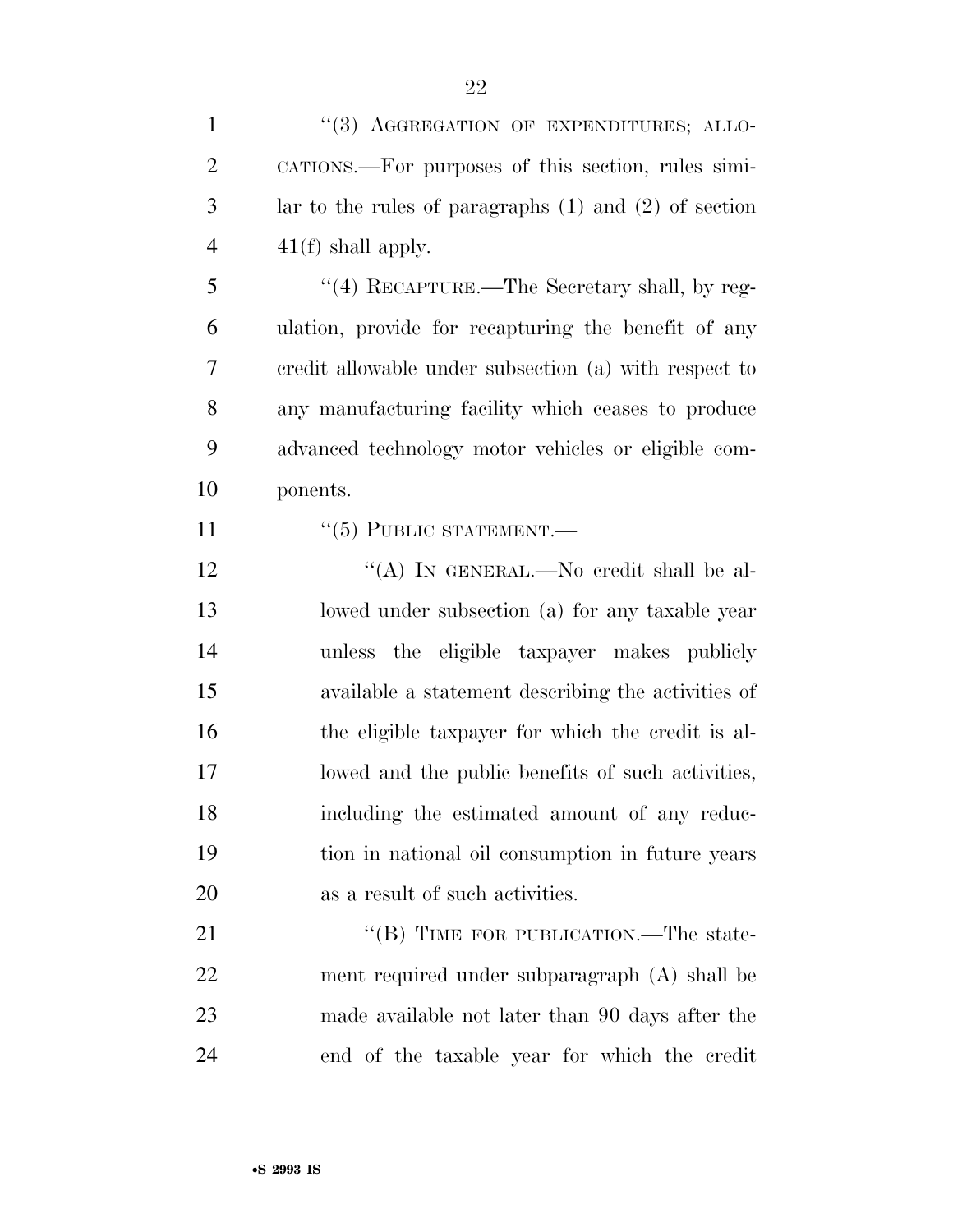| $\mathbf{1}$   | under subsection (a) is allowed and shall be in                |
|----------------|----------------------------------------------------------------|
| $\overline{2}$ | such form as the Secretary shall prescribe.                    |
| 3              | $``(6)$ NO DOUBLE BENEFIT.—                                    |
| $\overline{4}$ | "(A) COORDINATION WITH OTHER DEDUC-                            |
| 5              | TIONS AND CREDITS.—Except as provided in                       |
| 6              | subparagraph $(B)$ , the amount of any deduction               |
| 7              | or other credit allowable under this chapter for               |
| 8              | any cost taken into account in determining the                 |
| 9              | amount of the credit under subsection (a) shall                |
| 10             | be reduced by the amount of such credit attrib-                |
| 11             | utable to such cost.                                           |
| 12             | $\lq\lq (B)$<br>RESEARCH AND<br><b>DEVELOPMENT</b>             |
| 13             | COSTS.                                                         |
| 14             | "(i) IN GENERAL.—Except as pro-                                |
| 15             | vided in clause (ii), any amount described                     |
| 16             | in subsection $(b)(1)(A)(ii)$ taken into ac-                   |
| 17             | count in determining the amount of the                         |
| 18             | eredit under subsection (a) for any taxable                    |
| 19             | year shall not be taken into account for                       |
| 20             | purposes of determining the credit under                       |
| 21             | section 41 for such taxable year.                              |
| 22             | "(ii) COSTS TAKEN INTO ACCOUNT IN                              |
| 23             | <b>DETERMINING</b><br><b>BASE</b><br>PERIOD<br><b>RESEARCH</b> |
| 24             | EXPENSES.—Any amounts described in                             |
| 25             | subsection $(b)(1)(A)(ii)$ taken into account                  |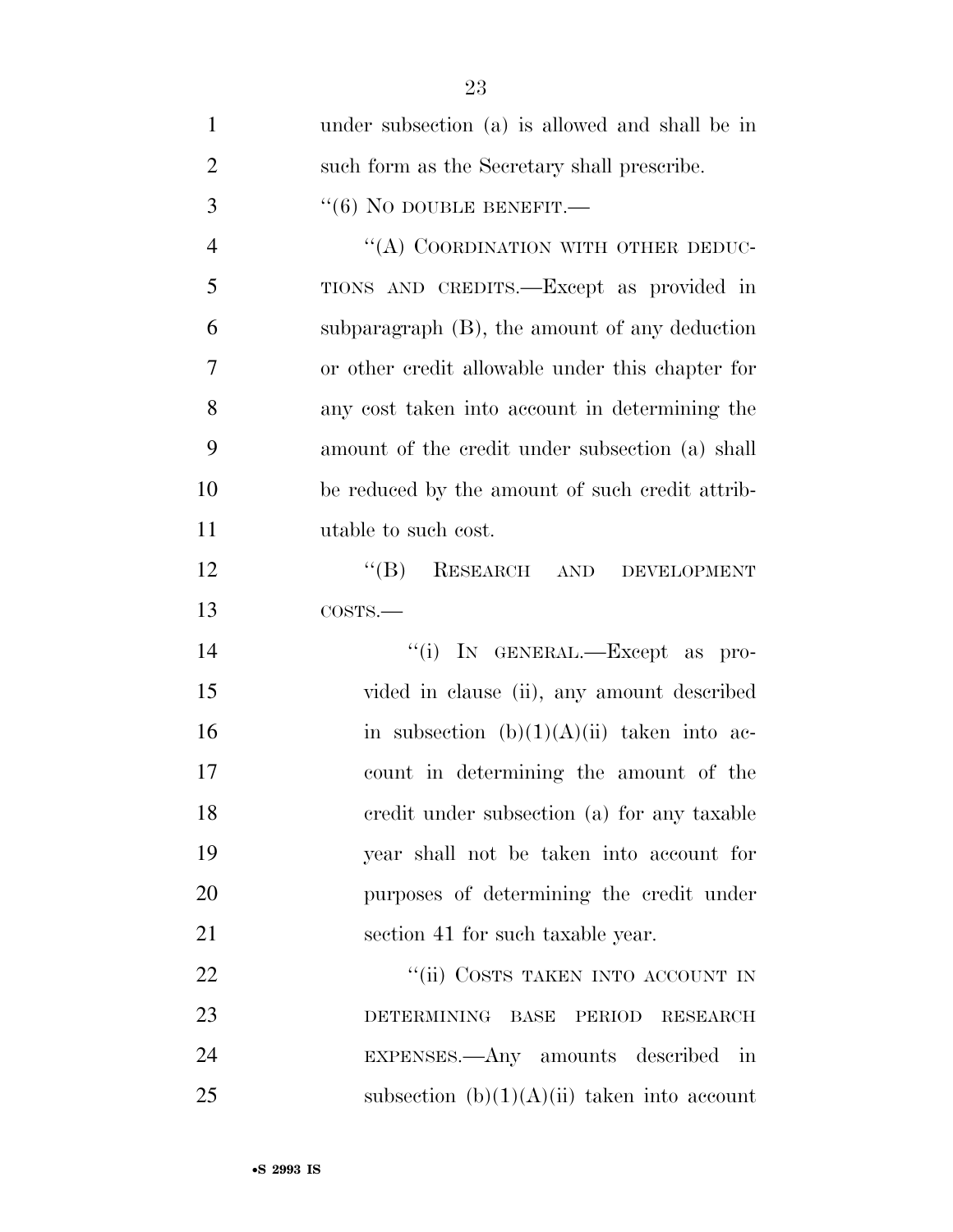in determining the amount of the credit under subsection (a) for any taxable year which are qualified research expenses (within the meaning of section 41(b)) shall be taken into account in determining base period research expenses for purposes of applying section 41 to subsequent taxable years.

 ''(g) ELECTION NOT TO TAKE CREDIT.—No credit shall be allowed under subsection (a) for any property if the taxpayer elects not to have this section apply to such property.

 ''(h) REGULATIONS.—The Secretary shall prescribe such regulations as necessary to carry out the provisions of this section.''.

(b) CONFORMING AMENDMENTS.—

 (1) Section 1016(a) of the Internal Revenue Code of 1986, as amended by this Act, is amended by striking ''and'' at the end of paragraph (37), by striking the period at the end of paragraph (38) and inserting '', and'', and by adding at the end the fol-lowing new paragraph:

23 "(39) to the extent provided in section 24  $30D(f)(1)$ .".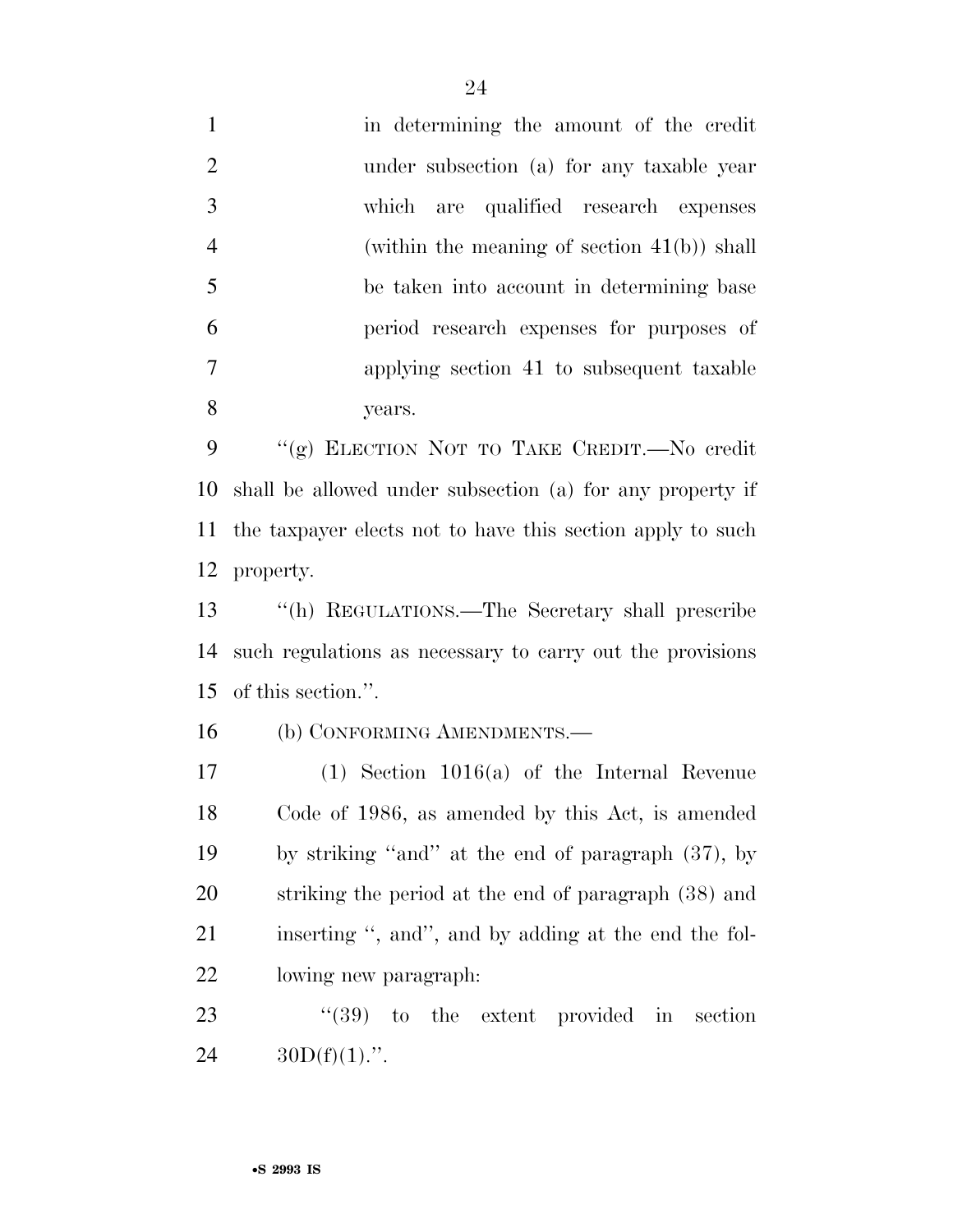| $\mathbf{1}$   | $(2)$ Section 6501(m) of such Code is amended                         |
|----------------|-----------------------------------------------------------------------|
| $\overline{2}$ | by inserting " $30D(g)$ ," after " $30C(e)(5)$ ,".                    |
| 3              | $(3)$ The table of sections for subpart B of part                     |
| $\overline{4}$ | IV of subchapter A of chapter 1 of such Code is                       |
| 5              | amended by inserting after the item relating to sec-                  |
| 6              | tion 30C the following new item:                                      |
|                | "Sec. 30D. Advanced technology motor vehicles manufacturing credit.". |
| 7              | (c) EFFECTIVE DATE.—The amendments made by                            |
| 8              | this section shall apply to amounts incurred in taxable               |
| 9              | years beginning after December 31, 1993.                              |
| 10             | <b>Subtitle D-Incentives for Clean</b>                                |
| 11             | Power                                                                 |
| 12             | SEC. 131. EXTENSION OF PRODUCTION TAX CREDIT FOR                      |
| 13             | ELECTRICITY PRODUCED FROM CERTAIN RE-                                 |
| 14             | NEWABLE RESOURCES.                                                    |
| 15             | Section $45(d)$ of the Internal Revenue Code of 1986                  |
| 16             | (relating to qualified facilities) is amended by striking             |
|                | 17 "2008" each place it appears and inserting "2018".                 |
| 18             | SEC. 132. EXTENSION AND MODIFICATION OF INVESTMENT                    |
| 19             | TAX CREDIT WITH RESPECT TO SOLAR EN-                                  |
| 20             | ERGY PROPERTY AND QUALIFIED FUEL CELL                                 |
| 21             | PROPERTY.                                                             |
| 22             | SOLAR ENERGY PROPERTY.-Paragraphs<br>(a)                              |
|                |                                                                       |

23 (2)(A)(i)(II) and (3)(A)(ii) of section 48(a) of the Internal Revenue Code of 1986 are each amended by striking ''2008'' and inserting ''2015''.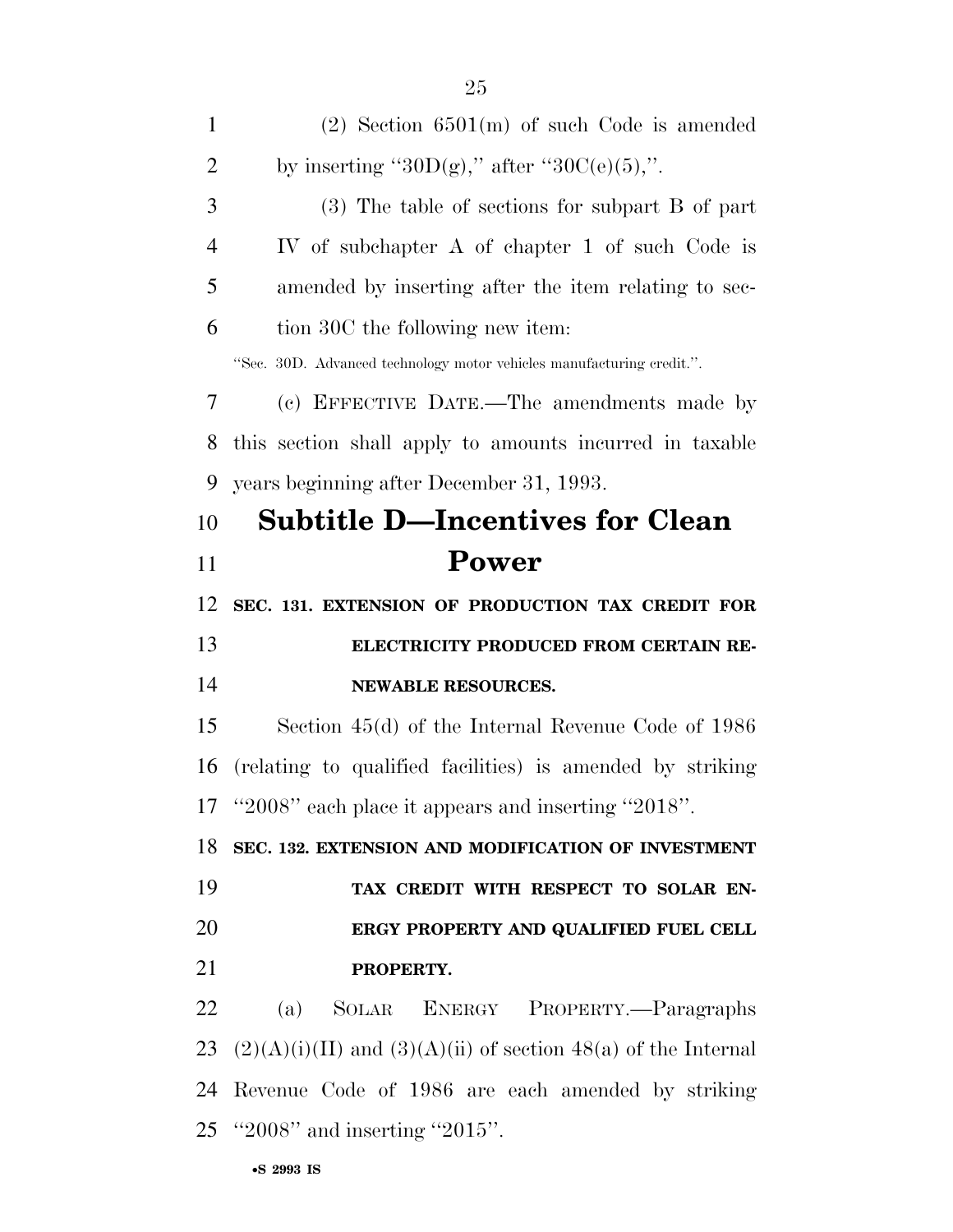(b) ELIGIBLE FUEL CELL PROPERTY.—Paragraph (1)(E) of section 48(c) of the Internal Revenue Code of 1986 is amended by striking ''2007'' and inserting ''2014''. (c) CREDITS ALLOWED AGAINST THE ALTERNATIVE MINIMUM TAX.— 7 (1) IN GENERAL.—Section  $38(c)(4)(B)$  of the Internal Revenue Code of 1986 (defining specified

 credits), as amended by this Act, is amended by striking the period at the end of clause (iii) and in- serting '', and,'' and by adding at the end the fol-lowing new clause:

13 ''(iv) the portion of the investment credit under section 46(2) as determined 15 under section  $48(a)(2)(A)(i)$ .".

 (2) EFFECTIVE DATE.—The amendments made by this subsection shall apply to taxable years begin-ning after December 31, 2005.

 (d) SOLAR INVESTMENT CREDIT ALLOWED FOR PUBLIC UTILITY PROPERTY.—

21 (1) IN GENERAL.—The second sentence of sec- tion 48(a)(3) of the Internal Revenue Code of 1986 is amended by inserting ''(other than property de- scribed in clause (i) or (ii) of subparagraph (A))'' 25 before "shall not".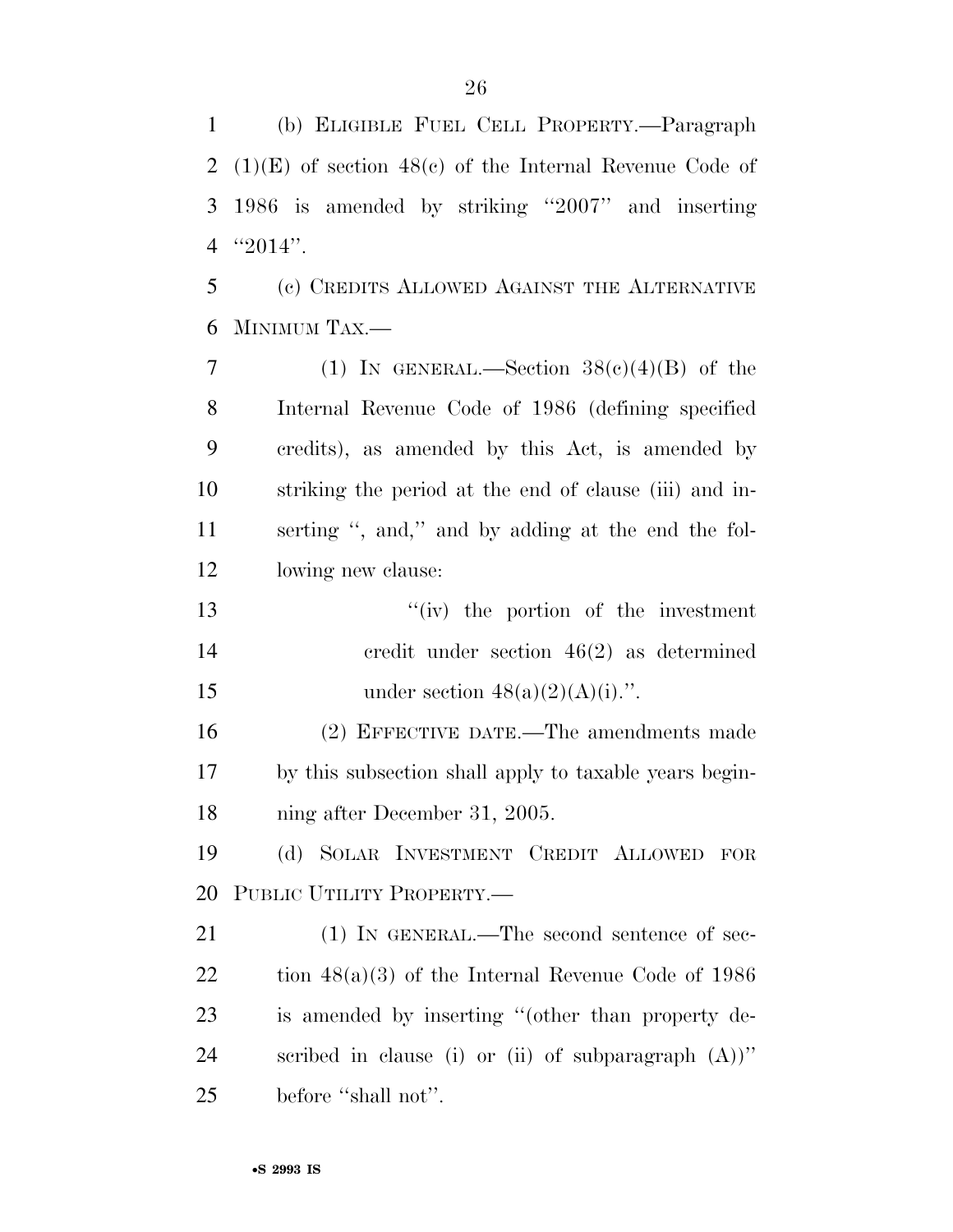| $\mathbf{1}$   | (2) EFFECTIVE DATE.—The amendments made               |
|----------------|-------------------------------------------------------|
| 2              | by this subsection shall apply to periods after the   |
| 3              | date of the enactment of this Act, in taxable years   |
| $\overline{4}$ | ending after such date, under rules similar to the    |
| 5              | rules of section $48(m)$ of the Internal Revenue Code |
| 6              | of 1986 (as in effect on the day before the date of   |
| 7              | the enactment of the Revenue Reconciliation Act of    |
| 8              | 1990).                                                |

#### **SEC. 133. CREDIT FOR WIND ENERGY SYSTEMS.**

(a) RESIDENTIAL.—

11 (1) IN GENERAL.—Section  $25D(a)$  of the Inter- nal Revenue Code of 1986 is amended by striking ''and'' at the end of paragraph (2), by striking the period at the end of paragraph (3) and inserting '', and'', and by adding at the end the following new paragraph:

17 ''(4) 30 percent of the qualified small wind en- ergy property expenditures made by the taxpayer during such year.''.

20 (2) LIMITATION.—Section  $25D(b)(1)$  of the In- ternal Revenue Code of 1986 is amended by striking ''and'' at the end of subparagraph (B), by striking the period at the end of subparagraph (A) and in- serting '', and'', and by adding at the end the fol-lowing new subparagraph: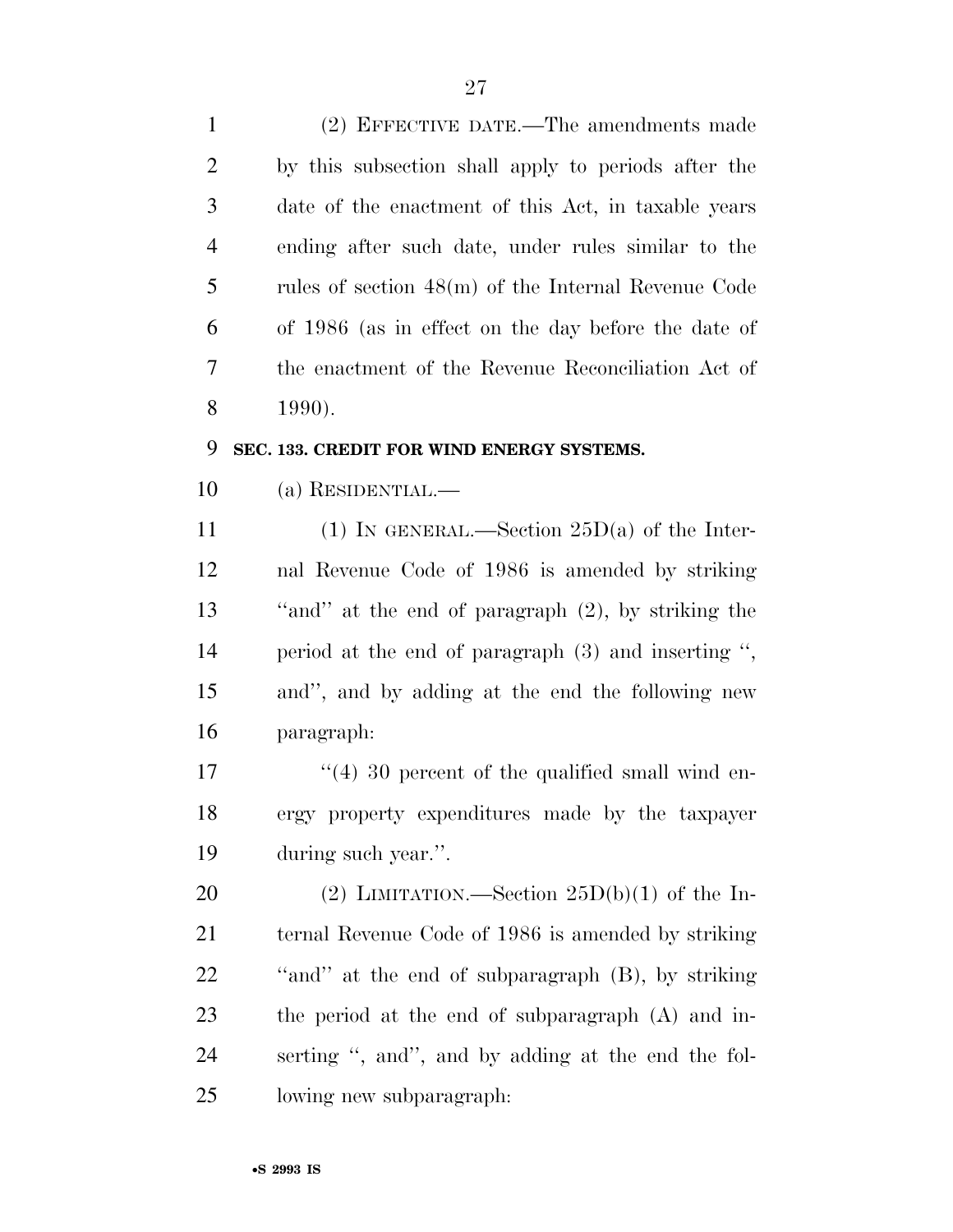| $\mathbf{1}$   | "(D) $$500$ with respect to each half kilo-       |
|----------------|---------------------------------------------------|
| $\overline{2}$ | watt of capacity (not to exceed $$2,000$ ) of     |
| 3              | qualifying wind turbines for which qualified      |
| $\overline{4}$ | small wind energy property expenditures are       |
| 5              | made.".                                           |
| 6              | (3) QUALIFIED SMALL WIND ENERGY PROP-             |
| $\overline{7}$ | ERTY EXPENDITURES.—Section $25D(d)$ of the Inter- |
| 8              | nal Revenue Code of 1986 is amended by adding at  |
| 9              | the end the following new paragraph.              |
| 10             | "(4) QUALIFIED SMALL WIND ENERGY PROP-            |
| 11             | ERTY EXPENDITURE.-                                |
| 12             | "(A) IN GENERAL.—The term 'qualified              |
| 13             | wind energy property expenditure' means an ex-    |
| 14             | penditure for property which uses a qualifying    |
| 15             | wind turbine to generate electricity for use in   |
| 16             | connection with a dwelling unit located in the    |
| 17             | United States and used as a residence by the      |
| 18             | taxpayer.                                         |
| 19             | "(B) QUALIFYING WIND TURBINE.—The                 |
| 20             | term 'qualifying wind turbine' means a wind       |
| 21             | turbine of 100 kilowatts of rated capacity or     |
| 22             | less which meets the latest performance rating    |
| 23             | standards published by the American Wind En-      |
| 24             | ergy Association and which is used to generate    |
| 25             | electricity and carries at least a 5-year limited |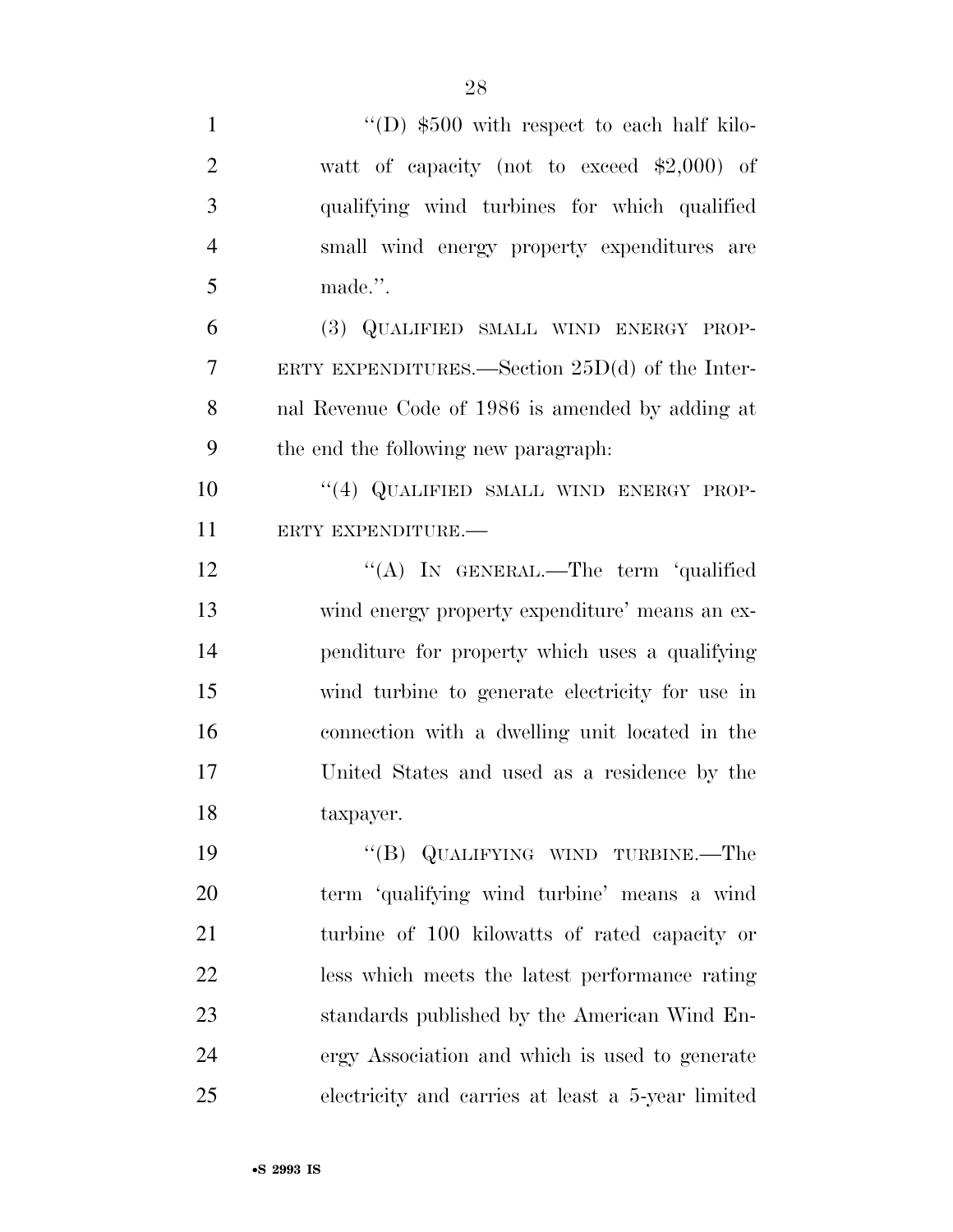| $\mathbf{1}$   | warranty covering defects in design, material,               |
|----------------|--------------------------------------------------------------|
| $\overline{2}$ | or workmanship, and, for property that is not                |
| 3              | installed by the taxpayer, at least a 5-year lim-            |
| $\overline{4}$ | ited warranty covering defects in installation.".            |
| 5              | (b) BUSINESS.—Section $48(a)(3)(A)$ of the Internal          |
| 6              | Revenue Code of 1986 (defining energy property) is           |
| 7              | amended by striking "or" at the end of clause (iii), by      |
| 8              | adding "or" at the end of clause (iv), and by inserting      |
| 9              | after clause (iv) the following new clause:                  |
| 10             | "(v) qualifying wind turbine (as de-                         |
| 11             | fined in section $25D(d)(B)$ ,".                             |
| 12             | (c) EFFECTIVE DATE.—The amendments made by                   |
| 13             | this section shall apply to property placed in service after |
| 14             | the date of the enactment of this Act, in taxable years      |
| 15             | ending after such date.                                      |
|                | 16 Subtitle E-Incentives to Increase                         |
| $17\,$         | Oil Recovery Using Carbon Se-                                |
| 18             | questration                                                  |
| 19             | SEC. 141. TAX CREDIT FOR CARBON DIOXIDE CAPTURED             |
| 20             | FROM INDUSTRIAL SOURCES AND USED IN                          |
| 21             | ENHANCED OIL AND NATURAL GAS RECOV-                          |
| 22             | ERY.                                                         |
| 23             | (a) IN GENERAL.—Subpart D of part IV of sub-                 |
| 24             | chapter A of chapter 1 of the Internal Revenue Code of       |
| 25             | 1986 (relating to business credits), as amended by this      |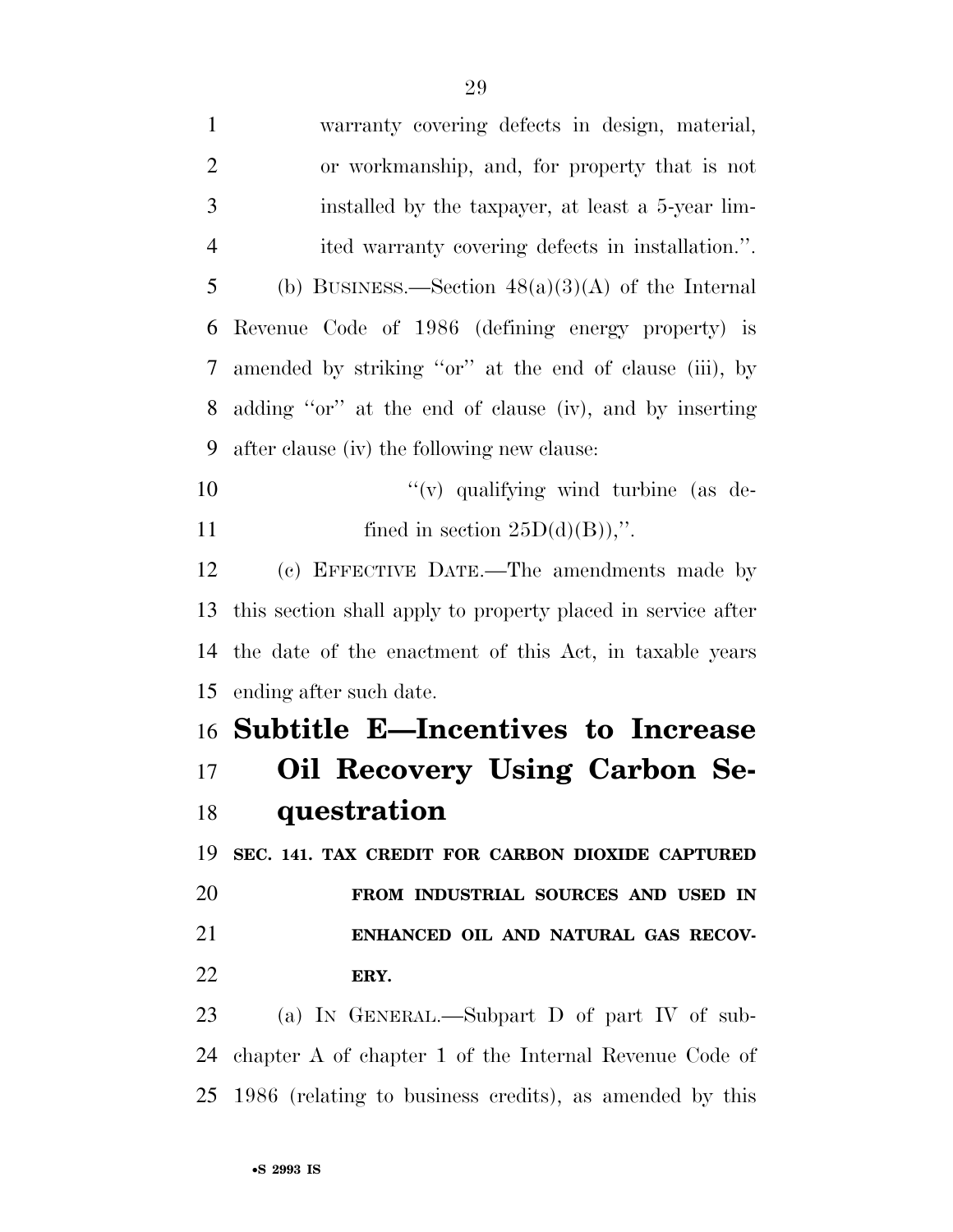Act, is amended by adding at the end the following new section:

|                | 3 "SEC. 450. CREDIT FOR CARBON DIOXIDE CAPTURED FROM |
|----------------|------------------------------------------------------|
| $\overline{4}$ | INDUSTRIAL SOURCES AND USED AS A TER-                |
| 5              | TIARY INJECTANT IN ENHANCED OIL AND                  |
| 6              | NATURAL GAS RECOVERY.                                |

 ''(a) GENERAL RULE.—For purposes of section 38, the captured carbon dioxide tertiary injectant credit for any taxable year is an amount equal to the product of—  $\qquad (1)$  the credit amount, and

 $\frac{1}{2}$  the qualified carbon dioxide captured from industrial sources and used as a tertiary injectant in qualified enhanced oil and natural gas recovery which is attributable to the taxpayer.

 ''(b) CREDIT AMOUNT.—For purposes of this sec-tion—

17  $\frac{17}{2}$   $\frac{17}{2}$  IN GENERAL.—The credit amount is \$0.75 per 1,000 standard cubic feet.

 ''(2) INFLATION ADJUSTMENT.—In the case of any taxable year beginning in a calendar year after 2007, there shall be substituted for the \$0.75 amount under paragraph (1) an amount equal to the product of—

24  $\text{``(A) $0.75, multiplied by}$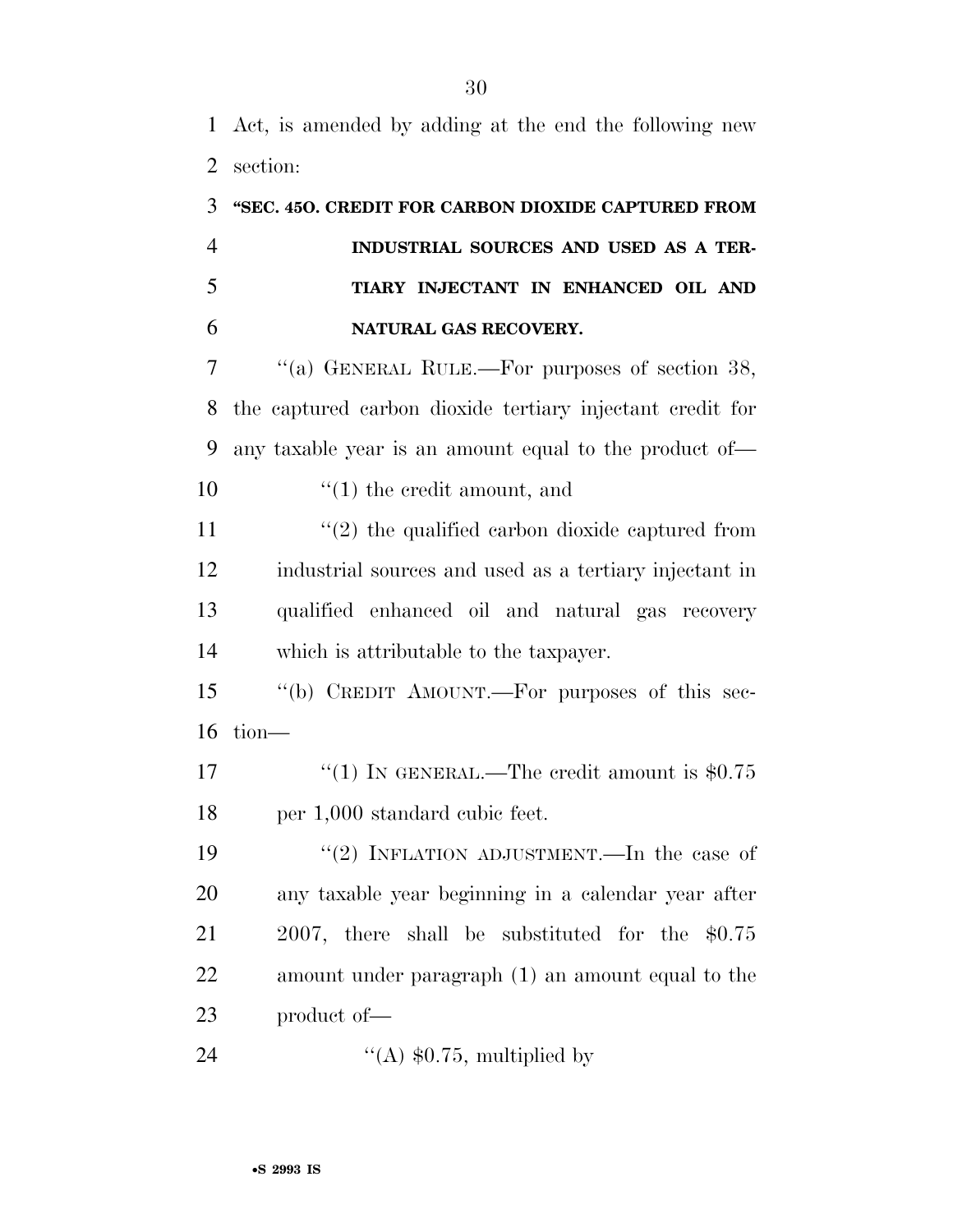| $\mathbf{1}$   | $\lq\lq$ the inflation adjustment factor for        |
|----------------|-----------------------------------------------------|
| $\overline{2}$ | such calendar year determined under section         |
| 3              | $43(b)(3)(B)$ for such calendar year, determined    |
| $\overline{4}$ | by substituting $2006'$ for $1990'$ .               |
| 5              | "(c) QUALIFIED CARBON DIOXIDE.—For purposes of      |
| 6              | this section—                                       |
| 7              | " $(1)$ IN GENERAL.—The term 'qualified carbon      |
| 8              | dioxide' means carbon dioxide captured from an an-  |
| 9              | thropogenic source that—                            |
| 10             | $\lq\lq$ would otherwise be released into the       |
| 11             | atmosphere as industrial emission of green-         |
| 12             | house gas,                                          |
| 13             | $\lq\lq$ is measurable at the source of cap-        |
| 14             | ture,                                               |
| 15             | "(C) is compressed, treated, and trans-             |
| 16             | ported via pipeline,                                |
| 17             | $\lq\lq$ (D) is sold as a tertiary injectant in     |
| 18             | qualified enhanced oil and natural gas recovery,    |
| 19             | and                                                 |
| 20             | $\lq\lq$ (E) is permanently sequestered in geologi- |
| 21             | cal formations as a result of the enhanced oil      |
| 22             | and natural gas recovery process.                   |
| 23             | "(2) ANTHROPOGENIC SOURCE.—An anthropo-             |
| 24             | genic source of carbon dioxide is an industrial     |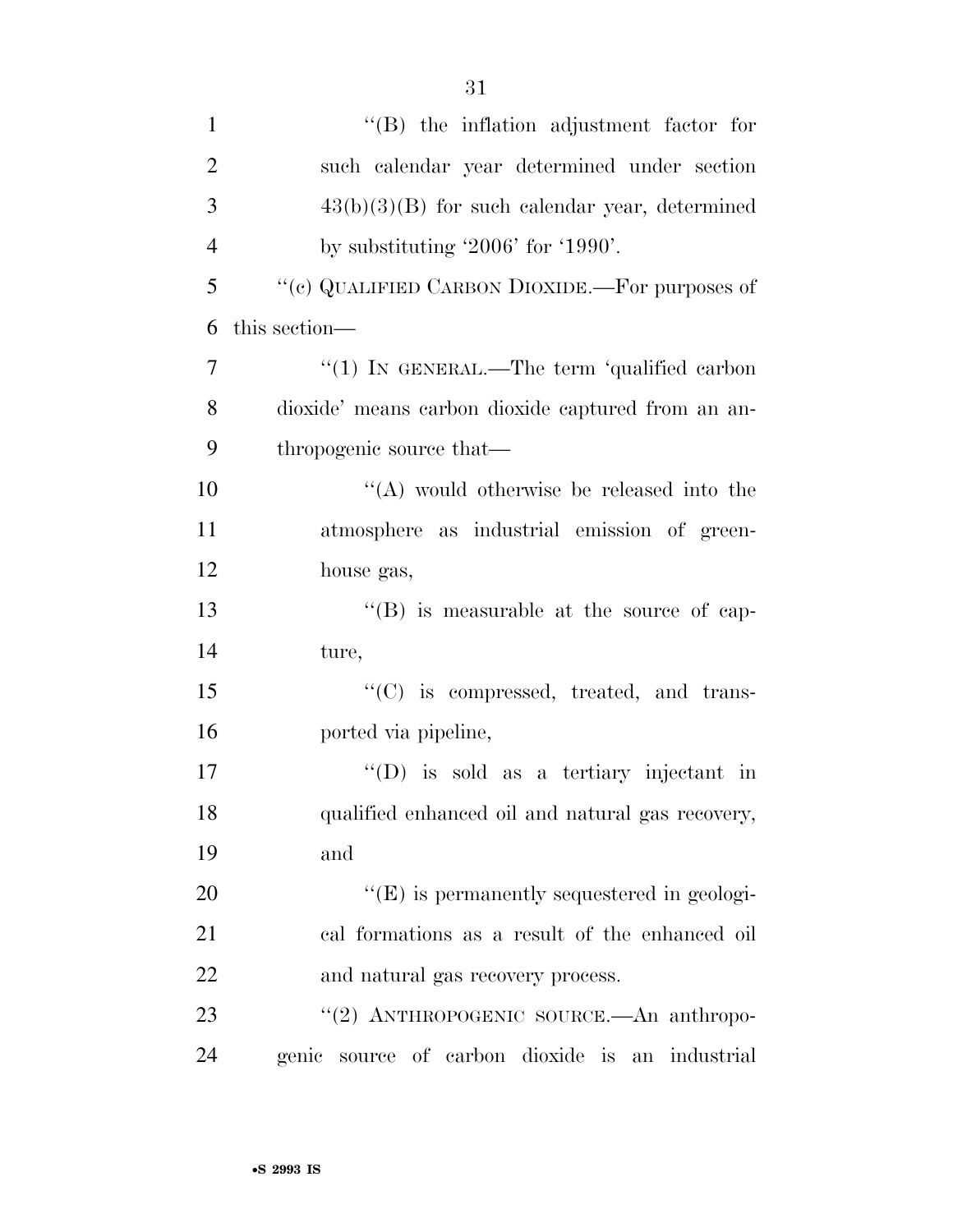| $\mathbf{1}$   | source, including any of the following types of      |
|----------------|------------------------------------------------------|
| $\overline{2}$ | plants, and facilities related to such plant—        |
| 3              | $\lq\lq$ (A) a coal and natural gas fired electrical |
| $\overline{4}$ | generating power station,                            |
| 5              | $\lq\lq (B)$ a natural gas processing and treating   |
| 6              | plant,                                               |
| $\overline{7}$ | $\lq\lq$ (C) an ethanol plant,                       |
| 8              | $\lq\lq$ (D) a fertilizer plant, and                 |
| 9              | $\lq\lq(E)$ a chemical plant.                        |
| 10             | $``(3)$ DEFINITIONS.—                                |
| 11             | "(A) QUALIFIED ENHANCED OIL AND NAT-                 |
| 12             | URAL GAS RECOVERY.—The term 'qualified en-           |
| 13             | hanced oil and natural gas recovery' has the         |
| 14             | meaning given such term by section $43(c)(2)$ .      |
| 15             | "(B) TERTIARY INJECTANT.—The term                    |
| 16             | 'tertiary injectant' has the same meaning as         |
| 17             | when used within section $193(b)(1)$ .               |
| 18             | "(d) OTHER DEFINITIONS AND SPECIAL RULES.            |
| 19             | For purposes of this section—                        |
| 20             | "(1) ONLY CARBON DIOXIDE CAPTURED WITH-              |
| 21             | IN THE UNITED STATES TAKEN INTO ACCOUNT.             |
| 22             | Sales shall be taken into account under this section |
| 23             | only with respect to qualified carbon dioxide of     |
| 24             | which is within—                                     |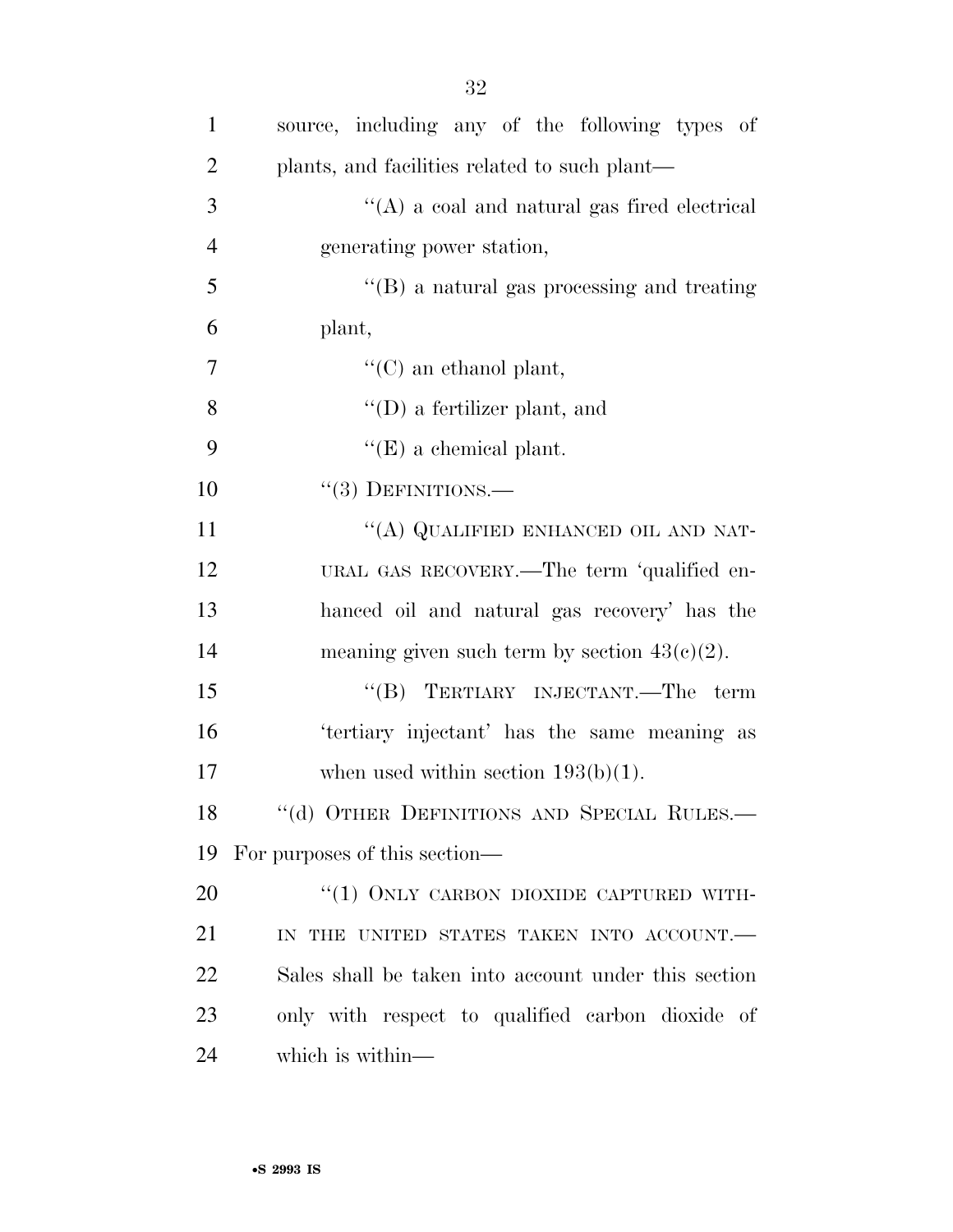| $\mathbf{1}$   | "(A) the United States (within the mean-                   |
|----------------|------------------------------------------------------------|
| $\overline{2}$ | ing of section $638(1)$ , or                               |
| 3              | "(B) a possession of the United States                     |
| $\overline{4}$ | (within the meaning of section $638(2)$ ).                 |
| 5              | "(2) RECYCLED CARBON DIOXIDE.—The term                     |
| 6              | 'qualified carbon dioxide' includes the initial deposit    |
| 7              | of captured carbon dioxide used as a tertiary              |
| 8              | injectant. Such term does not include carbon dioxide       |
| 9              | that is re-captured, recycled, and re-injected as part     |
| 10             | of the enhanced oil and natural gas recovery process.      |
| 11             | $``(3)$ CREDIT ATTRIBUTABLE TO TAXPAYER.                   |
| 12             | Any credit under this section shall be attributable to     |
| 13             | the person that captures, treats, compresses, trans-       |
| 14             | ports and sells the carbon dioxide for use as a ter-       |
| 15             | tiary injectant in enhanced oil and natural gas re-        |
| 16             | covery, except to the extent provided in regulations       |
| 17             | prescribed by the Secretary.".                             |
| 18             | (b) CONFORMING AMENDMENT.—Section 38(b) of                 |
| 19             | the Internal Revenue Code of 1986 (relating to general     |
| 20             | business credit), as amended by this Act, is amended by    |
| 21             | striking "plus" at the end of paragraph (30), by striking  |
| 22             | the period at the end of paragraph $(31)$ and inserting ", |
|                | 23 plus", and by adding at the end of following new para-  |
| 24             | graph:                                                     |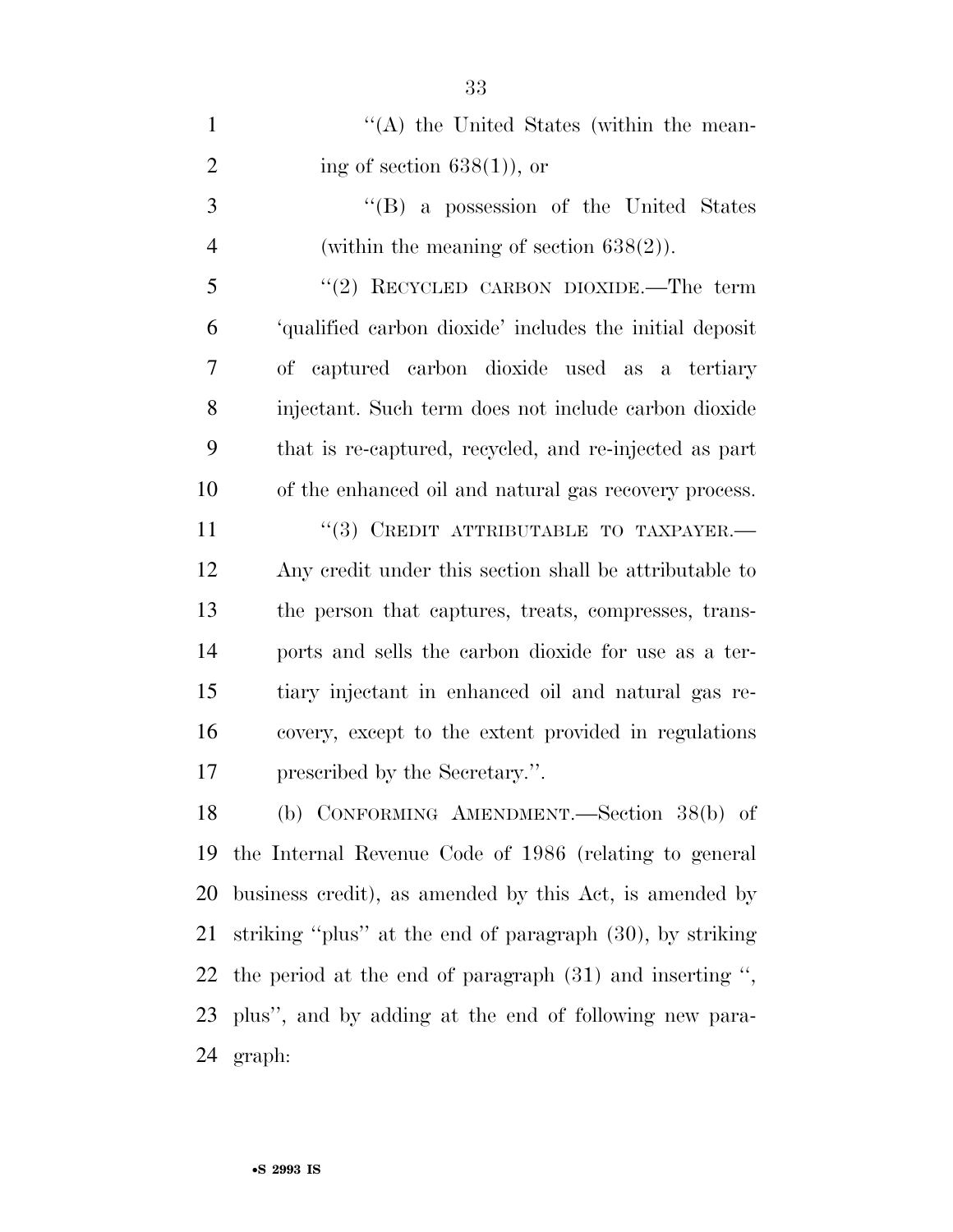1 ''(32) the captured carbon dioxide tertiary 2 injectant credit determined under section  $45O(a)$ .". (c) CLERICAL AMENDMENT.—The table of sections for subpart B of part IV of subchapter A of chapter 1 of the Internal Revenue Code of 1986 (relating to other credits), as amended by this Act, is amended by adding at the end the following new section: ''Sec. 45O. Credit for carbon dioxide captured from industrial sources and used as a tertiary injectant in enhanced oil and natural gas recovery.''. (d) EFFECTIVE DATE.—The amendments made by this section shall apply to taxable years beginning after the date of the enactment of this Act. **Subtitle F—Incentives for Energy Efficient Buildings SEC. 151. EXTENSION OF ENERGY EFFICIENT COMMERCIAL BUILDINGS DEDUCTION.**  Section 179D(h) of the Internal Revenue Code of 1986 (relating to termination) is amended by striking ''2007'' and inserting ''2014''. **SEC. 152. EXTENSION AND EXPANSION OF NEW ENERGY EF- FICIENT HOME CREDIT.**  (a) EXTENSION.—Section 45L(g) of the Internal Revenue Code of 1986 (relating to termination) is amend- ed by striking ''2007'' and inserting ''2014''. 23 (b) INCLUSION OF 30 PERCENT HOMES.—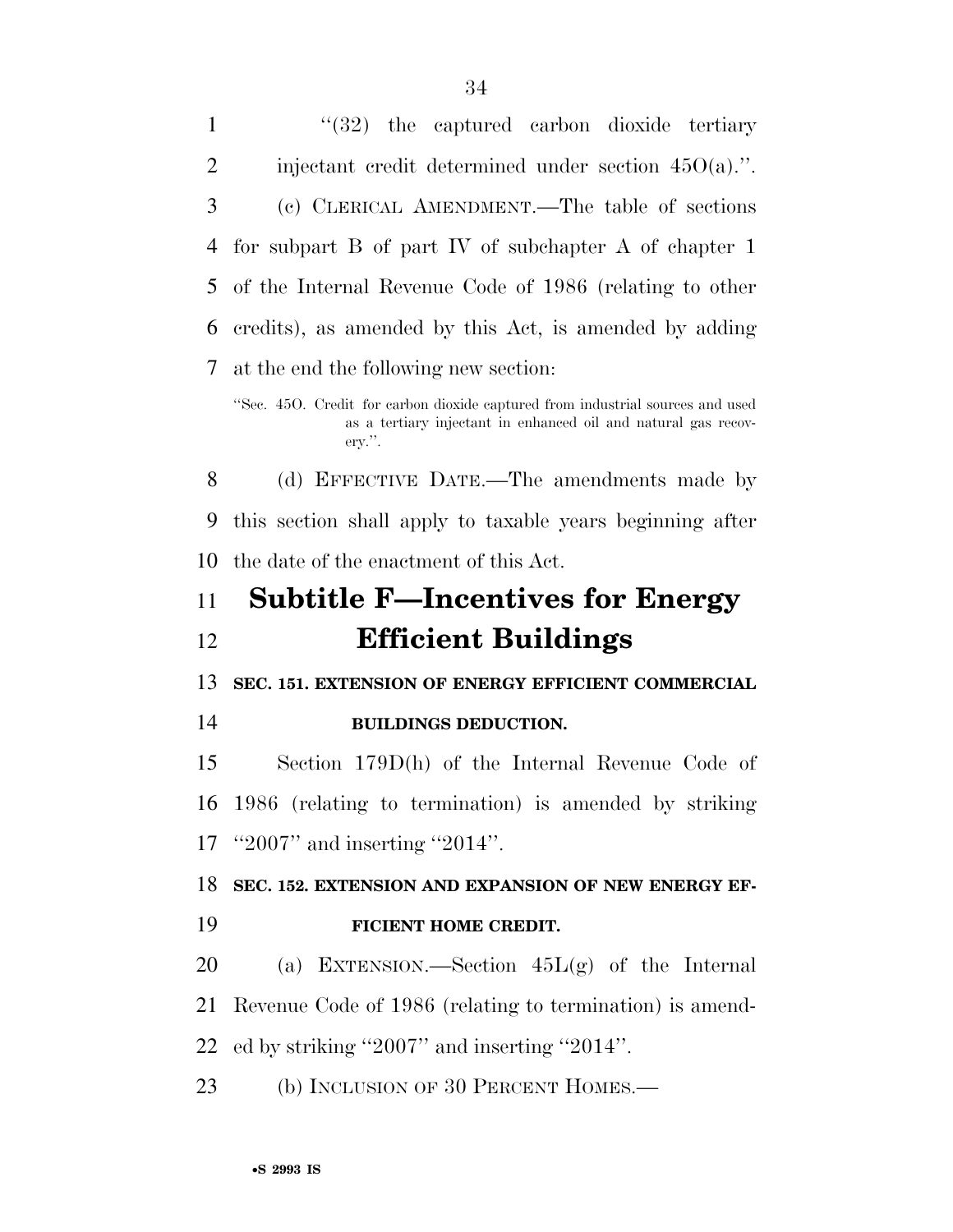| $\mathbf{1}$   | (1) IN GENERAL.—Section $45L(e)$ of the Inter-        |
|----------------|-------------------------------------------------------|
| $\overline{2}$ | nal Revenue Code of 1986 (relating to energy saving   |
| 3              | requirements) is amended—                             |
| $\overline{4}$ | $(A)$ by striking "or" at the end of para-            |
| 5              | graph(2);                                             |
| 6              | (B) by redesignating paragraph (3) as                 |
| 7              | paragraph $(4)$ ; and                                 |
| 8              | $(C)$ by inserting after paragraph $(2)$ the          |
| 9              | following new paragraph:                              |
| 10             | $"(3)$ certified—                                     |
| 11             | "(A) to have a level of annual heating and            |
| 12             | cooling energy consumption which is at least 30       |
| 13             | percent below the annual level described in           |
| 14             | paragraph $(1)$ , and                                 |
| 15             | $\lq\lq (B)$ to have building envelope component      |
| 16             | improvements account for at least 1/3 of such         |
| 17             | $30$ percent, or.".                                   |
| 18             | (2) APPLICABLE AMOUNT OF CREDIT.—Section              |
| 19             | $45L(a)(2)$ is amended by striking "paragraph $(3)$ " |
| 20             | and inserting "paragraph $(3)$ or $(4)$ ".            |
| 21             | (3) EFFECTIVE DATE.—The amendments made               |
| 22             | by this subsection shall apply to qualified new en-   |
| 23             | ergy efficient homes acquired after the date of the   |
| 24             | enactment of this Act.                                |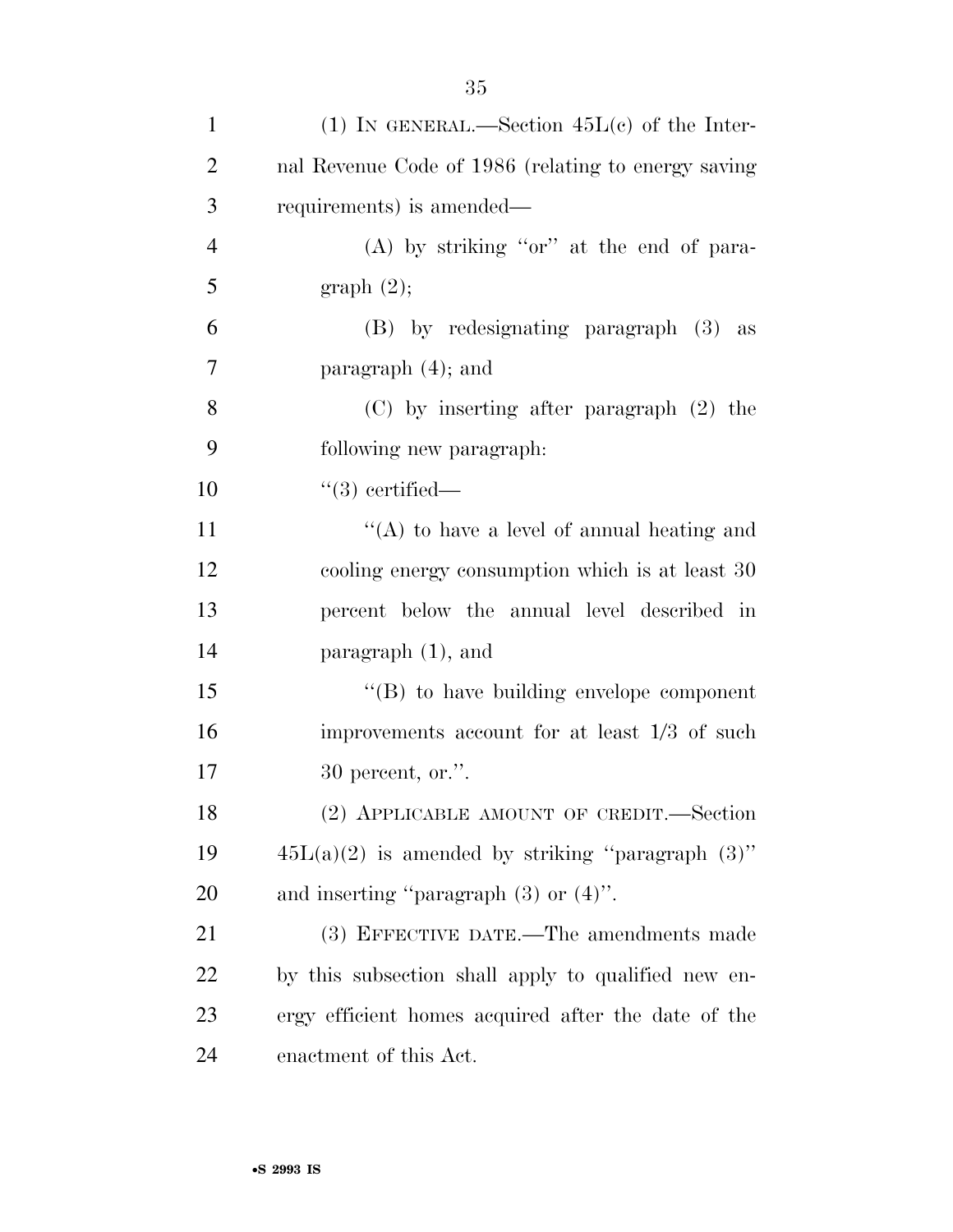| 1              | <b>Subtitle G-Clean Energy Research</b>              |
|----------------|------------------------------------------------------|
| $\overline{2}$ | SEC. 161. ASSISTANT SECRETARY FOR ADVANCED ENERGY    |
| 3              | RESEARCH, TECHNOLOGY DEVELOPMENT,                    |
| $\overline{4}$ | AND DEPLOYMENT.                                      |
| 5              | (a) ESTABLISHMENT.-                                  |
| 6              | (1) IN GENERAL.—The Secretary of Energy              |
| 7              | shall establish in the Department of Energy the po-  |
| 8              | sition of Assistant Secretary for Advanced Energy    |
| 9              | Research, Technology Development, and Deployment     |
| 10             | (referred to in this section as the "Assistant Sec-  |
| 11             | retary", to be headed by, and to report to, the Sec- |
| 12             | retary.                                              |
| 13             | (2) QUALIFICATIONS.—The Assistant Secretary          |
| 14             | shall be an individual with—                         |
| 15             | (A) an advanced education degree in en-              |
| 16             | ergy technology; and                                 |
| 17             | (B) substantial commercial research and              |
| 18             | technology development and deployment experi-        |
| 19             | ence.                                                |
| 20             | (b) MISSION.—The mission of the Assistant Sec-       |
| 21             | retary is—                                           |
| 22             | (1) to implement an innovative energy research,      |
| 23             | technology development, and deployment program       |
| 24             | $to-$                                                |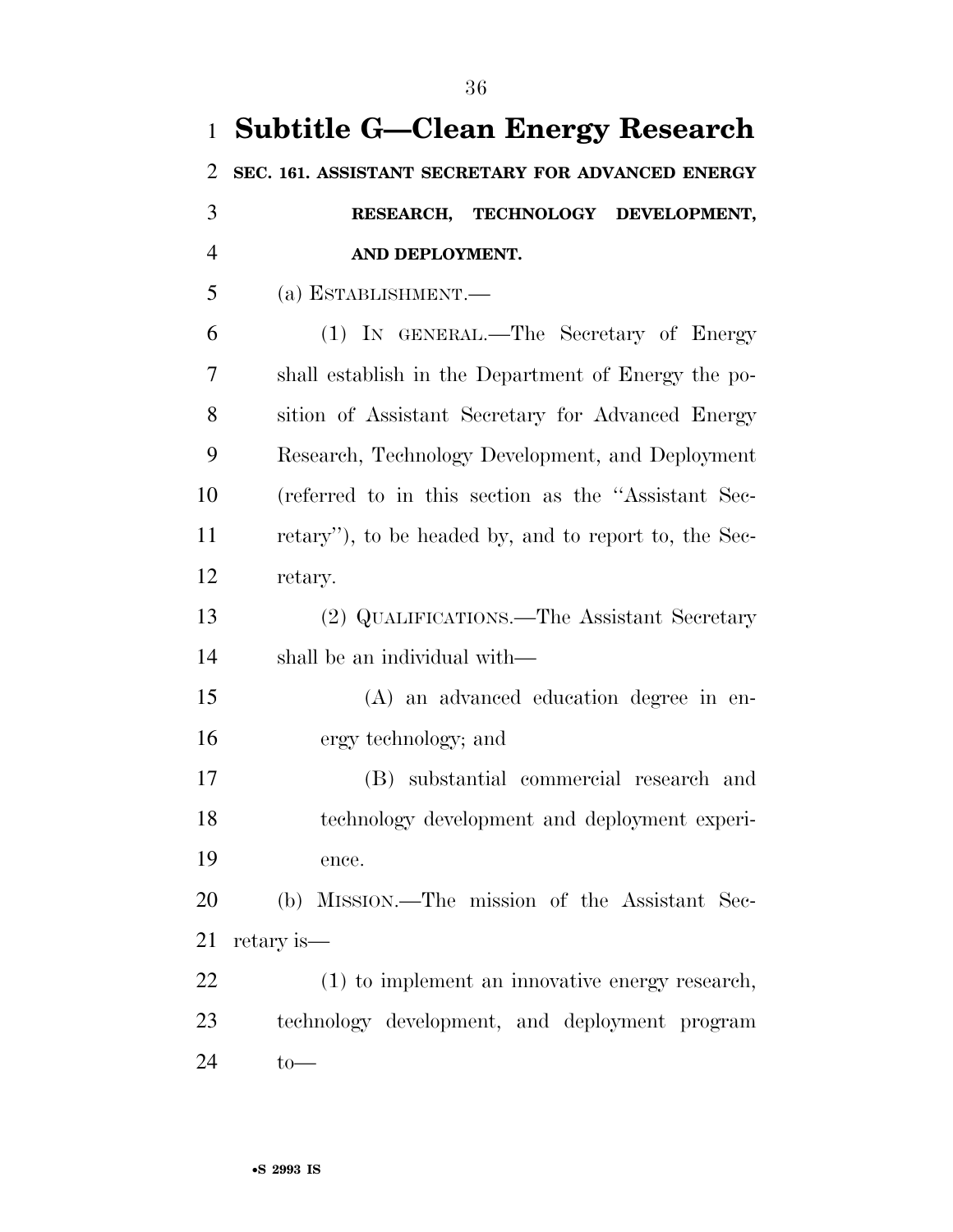| $\mathbf{1}$   | (A) increase national security by signifi-                  |
|----------------|-------------------------------------------------------------|
| $\overline{2}$ | cantly reducing petroleum and imported fuels                |
| 3              | consumption;                                                |
| $\overline{4}$ | (B) significantly improve the efficiency of                 |
| 5              | electricity use and the reliability of the elec-            |
| 6              | tricity system; and                                         |
| $\tau$         | (C) significantly reduce greenhouse gas                     |
| 8              | emissions; and                                              |
| 9              | $(2)$ to sponsor a diverse portfolio of cutting-            |
| 10             | edge, high-payoff research, development, and deploy-        |
| 11             | ment projects to carry out the program.                     |
| 12             | (c) EXPERIMENTAL PERSONNEL AUTHORITY.—The                   |
| 13             | Assistant Secretary may staff the office of the Assistant   |
| 14             | Secretary primarily using a program of experimental use     |
| 15             | of special personnel management authority in order to fa-   |
| 16             | cilitate recruitment of eminent experts in science or engi- |
| 17             | neering for management of research and development          |
| 18             | projects and programs administered by the Assistant Sec-    |
| 19             | retary under similar terms and conditions as the authority  |
| 20             | is exercised under section 1101 of the Strom Thurmond       |
| 21             | National Defense Authorization Act for Fiscal Year 1999     |
| 22             | (Public Law $105-261$ ; 5 U.S.C. 3104 note), as determined  |
| 23             | by the Assistant Secretary.                                 |
|                |                                                             |

 (d) TRANSACTIONS OTHER THAN CONTRACTS AND GRANTS.—To carry out projects under this section, the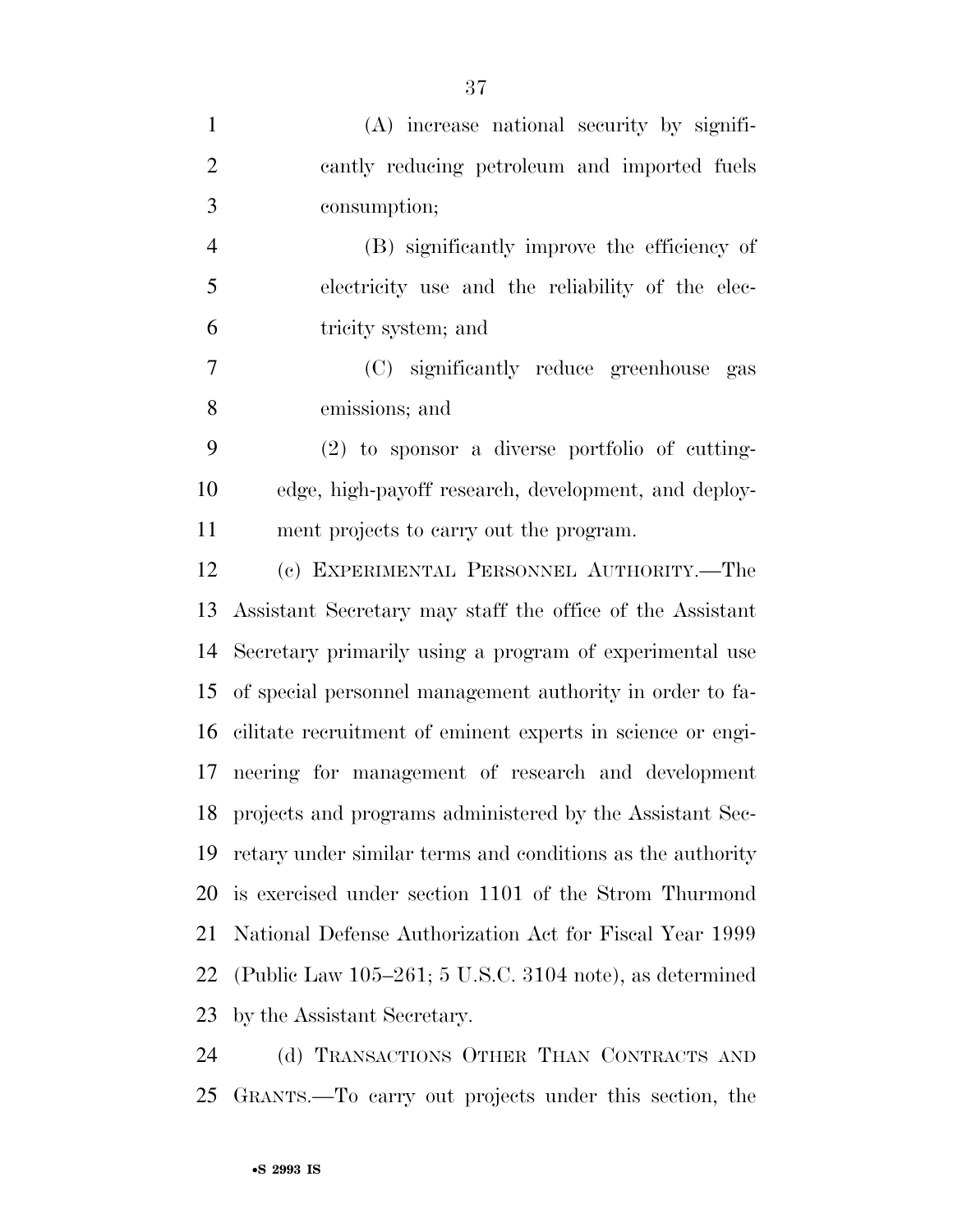Assistant Secretary may enter into transactions to carry out advanced research projects under this subsection under similar terms and conditions as the authority is ex- ercised under section 646(g) of the Department of Energy Organization Act (42 U.S.C. 7256(g)).

 (e) PRIZES FOR ADVANCED TECHNOLOGY ACHIEVE-MENTS.—

 (1) IN GENERAL.—Subject to paragraphs (2) through (4), the Assistant Secretary may carry out a program to award cash prizes in recognition of outstanding achievements in basic, advanced, and applied research, technology development, and proto- type development that have the potential to advance the mission described in subsection (b) under similar terms and conditions as the authority is exercised under section 1008 of the Energy Policy Act of 2005 (42 U.S.C. 16396).

 (2) COMPETITION REQUIREMENTS.—In car- rying out this subsection, the Assistant Secretary shall—

 (A) use a competitive process for the selec-22 tion of recipients of cash prizes; and

 (B) conduct widely-advertised solicitation of submissions of research results, technology developments, and prototypes.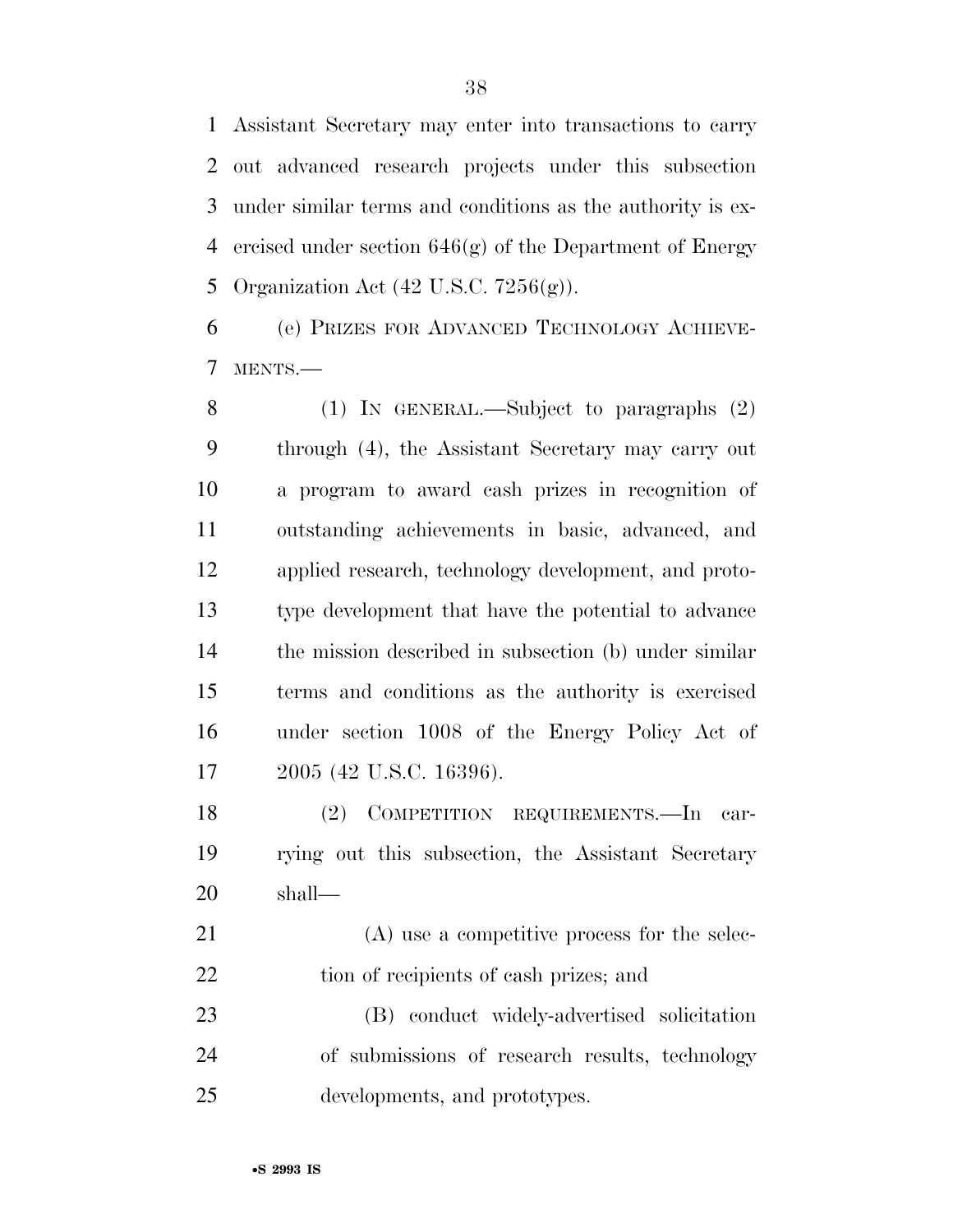(3) MAXIMUM AMOUNT FOR ALL CASH PRIZES.—The total amount of all cash prizes award- ed for a fiscal year under this subsection may not exceed \$50,000,000.

 (4) MAXIMUM AMOUNT OF INDIVIDUAL CASH PRIZES.—The amount of an individual cash prize awarded under this subsection may not exceed \$10,000,000 unless the amount of the award is ap-proved by the Secretary of Energy.

 (f) COMMERCIALIZATION OF CELLULOSIC BIOMASS ETHANOL.—Of the amounts that are made available to carry out this section, the Assistant Secretary shall use not less that \$1,000,000,000 to conduct research and de- velopment to increase yields, reduce production costs, and take other steps to accelerate the commercialization of cel-16 lulosic biomass ethanol (as defined in section  $211(0)(1)$ ) of the Clean Air Act (42 U.S.C. 7545(o)(1))).

 (g) ANNUAL REPORTS.—As soon as practicable after the end of each fiscal year for which the Assistant Sec- retary receives funds under subsection (h), the Assistant Secretary shall submit to the Committee on Energy and Natural Resources of the Senate and the Committee on Energy and Commerce, and the Committee on Science, of the House of Representatives a report on the progress,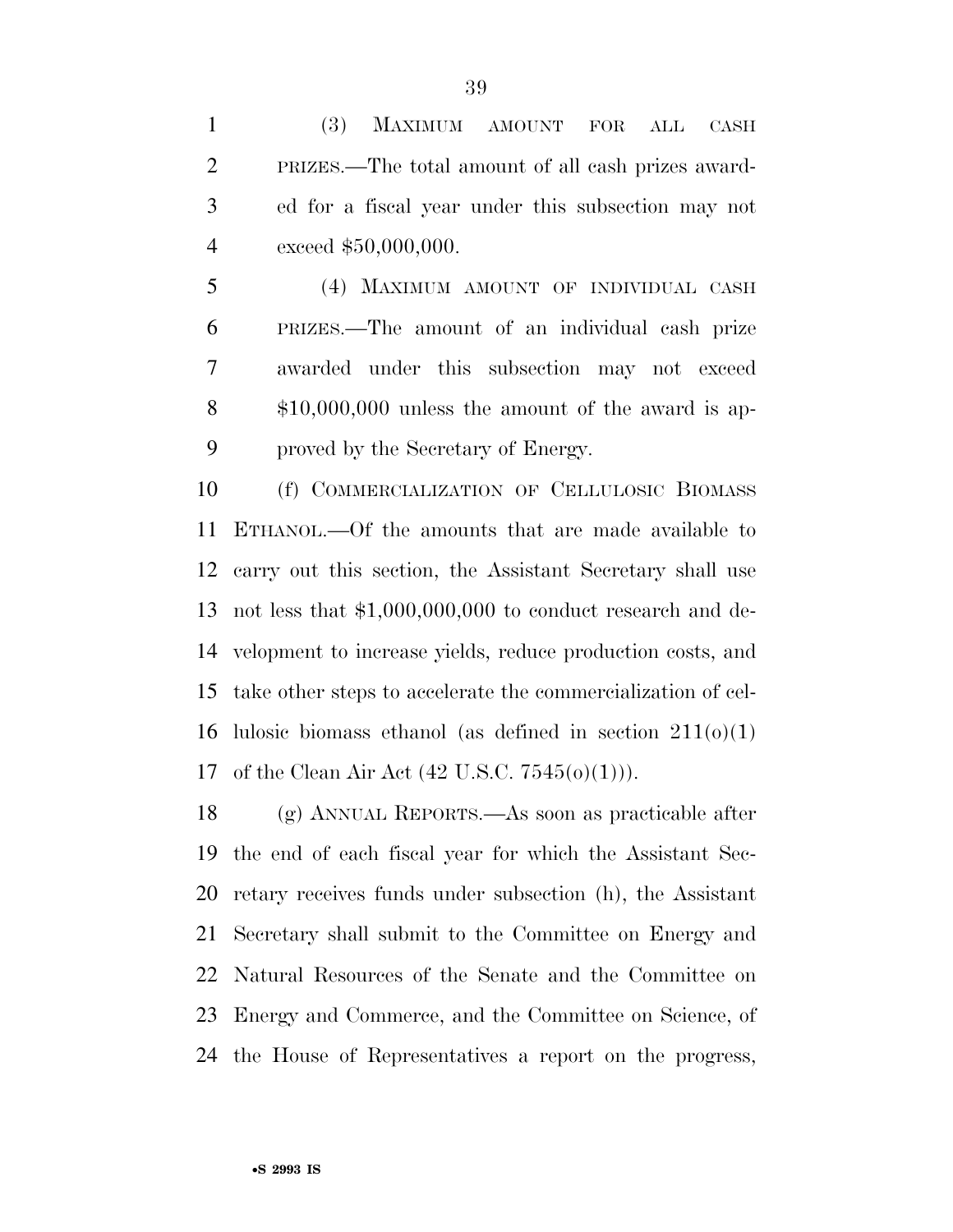| $\mathbf{1}$   | challenges, future milestones, and strategic plan of the As- |
|----------------|--------------------------------------------------------------|
| $\overline{2}$ | sistant Secretary, including—                                |
| 3              | (1) a description of, and rationale for, any                 |
| $\overline{4}$ | changes in the strategic plan;                               |
| 5              | $(2)$ the adequacy of human and financial re-                |
| 6              | sources necessary to achieve the mission described in        |
| $\tau$         | subsection (b); and                                          |
| 8              | (3) in the case of cash prizes awarded under                 |
| 9              | subsection (e), a description of-                            |
| 10             | (A) the applications of the research, tech-                  |
| 11             | nology, or prototypes for which prizes were                  |
| 12             | awarded;                                                     |
| 13             | (B) the total amount of the prizes that                      |
| 14             | were awarded;                                                |
| 15             | (C) the methods used for solicitation and                    |
| 16             | evaluation of submissions and an assessment of               |
| 17             | the effectiveness of those methods; and                      |
| 18             | (D) recommendations to improve the prize                     |
| 19             | program.                                                     |
| 20             | RELATIONSHIP TO OTHER AUTHORITY.-The<br>(h)                  |
| 21             | program under this section may be carried out in conjunc-    |
| 22             | tion with, or in addition to, the exercise of any other au-  |
| 23             | thority of the Assistant Secretary to acquire, support, or   |
| 24             | stimulate basic, advanced, and applied research, tech-       |
| 25             | nology development, or prototype projects.                   |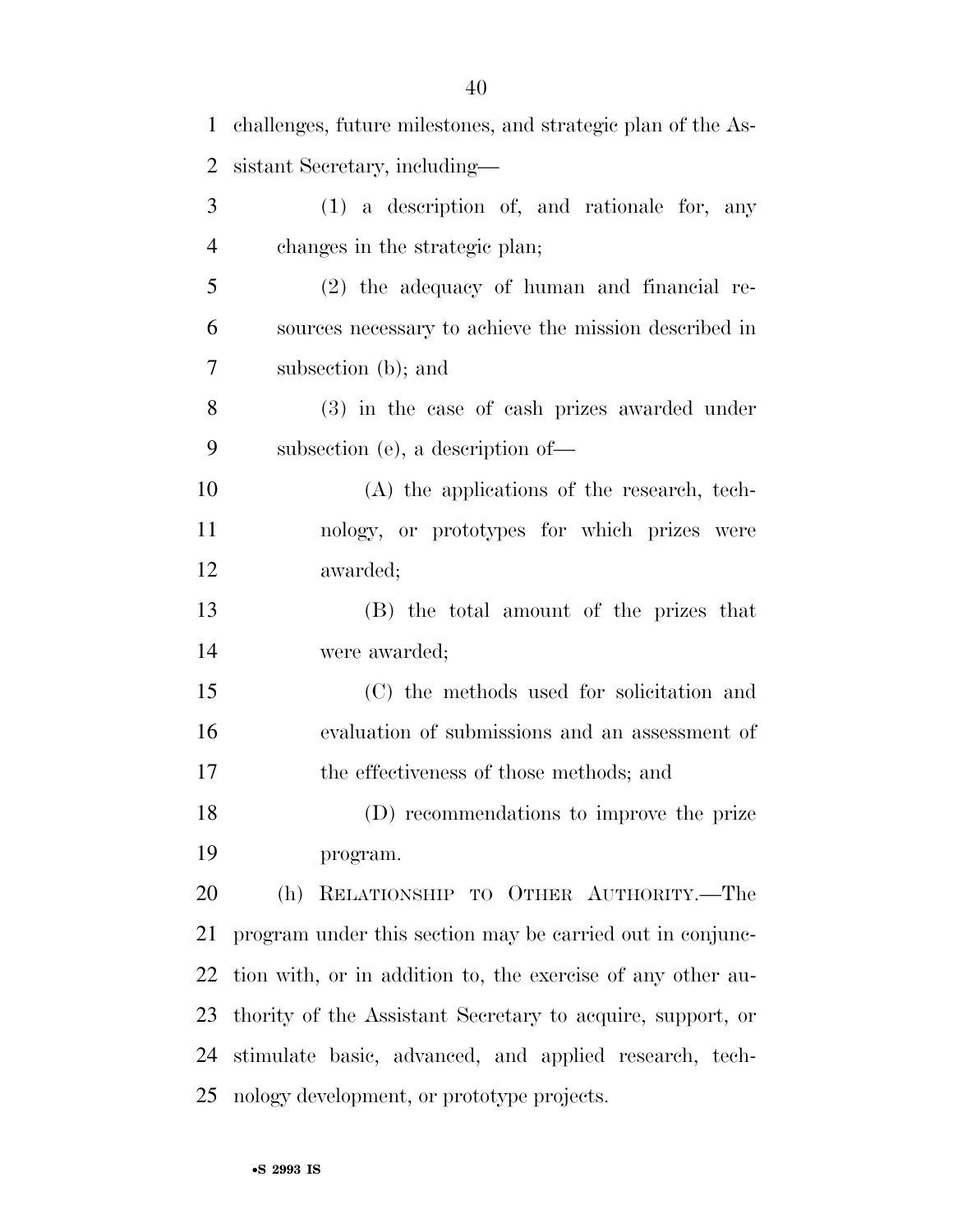# **TITLE II—REALIGNING OIL COMPANY INCENTIVES Subtitle A—Excess Oil Profits**

#### **SEC. 201. TEMPORARY OIL PROFIT FEE.**

 (a) IN GENERAL.—Subtitle E of the Internal Rev- enue Code of 1986 (relating to alcohol, tobacco, and cer- tain other excise taxes) is amended by adding at the end the following new chapter:

### **''CHAPTER 56—TEMPORARY FEE ON EXCESS OIL PROFIT**

''Sec. 5896. Imposition of fee. ''Sec. 5897. Excess profit; etc. ''Sec. 5898. Special rules and definitions.

#### **''SEC. 5896. IMPOSITION OF FEE.**

12 "(a) In GENERAL.—In addition to any other tax im- posed under this title, there is hereby imposed on any ap- plicable taxpayer an excise fee in an amount equal to 50 percent of the excess profit of such taxpayer for any tax-able year beginning during 2006 or 2007.

 ''(b) APPLICABLE TAXPAYER.—For purposes of this chapter, the term 'applicable taxpayer' means, with re-spect to operations in the United States—

20 "(1) any integrated oil company (as defined in 21 section  $291(b)(4)$ , and

22  $(2)$  any other producer or refiner of crude oil with gross receipts from the sale of such crude oil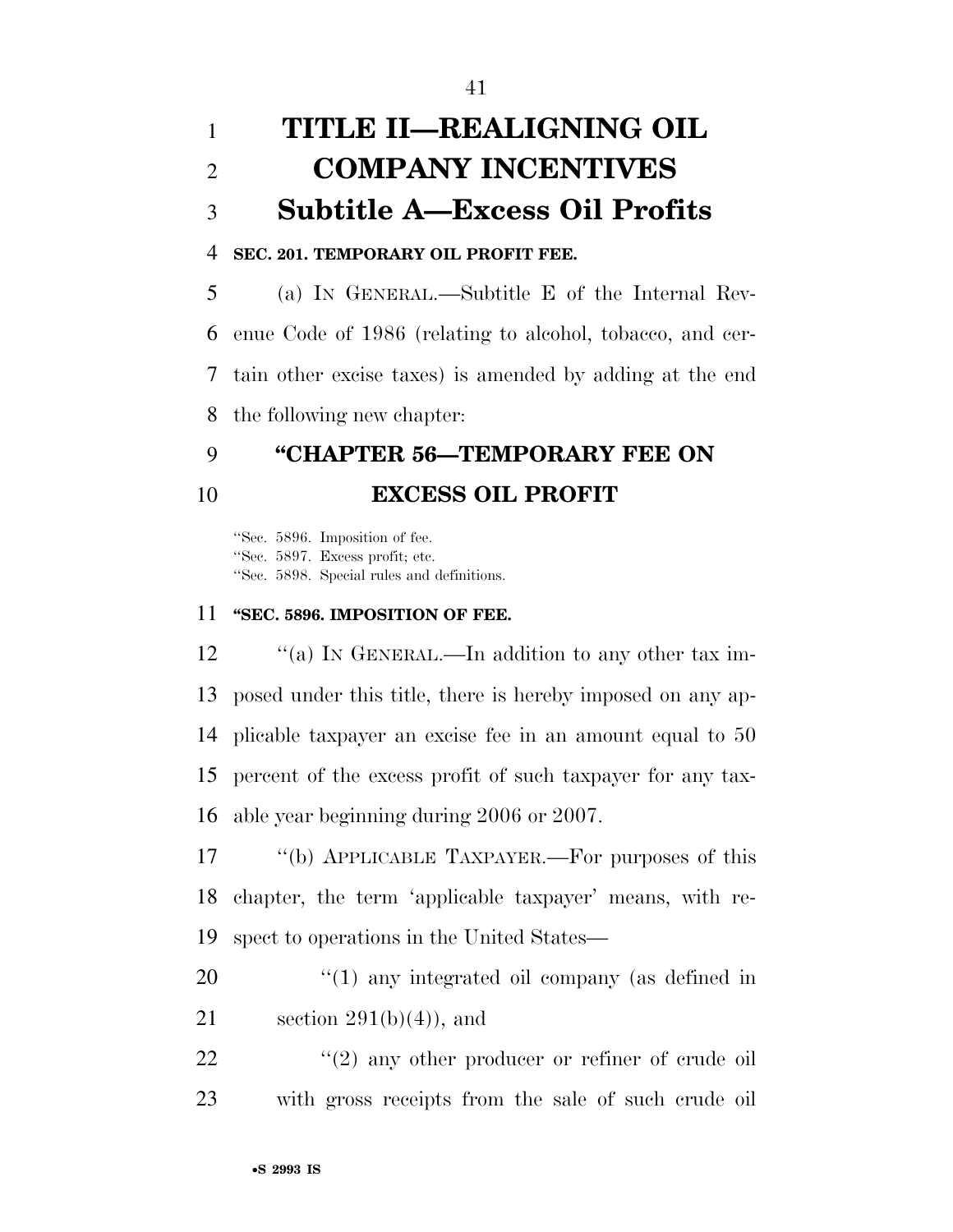or refined oil products for the taxable year exceeding \$100,000,000.

#### **''SEC. 5897. EXCESS PROFIT; ETC.**

 ''(a) GENERAL RULE.—For purposes of this chapter, the term 'excess profit' means the excess of the adjusted taxable income of the applicable taxpayer for the taxable year over the reasonably inflated average profit for such taxable year.

9 "(b) ADJUSTED TAXABLE INCOME.—For purposes of this chapter, with respect to any applicable taxpayer, the adjusted taxable income for any taxable year is equal to the taxable income for such taxable year (within the mean- ing of section 63 and determined without regard to this subsection)—

 $\frac{1}{2}$  (1) increased by any interest expense deduc- tion, charitable contribution deduction, and any net operating loss deduction carried forward from any prior taxable year, and

19  $\frac{1}{2}$  reduced by

20 "(A) any interest income, dividend income, and net operating losses to the extent such losses exceed taxable income for the taxable year, and

24  $\langle$  (B) any qualified domestic energy invest-ment for such taxable year.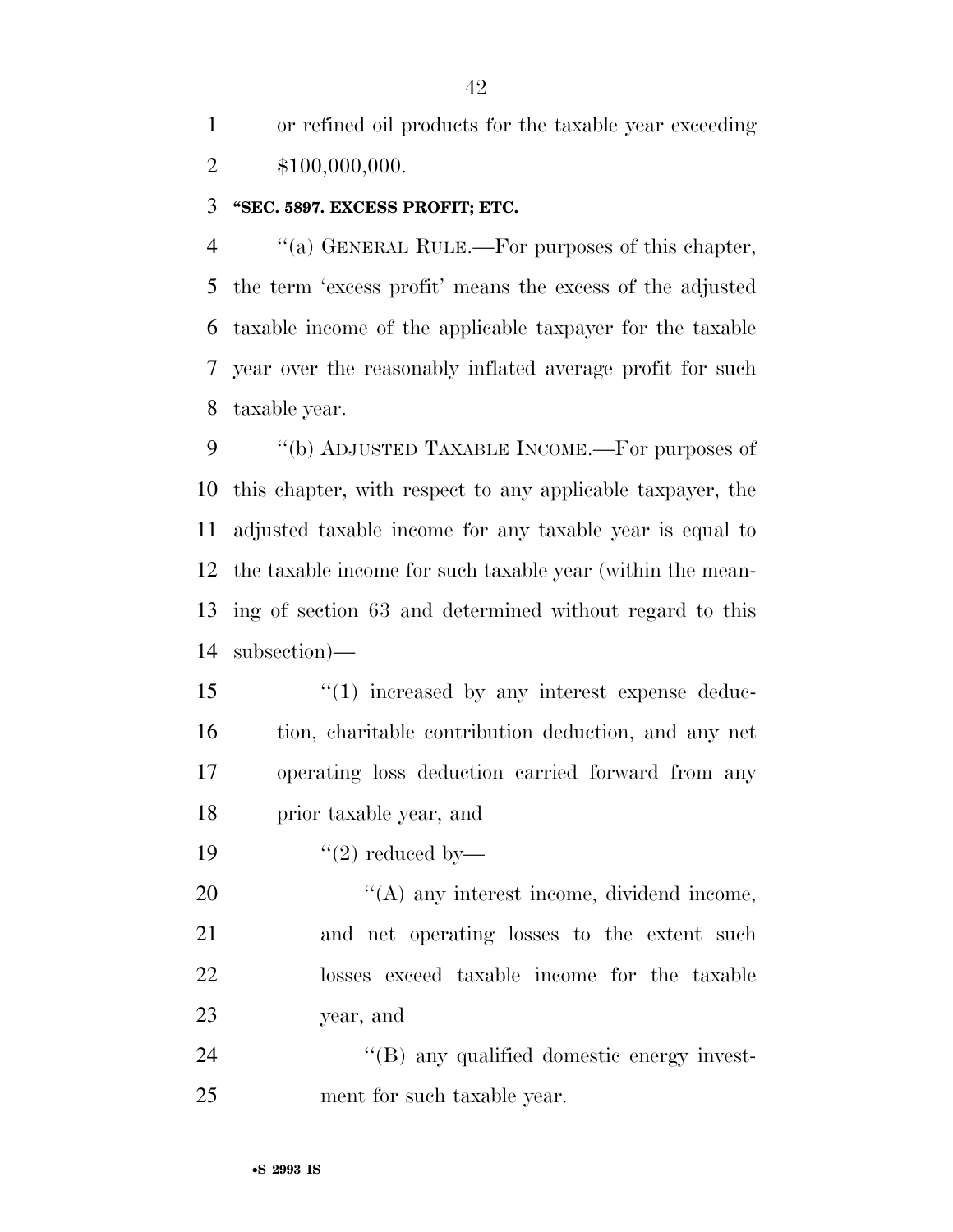In the case of any applicable taxpayer which is a foreign corporation, the adjusted taxable income shall be deter- mined with respect to such income which is effectively con- nected with the conduct of a trade or business in the United States.

 ''(c) REASONABLY INFLATED AVERAGE PROFIT.— For purposes of this chapter, with respect to any applica- ble taxpayer, the reasonably inflated average profit for any taxable year is an amount equal to the average of the ad- justed taxable income of such taxpayer for taxable years beginning during the 2000–2004 taxable year period (de- termined without regard to the taxable year with the high- est adjusted taxable income in such period) plus 10 per-cent of such average.

15 "(d) QUALIFIED DOMESTIC ENERGY INVESTMENT.— For purposes of this chapter, the term 'qualified domestic energy investment' means any amount paid or incurred with respect to—

19  $\frac{1}{2}$  (1) qualified refinery property (as defined in section 179C(c) and determined without regard to any termination date),

22  $\frac{1}{2}$  any qualified facility described in para-23 graph  $(1)$ ,  $(2)$ ,  $(3)$ , or  $(4)$  of section  $45(d)$  (deter- mined without regard to any placed in service date), and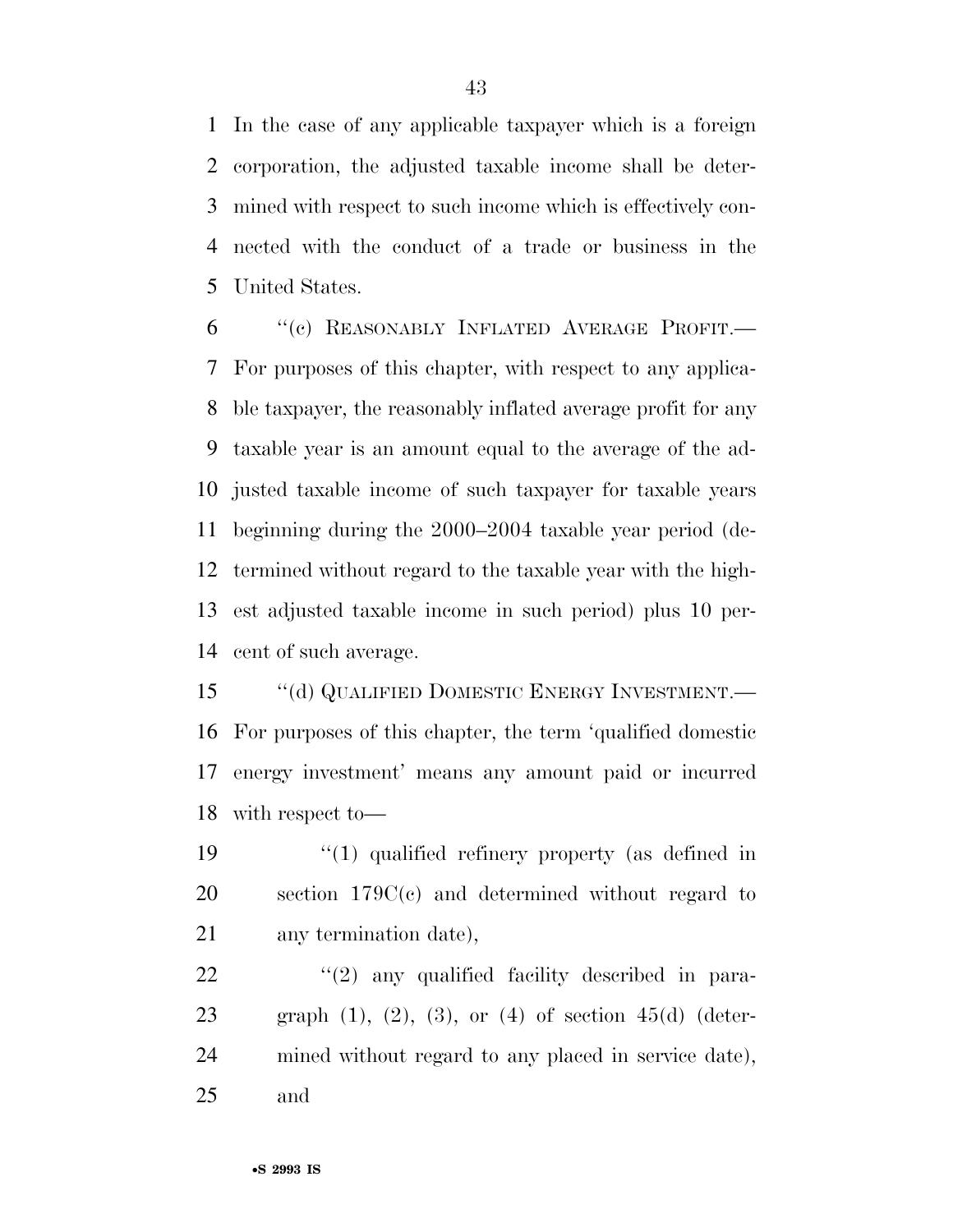1 ''(3) any facility for the production of alcohol used as a fuel (within the meaning of section 40) or biodiesel or agri-biodiesel used as a fuel (within the meaning of section 40A).

#### **''SEC. 5898. SPECIAL RULES AND DEFINITIONS.**

 ''(a) WITHHOLDING AND DEPOSIT OF FEE.—The Secretary shall provide such rules as are necessary for the withholding and deposit of the fee imposed under section 5896.

 ''(b) RECORDS AND INFORMATION.—Each taxpayer liable for the fee under section 5896 shall keep such records, make such returns, and furnish such information as the Secretary may by regulations prescribe.

 ''(c) RETURN OF FEE.—The Secretary shall provide for the filing and the time of such filing of the return of the fee imposed under section 5896.

17 "(d) CRUDE OIL.—The term 'crude oil' includes crude oil condensates and natural gasoline.

 ''(e) BUSINESSES UNDER COMMON CONTROL.—For purposes of this chapter, all members of the same con- trolled group of corporations (within the meaning of sec- tion  $267(f)$  and all persons under common control (within the meaning of section 52(b) but determined by treating an interest of more than 50 percent as a controlling inter-est) shall be treated as 1 person.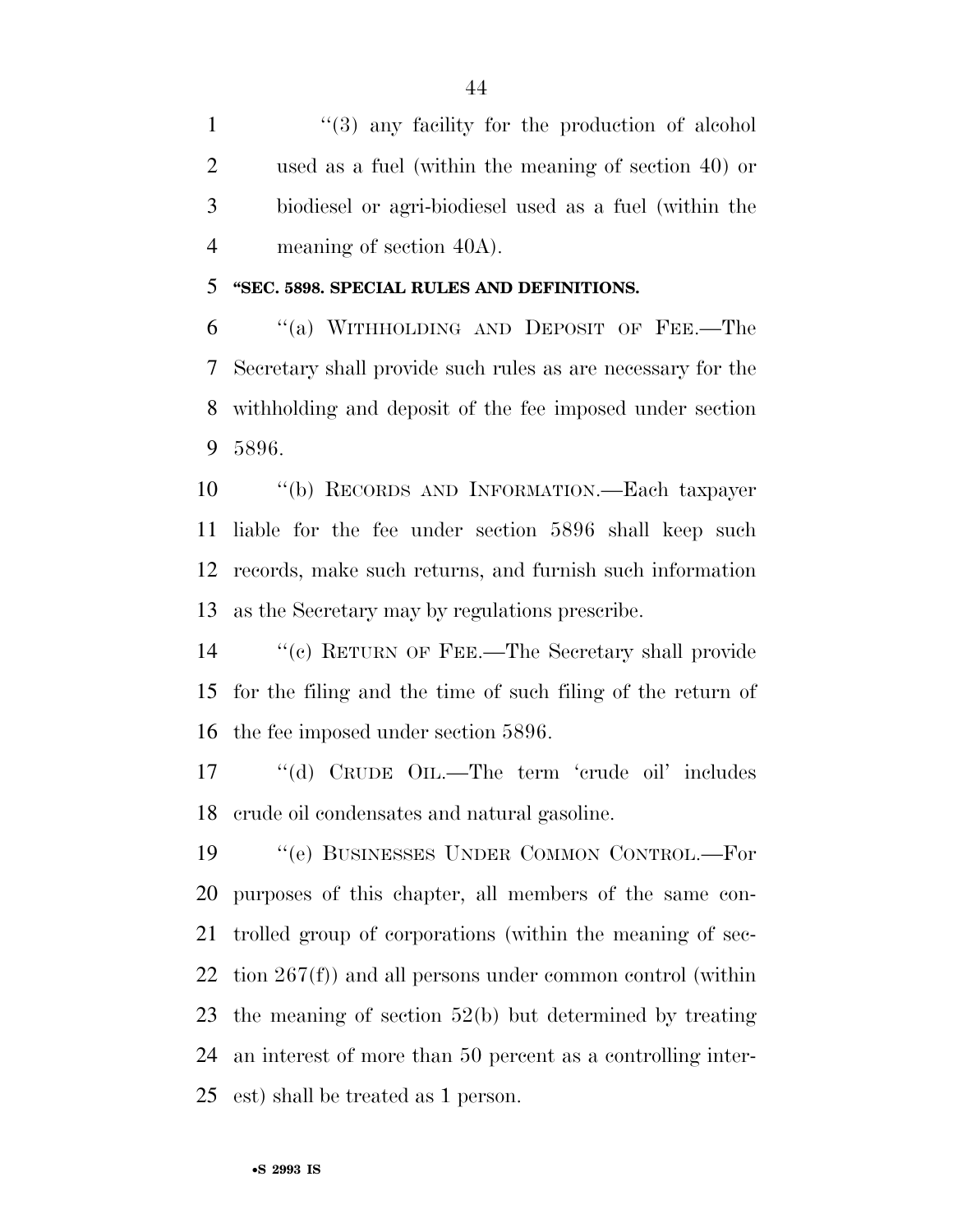''(f) REGULATIONS.—The Secretary shall prescribe such regulations as may be necessary or appropriate to carry out the purposes of this chapter.''.

 (b) CLERICAL AMENDMENT.—The table of chapters for subtitle E of the Internal Revenue Code of 1986 is amended by adding at the end the following new item:

''CHAPTER 56. TEMPORARY FEE ON EXCESS OIL PROFIT.''.

 (c) DEDUCTIBILITY OF FEE.—The first sentence of section 164(a) of the Internal Revenue Code of 1986 (re- lating to deduction for taxes) is amended by inserting after paragraph (5) the following new paragraph:

11  $\frac{11}{100}$  The fee imposed by section 5896.".

# **Subtitle B—Energy Fairness for America**

**SEC. 211. ELIMINATION OF DEDUCTION FOR INTANGIBLE** 

### **DRILLING AND DEVELOPMENT COSTS FOR MAJOR OIL COMPANIES.**

 (a) IN GENERAL.—Section 263(c) of the Internal Revenue Code of 1986 is amended by adding at the end the following new sentences: ''This subsection shall not apply during any taxable year with respect to an applica- ble taxpayer (as defined in section 5896(b)) if during the preceding taxable year for the production of oil, the aver- age price of crude oil in the United States is greater than \$34.71 per barrel, and for the production of natural gas, the average wellhead price of natural gas in the United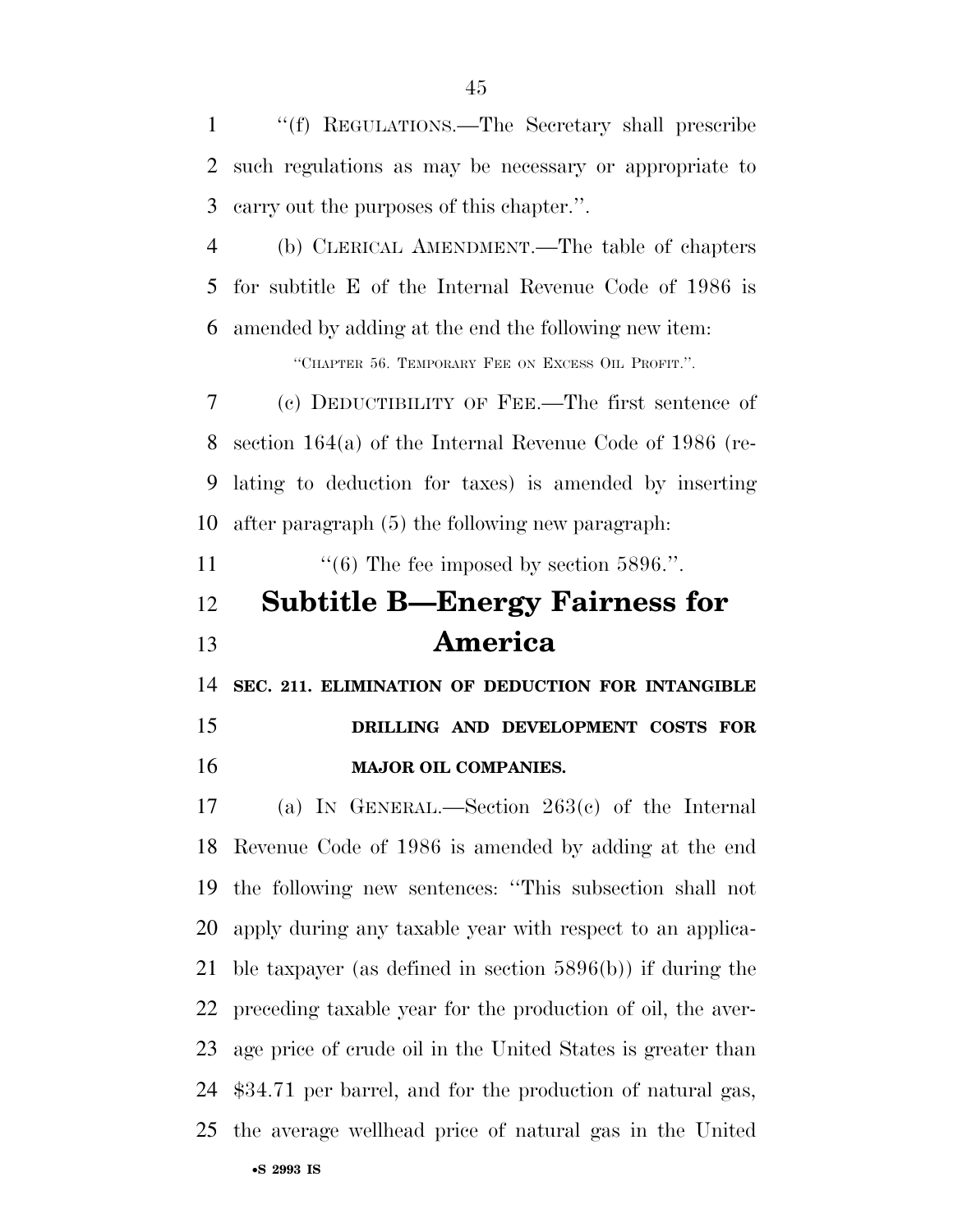States is greater than \$4.34 per 1,000 cubic feet. For pur- poses of the preceding sentence, the Secretary shall deter- mine average prices, taking into consideration the most recent data reported by the Energy Information Adminis- tration. For taxable years beginning after December 31, 2007, each dollar amount specified in this subsection shall be adjusted to reflect changes for the 12-month period ending the preceding September 30 in the Consumer Price Index for All Urban Consumers published by the Bureau of Labor Statistics of the Department of Labor.''

 (b) EFFECTIVE DATE.—The amendment made by this section shall apply to taxable years beginning after the date of the enactment of this Act.

#### **SEC. 212. OIL AND GAS ROYALTY-RELATED AMENDMENTS.**

 (a) REPEAL.—Sections 344 through 346 of the En- ergy Policy Act of 2005 (42 U.S.C. 15902 et seq.) are repealed.

 (b) TERMINATION OF ALASKA OFFSHORE ROYALTY SUSPENSION.—Section 8(a)(3)(B) of the Outer Conti-20 nental Shelf Lands Act  $(43 \text{ U.S.C. } 1337(a)(3)(B))$  is amended by striking ''and in the Planning Areas offshore Alaska''.

#### **SEC. 213. EXTENSION OF ELECTION TO EXPENSE CERTAIN**

**REFINERIES.** 

(a) EXTENSION.—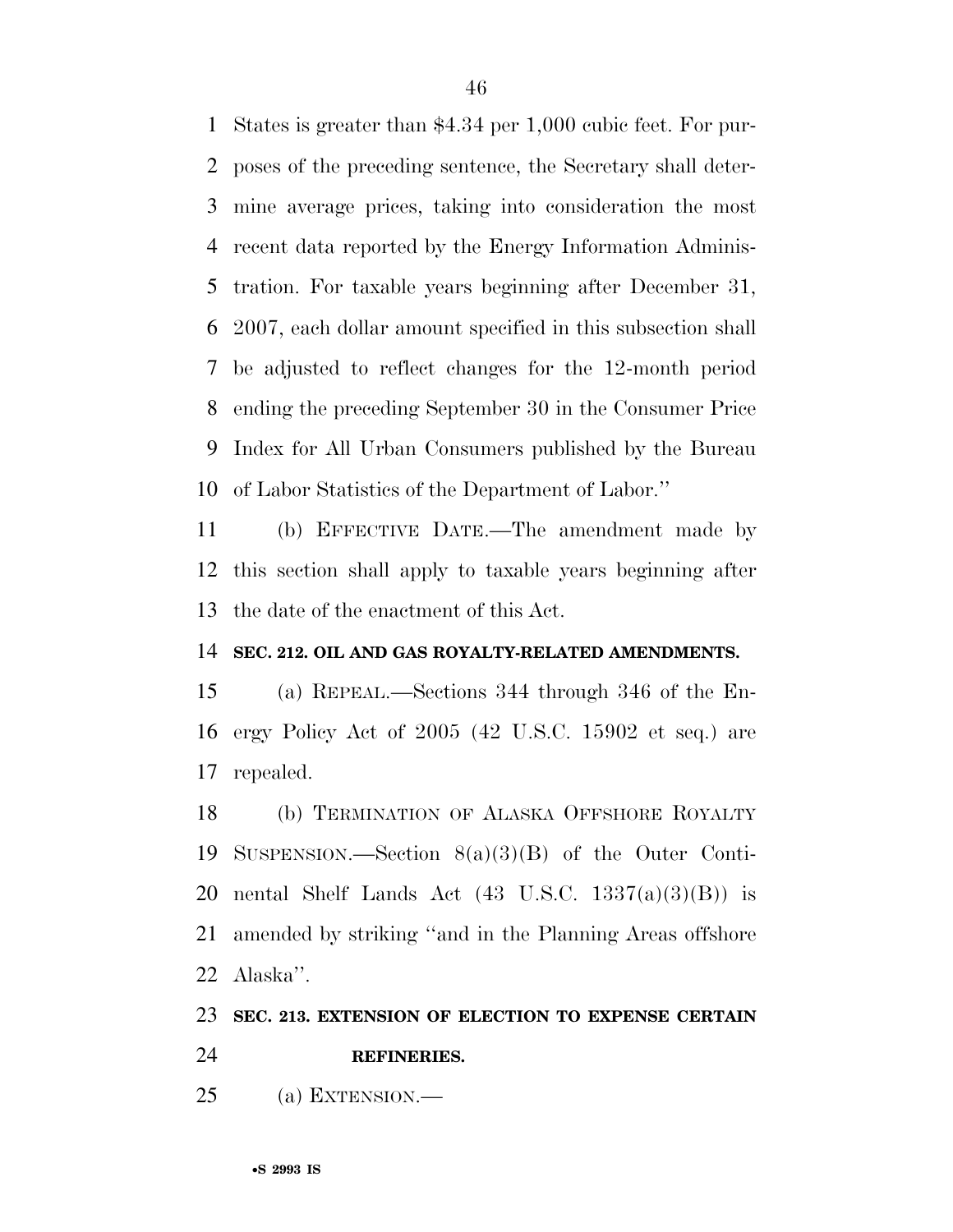| $\mathbf{1}$   | (1) IN GENERAL.—Section $179C(e)(1)$ of the               |
|----------------|-----------------------------------------------------------|
| $\overline{2}$ | Internal Revenue Code of 1986 (defining qualified         |
| 3              | refinery property) is amended—                            |
| $\overline{4}$ | $(A)$ by striking "and before January 1,                  |
| 5              | $2012$ " in subparagraph $(B)$ and inserting "and,        |
| 6              | in the case of any qualified refinery described in        |
| 7              | subsection (d)(1), before January 1, 2012", and           |
| 8              | (B) by inserting "if described in subsection              |
| 9              | $(d)(1)$ " after "of which" in subparagraph               |
| 10             | (F)(i).                                                   |
| 11             | (2) CONFORMING AMENDMENT.—Subsection (d)                  |
| 12             | of section 179C of the Internal Revenue Code of           |
| 13             | 1986 is amended to read as follows:                       |
| 14             | "(d) QUALIFIED REFINERY.—For purposes of this             |
| 15             | section, the term 'qualified refinery' means any refinery |
| 16             | located in the United States which is designed to serve   |
|                | 17 the primary purpose of processing liquid fuel from—    |
| 18             | $\lq(1)$ crude oil, or                                    |
| 19             | $(2)$ qualified fuels (as defined in section              |
| 20             | $45K(e)$ .                                                |
| 21             | (3) EFFECTIVE DATE.—The amendments made                   |
| 22             | by this subsection shall take effect as if included in    |
| 23             | the amendment made by section $1323(a)$ of the En-        |
| 24             | ergy Policy Act of 2005.                                  |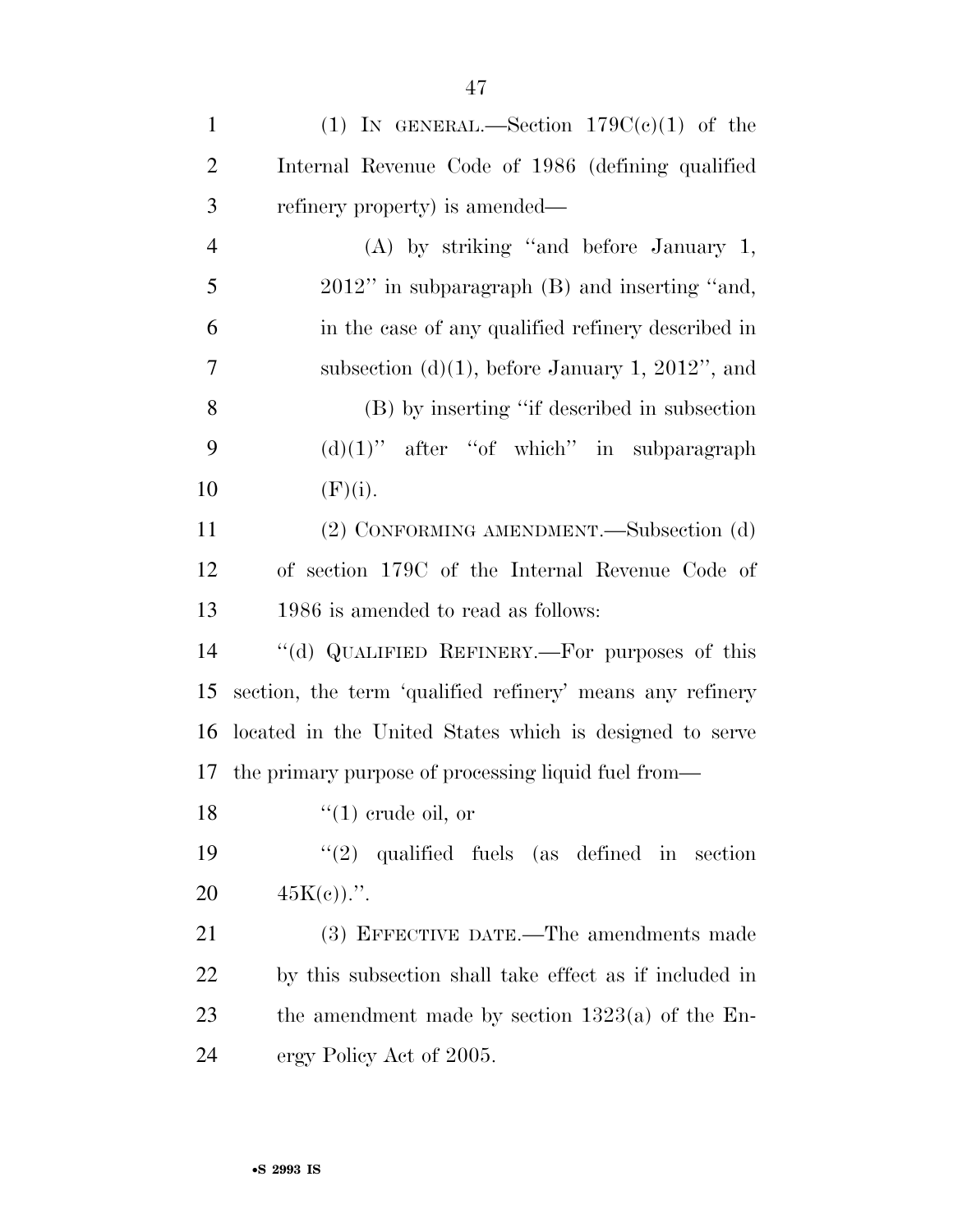(b) NONAPPLICATION FOR MAJOR OIL COMPA-NIES.—

 (1) IN GENERAL.—Section 179C of the Internal Revenue Code of 1986 is amended by adding at the end the following new subsection:

 ''(i) NONAPPLICATION OF SECTION.—This section shall not apply during any taxable year with respect to an applicable taxpayer (as defined in section 5896(b)) if during the preceding taxable year for the production of oil, the average price of crude oil in the United States is greater than \$34.71 per barrel. For purposes of the pre- ceding sentence, the Secretary shall determine average prices, taking into consideration the most recent data re- ported by the Energy Information Administration. For taxable years beginning after December 31, 2007, the dol- lar amount specified in this paragraph shall be adjusted to reflect changes for the 12-month period ending the pre- ceding September 30 in the Consumer Price Index for All Urban Consumers published by the Bureau of Labor Sta-tistics of the Department of Labor.''.

 (2) EFFECTIVE DATE.—The amendment made by this subsection shall apply to taxable years begin-ning after the date of the enactment of this Act.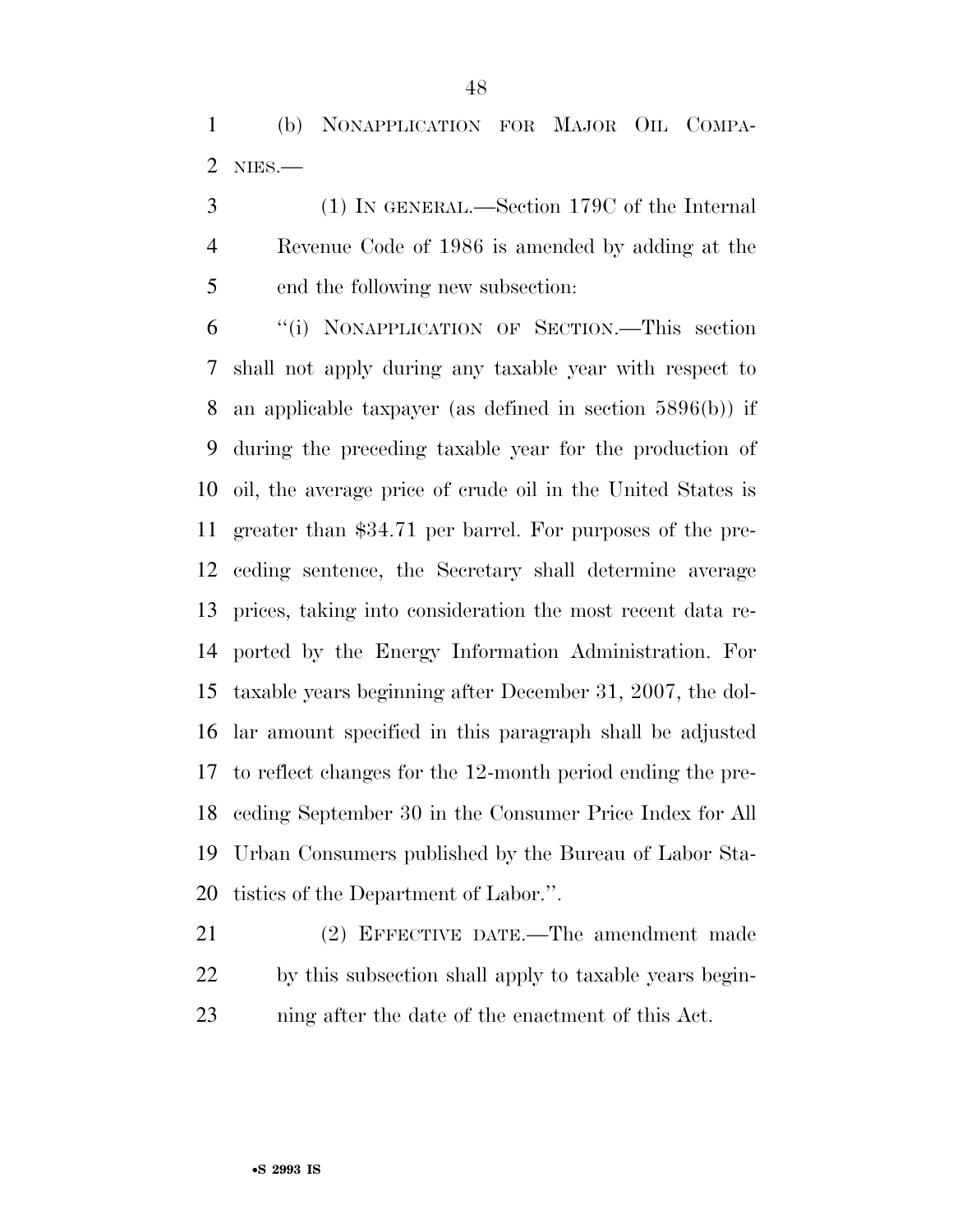# **SEC. 214. ELIMINATION OF AMORTIZATION OF GEOLOGI- CAL AND GEOPHYSICAL EXPENDITURES FOR MAJOR OIL COMPANIES.**

 (a) IN GENERAL.—Section 167(h) of the Internal Revenue Code of 1986 is amended by adding at the end the following new paragraph:

7 "(5) NONAPPLICATION OF SECTION.—This sub- section shall not apply during any taxable year with respect to an applicable taxpayer (as defined in sec- tion 5896(b)) if during the preceding taxable year for the production of oil, the average price of crude oil in the United States is greater than \$34.71 per barrel, and for the production of natural gas, the av- erage wellhead price of natural gas in the United States is greater than \$4.34 per 1,000 cubic feet. For purposes of the preceding sentence, the Sec- retary shall determine average prices, taking into consideration the most recent data reported by the Energy Information Administration. For taxable years beginning after December 31, 2007, each dol- lar amount specified in this subparagraph shall be adjusted to reflect changes for the 12-month period ending the preceding September 30 in the Consumer Price Index for All Urban Consumers published by the Bureau of Labor Statistics of the Department of Labor.''.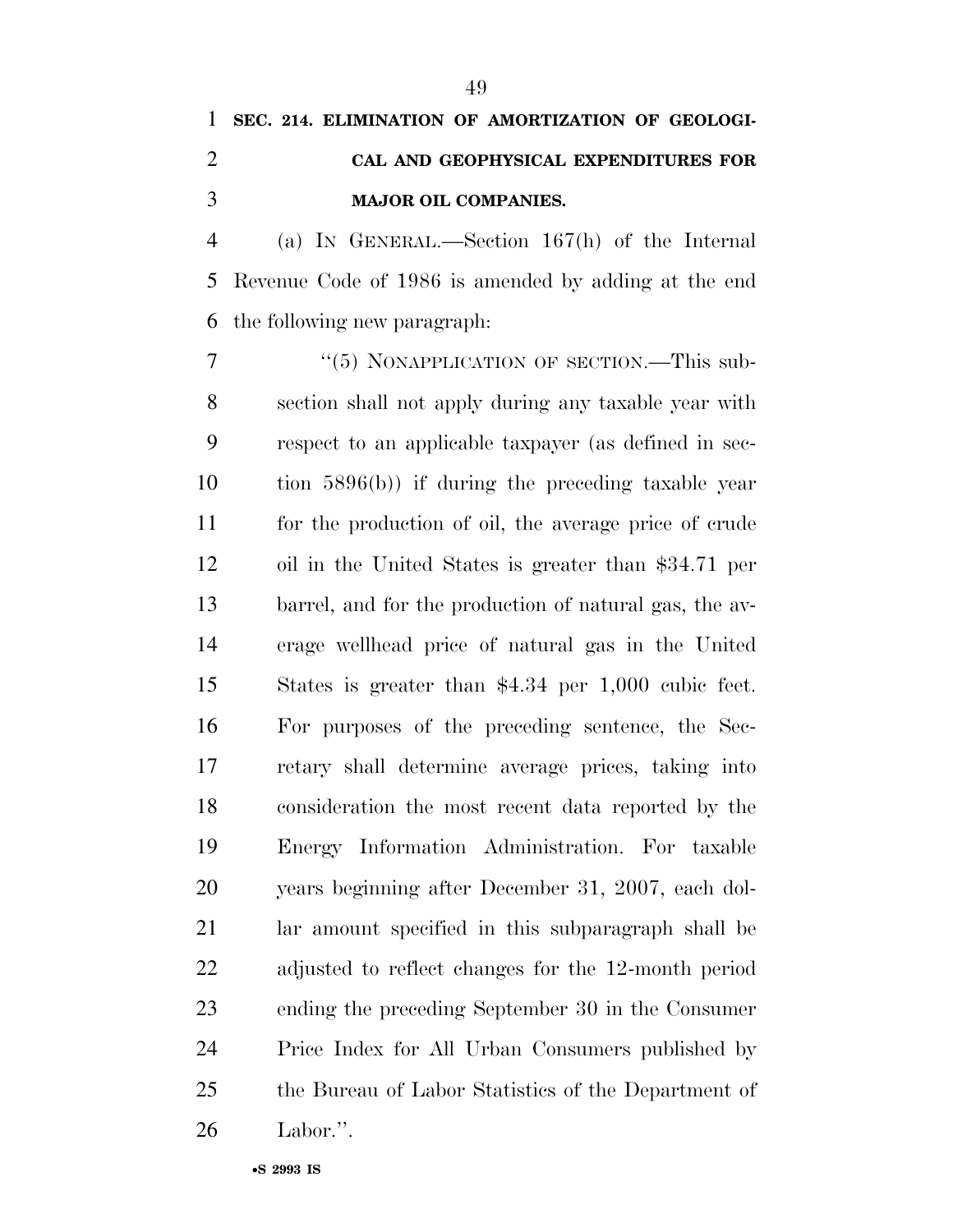(b) EFFECTIVE DATE.—The amendments made by this section shall take effect on and after the date of the enactment of this Act.

### **SEC. 215. REVALUATION OF LIFO INVENTORIES OF MAJOR OIL COMPANIES.**

 (a) GENERAL RULE.—Notwithstanding any other provision of law, if a taxpayer is an applicable taxpayer (as defined in section 5896(b)) for its last taxable year ending in calendar year 2005, the taxpayer shall—

 (1) increase, effective as of the close of such taxable year, the value of each historic LIFO layer of inventories of crude oil, natural gas, or any other petroleum product (within the meaning of section 4611) by the layer adjustment amount, and

 (2) decrease its cost of goods sold for such tax- able year by the aggregate amount of the increases under paragraph (1).

 If the aggregate amount of the increases under paragraph (1) exceed the taxpayer's cost of goods sold for such tax- able year, the taxpayer's gross income for such taxable year shall be increased by the amount of such excess.

 (b) LAYER ADJUSTMENT AMOUNT.—For purposes of this section—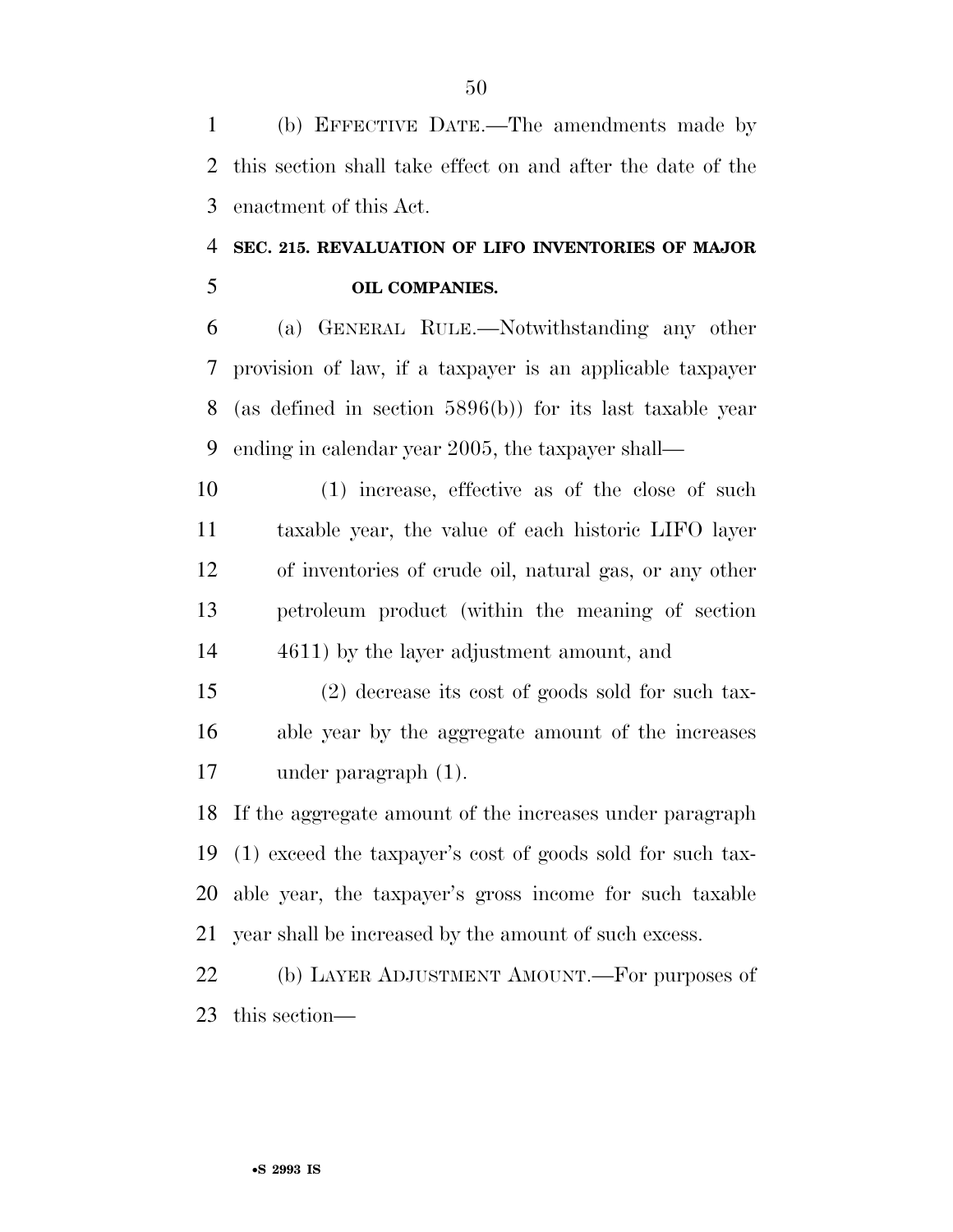| $\mathbf{1}$   | (1) IN GENERAL.—The term "layer adjustment"              |
|----------------|----------------------------------------------------------|
| $\overline{2}$ | amount" means, with respect to any historic LIFO         |
| 3              | layer, the product of—                                   |
| $\overline{4}$ | $(A)$ \$18.75, and                                       |
| 5              | (B) the number of barrels of crude oil (or               |
| 6              | in the case of natural gas or other petroleum            |
| 7              | products, the number of barrel-of-oil equiva-            |
| 8              | lents) represented by the layer.                         |
| 9              | (2) BARREL-OF-OIL EQUIVALENT.—The term                   |
| 10             | "barrel-of-oil equivalent" has the meaning given         |
| 11             | such term by section $29(d)(5)$ (as in effect before its |
| 12             | redesignation by the Energy Tax Incentives Act of        |
| 13             | 2005).                                                   |
| 14             | (c) APPLICATION OF REQUIREMENT.                          |
| 15             | $(1)$ No CHANGE IN METHOD OF ACCOUNTING.—                |
| 16             | Any adjustment required by this section shall not be     |
| 17             | treated as a change in method of accounting.             |
| 18             | (2) UNDERPAYMENTS OF ESTIMATED TAX.-No                   |
| 19             | addition to the tax shall be made under section 6655     |
| 20             | of the Internal Revenue Code of 1986 (relating to        |
| 21             | failure by corporation to pay estimated tax) with re-    |
| 22             | spect to any underpayment of an installment re-          |
| 23             | quired to be paid with respect to the taxable year       |
| 24             | described in subsection (a) to the extent such under-    |
| 25             | payment was created or increased by this section.        |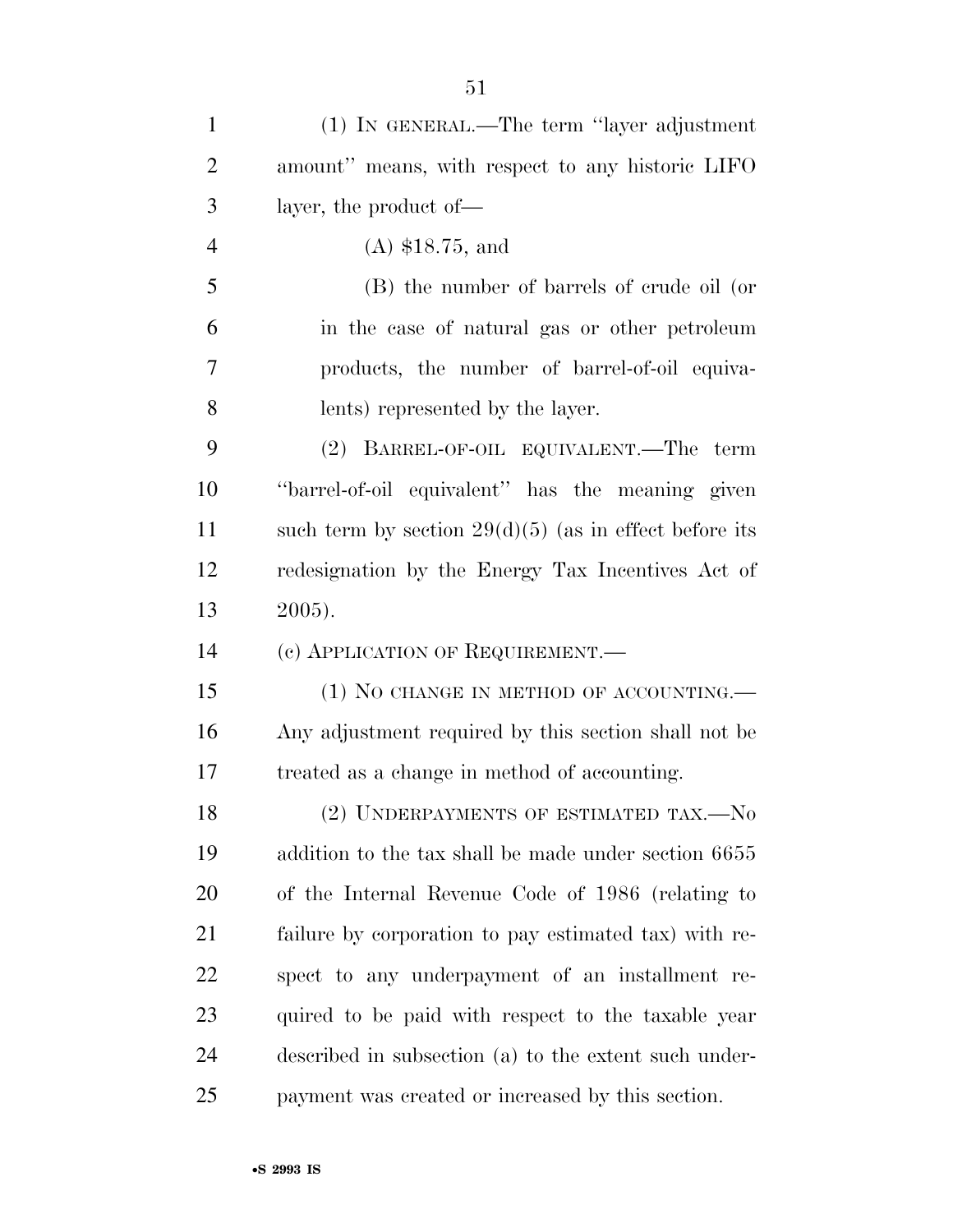**SEC. 216. MODIFICATIONS OF FOREIGN TAX CREDIT RULES** 

| $\overline{2}$ | APPLICABLE TO MAJOR OIL COMPANIES                            |
|----------------|--------------------------------------------------------------|
| 3              | WHICH ARE DUAL CAPACITY TAXPAYERS.                           |
| $\overline{4}$ | (a) IN GENERAL.—Section 901 of the Internal Rev-             |
| 5              | enue Code of 1986 (relating to credit for taxes of foreign   |
| 6              | countries and of possessions of the United States) is        |
| 7              | amended by redesignating subsection (m) as (n) and by        |
| 8              | inserting after subsection (l) the following new subsection: |
| 9              | "(m) SPECIAL RULES RELATING TO MAJOR OIL                     |
| 10             | COMPANIES WHICH ARE DUAL CAPACITY TAXPAYERS.                 |
| 11             | "(1) GENERAL RULE.—Notwithstanding any                       |
| 12             | other provision of this chapter, any amount paid or          |
| 13             | accrued by a dual capacity taxpayer which is an ap-          |
| 14             | plicable taxpayer (as defined in section $5896(b)$ ) to      |
| 15             | a foreign country or possession of the United States         |
| 16             | for any period shall not be considered a tax—                |
| 17             | $\lq\lq$ if, for such period, the foreign coun-              |
| 18             | try or possession does not impose a generally                |
| 19             | applicable income tax, or                                    |
| 20             | $\lq\lq$ to the extent such amount exceeds                   |
| 21             | the amount (determined in accordance with reg-               |
| 22             | ulations) which—                                             |
| 23             | "(i) is paid by such dual capacity tax-                      |
| 24             | payer pursuant to the generally applicable                   |
| 25             | income tax imposed by the country or pos-                    |
| 26             | session, or                                                  |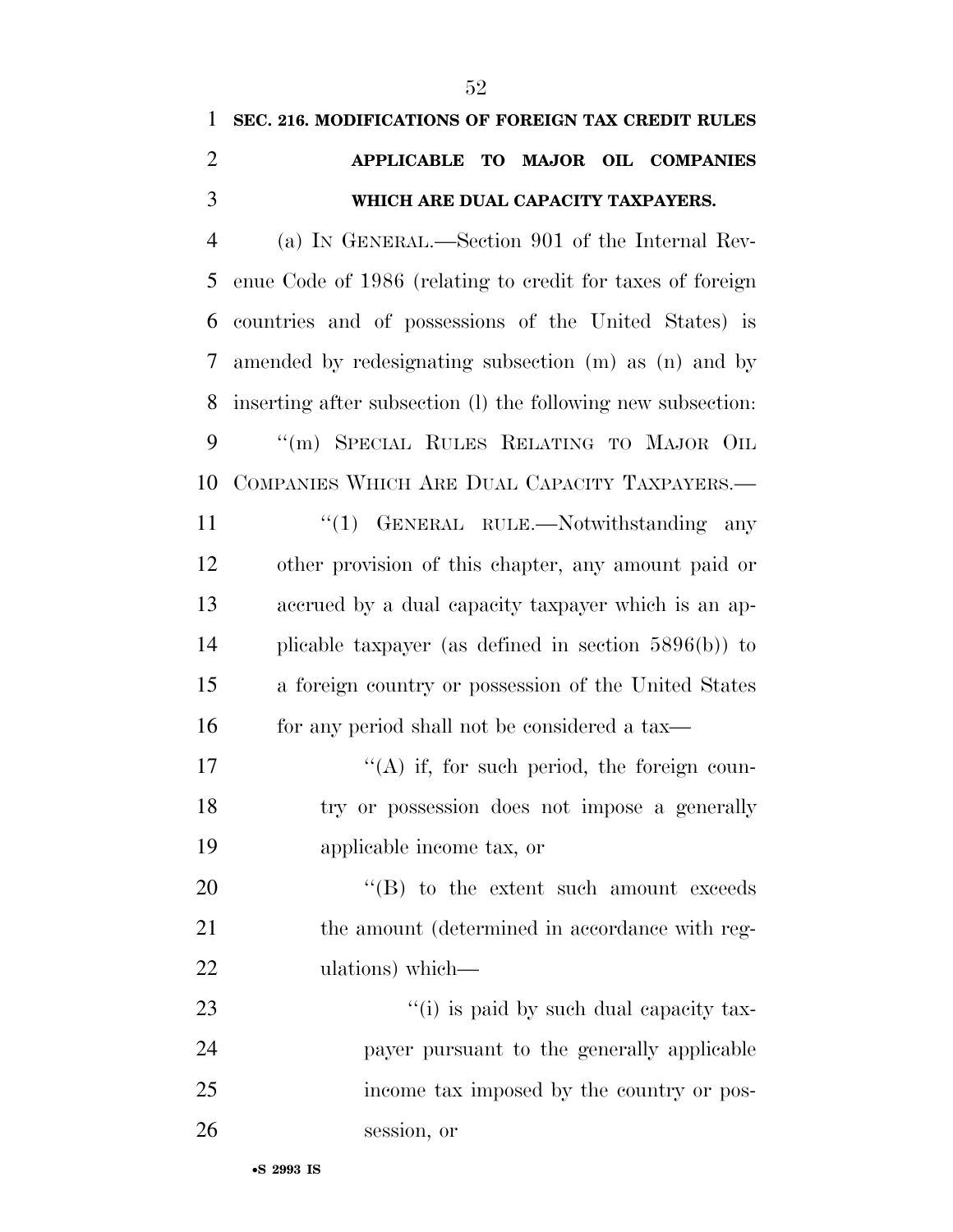| $\mathbf{1}$   | "(ii) would be paid if the generally ap-               |
|----------------|--------------------------------------------------------|
| $\overline{2}$ | plicable income tax imposed by the country             |
| 3              | or possession were applicable to such dual             |
| $\overline{4}$ | capacity taxpayer.                                     |
| 5              | Nothing in this paragraph shall be construed to        |
| 6              | imply the proper treatment of any such amount          |
| 7              | not in excess of the amount determined under           |
| 8              | subparagraph $(B)$ .                                   |
| 9              | "(2) DUAL CAPACITY TAXPAYER.—For pur-                  |
| 10             | poses of this subsection, the term 'dual capacity tax- |
| 11             | payer' means, with respect to any foreign country or   |
| 12             | possession of the United States, a person who—         |
| 13             | "(A) is subject to a levy of such country or           |
| 14             | possession, and                                        |
| 15             | "(B) receives (or will receive) directly or            |
| 16             | indirectly a specific economic benefit (as deter-      |
| 17             | mined in accordance with regulations) from             |
| 18             | such country or possession.                            |
| 19             | "(3) GENERALLY APPLICABLE INCOME TAX.-                 |
| 20             | For purposes of this subsection—                       |
| 21             | "(A) IN GENERAL.—The term 'generally                   |
| 22             | applicable income tax' means an income tax (or         |
| 23             | a series of income taxes) which is generally im-       |
| 24             | posed under the laws of a foreign country or           |
| 25             | possession on income derived from the conduct          |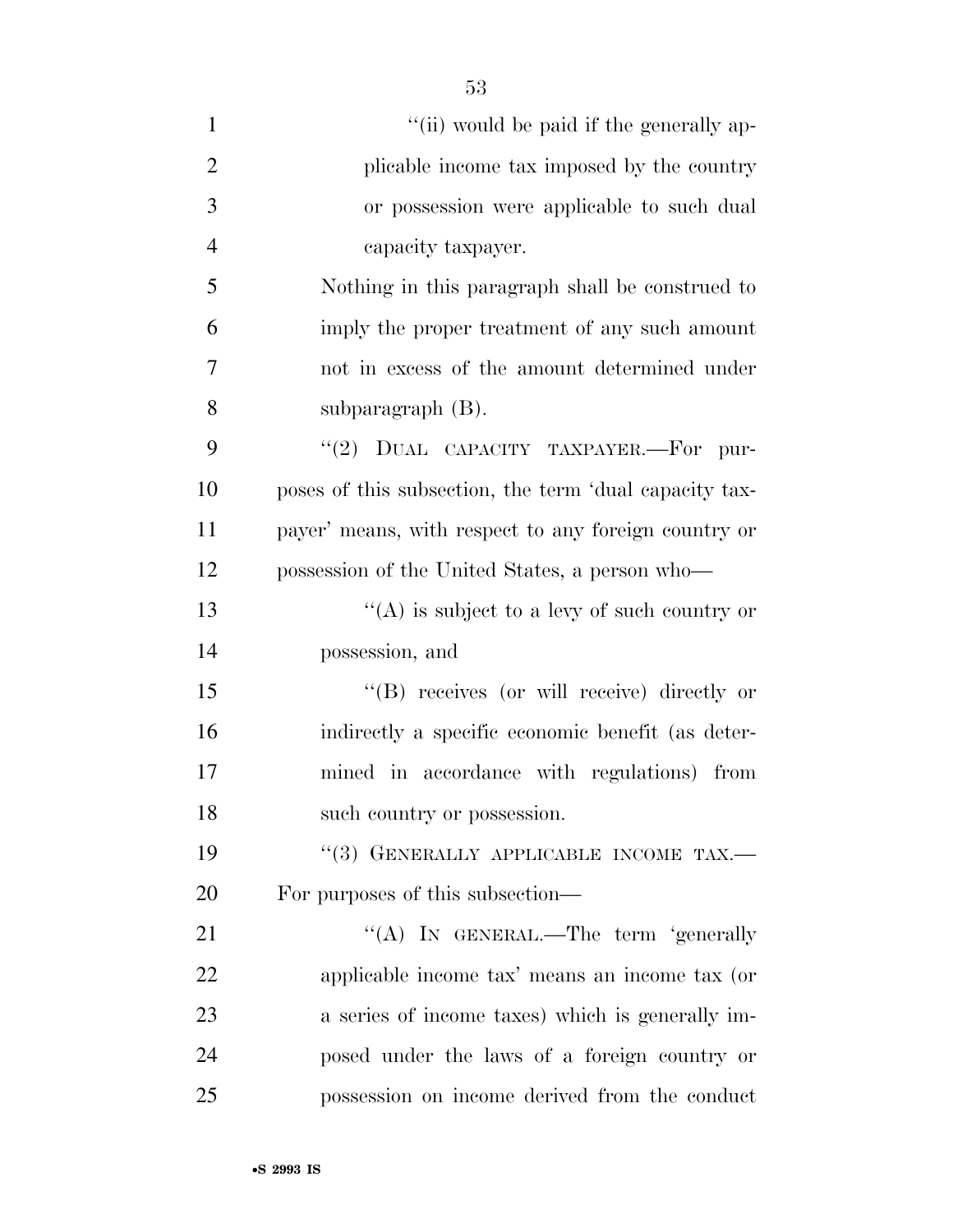| $\mathbf{1}$   | of a trade or business within such country or              |
|----------------|------------------------------------------------------------|
| $\overline{2}$ | possession.                                                |
| 3              | "(B) EXCEPTIONS.—Such term shall not                       |
| $\overline{4}$ | include a tax unless it has substantial applica-           |
| 5              | tion, by its terms and in practice, to-                    |
| 6              | "(i) persons who are not dual capacity                     |
| $\overline{7}$ | taxpayers, and                                             |
| 8              | "(ii) persons who are citizens or resi-                    |
| 9              | dents of the foreign country or posses-                    |
| 10             | sion.".                                                    |
| 11             | (b) EFFECTIVE DATE.-                                       |
| 12             | (1) IN GENERAL.—The amendments made by                     |
| 13             | this section shall apply to taxes paid or accrued in       |
| 14             | taxable years beginning after the date of the enact-       |
| 15             | ment of this Act.                                          |
| 16             | CONTRARY<br>(2)<br>TREATY OBLIGATIONS                      |
| 17             | UPHELD.—The amendments made by this section                |
| 18             | shall not apply to the extent contrary to any treaty       |
| 19             | obligation of the United States.                           |
| 20             | SEC. 217. DENIAL OF DEDUCTION FOR INCOME ATTRIB-           |
| 21             | UTABLE TO DOMESTIC PRODUCTION OF OIL,                      |
| 22             | NATURAL GAS, OR PRIMARY PRODUCTS                           |
| 23             | THEREOF.                                                   |
| 24             | (a) IN GENERAL.—Subparagraph (B) of section                |
| 25             | $199(c)(4)$ of the Internal Revenue Code of 1986 (relating |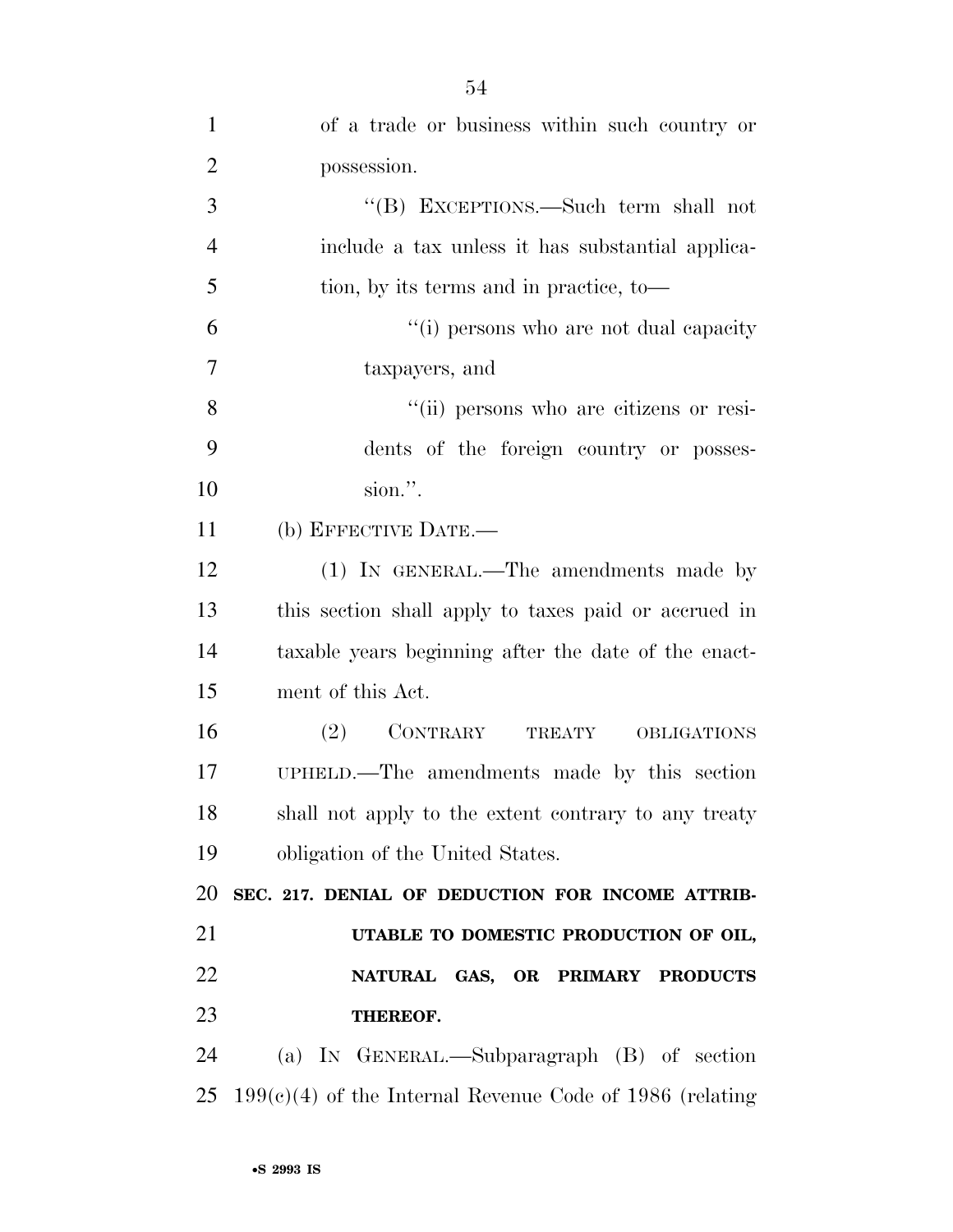to exceptions) is amended by striking ''or'' at the end of clause (ii), by striking the period at the end of clause (iii) and inserting '', or'', and by inserting after clause (iii) the following new clause:

 ''(iv) in the case of any applicable tax- payer (as defined in section 5896(b)), the production, refining, processing, transpor- tation, or distribution of oil, natural gas, or any primary product thereof during any taxable year described in section  $167(h)(5)(A)$ .".

 (b) CONFORMING AMENDMENTS.—Section 199(c)(4) of the Internal Revenue Code of 1986 is amended—

14 (1) in subparagraph  $(A)(i)(III)$  by striking ''electricity, natural gas,'' and inserting ''electricity'', and

 (2) in subparagraph (B)(ii) by striking ''elec-tricity, natural gas,'' and inserting ''electricity''.

 (c) EFFECTIVE DATE.—The amendments made by this section shall apply to taxable years beginning after December 31, 2005.

 **SEC. 218. RULES RELATING TO FOREIGN OIL AND GAS IN-COME.** 

 (a) SEPARATE BASKET FOR FOREIGN TAX CRED-IT.—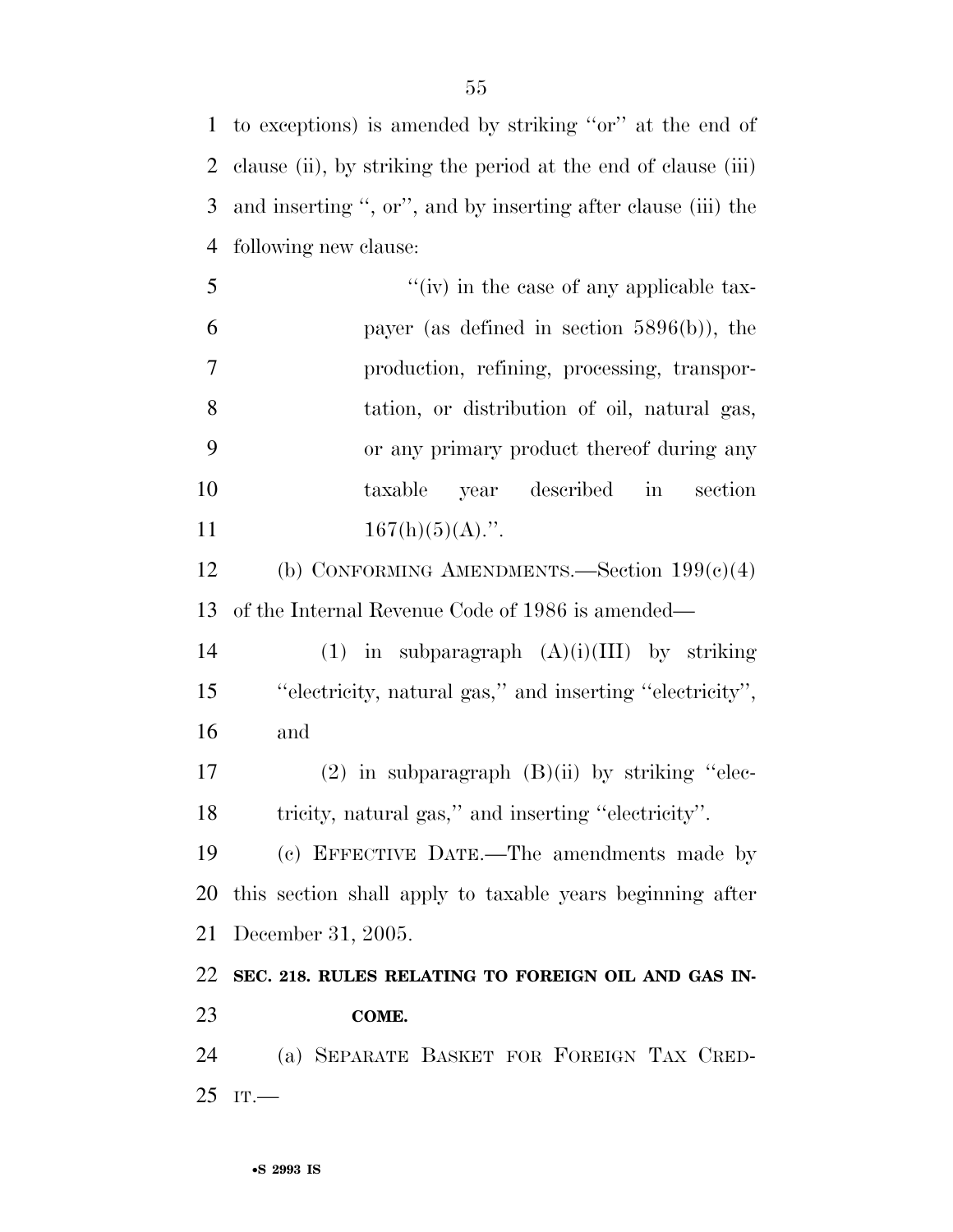| $\mathbf{1}$ | (1) YEARS BEFORE $2007$ —Paragraph (1) of                  |
|--------------|------------------------------------------------------------|
| 2            | section $904(d)$ of the Internal Revenue Code of 1986      |
| 3            | (relating to separate application of section with re-      |
| 4            | spect to certain categories of income), as in effect       |
| 5            | for years beginning before 2007, is amended by             |
| 6            | striking 'and' at the end of subparagraph (H), by          |
| 7            | redesignating subparagraph $(I)$ as subparagraph $(J)$ ,   |
| 8            | and by inserting after subparagraph (H) the fol-           |
| 9            | lowing new subparagraph:                                   |
| 10           | $\lq\lq$ (I) foreign oil and gas income, and".             |
| 11           | $(2)$ 2007 AND AFTER.—Paragraph $(1)$ of sec-              |
| 12           | tion $904(d)$ of such Code, as in effect for years be-     |
| 13           | ginning after 2006, is amended by striking "and" at        |
| 14           | the end of subparagraph $(A)$ , by striking the period     |
| 15           | at the end of subparagraph (B) and inserting ",            |
| 16           | and", and by adding at the end the following:              |
| 17           | $\lq\lq$ (C) foreign oil and gas income.".                 |
| 18           | (b) DEFINITION.-                                           |
| 19           | (1) YEARS BEFORE $2007$ —Paragraph (2) of                  |
| 20           | section 904(d) of the Internal Revenue Code of             |
| 21           | 1986, as in effect for years beginning before 2007,        |
| 22           | is amended by redesignating subparagraphs (H) and          |
| 23           | $(I)$ as subparagraphs $(I)$ and $(J)$ , respectively, and |
| 24           | by inserting after subparagraph (G) the following          |
| 25           | new subparagraph:                                          |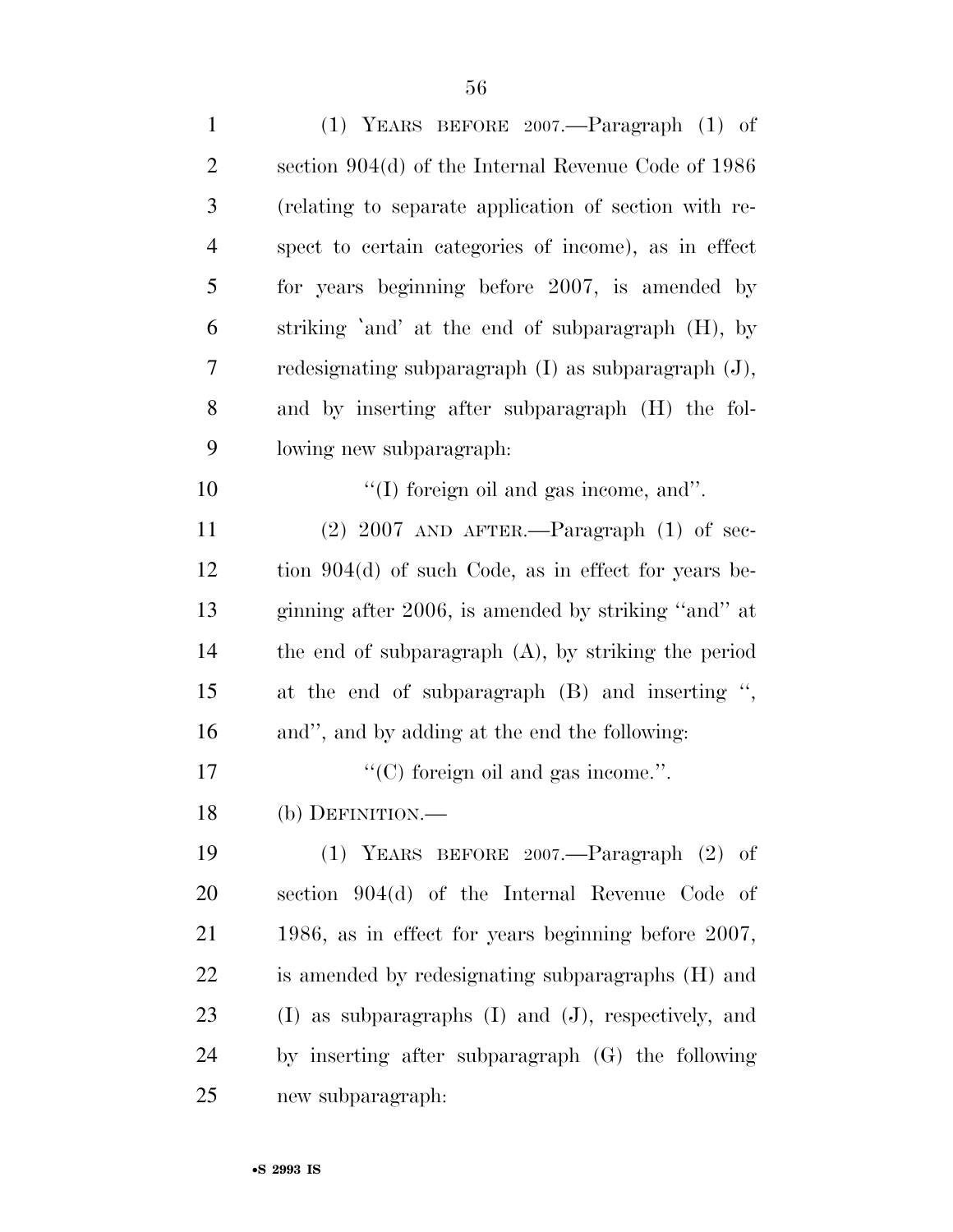| $\mathbf{1}$   | "(H) FOREIGN OIL AND GAS INCOME.-                       |
|----------------|---------------------------------------------------------|
| $\overline{2}$ | The term 'foreign oil and gas income' has the           |
| 3              | meaning given such term by section $954(g)$ .".         |
| $\overline{4}$ | (2) 2007 AND AFTER.—Section $904(d)(2)$ of              |
| 5              | such Code, as in effect for years after 2006, is        |
| 6              | amended by redesignating subparagraphs (J) and          |
| 7              | $(K)$ as subparagraphs $(K)$ and $(L)$ and by inserting |
| 8              | after subparagraph (I) the following:                   |
| 9              | $``({\rm J})$ FOREIGN OIL AND GAS INCOME.—For           |
| 10             | purposes of this section—                               |
| 11             | "(i) IN GENERAL.—The term 'foreign                      |
| 12             | oil and gas income' has the meaning given               |
| 13             | such term by section $954(g)$ .                         |
| 14             | COORDINATION.—Passive<br>``(ii)<br>cat-                 |
| 15             | egory income and general category income                |
| 16             | shall not include foreign oil and gas income            |
| 17             | (as so defined).".                                      |
| 18             | (c) CONFORMING AMENDMENTS.-                             |
| 19             | (1) Section $904(d)(3)(F)(i)$ of the Internal Rev-      |
| 20             | enue Code of 1986 is amended by striking "or $(E)$ "    |
| 21             | and inserting " $(E)$ , or $(I)$ ".                     |
| 22             | $(2)$ Section 907(a) of such Code is hereby re-         |
| 23             | pealed.                                                 |
| 24             | $(3)$ Section 907 $(c)(4)$ of such Code is hereby re-   |
| 25             | pealed.                                                 |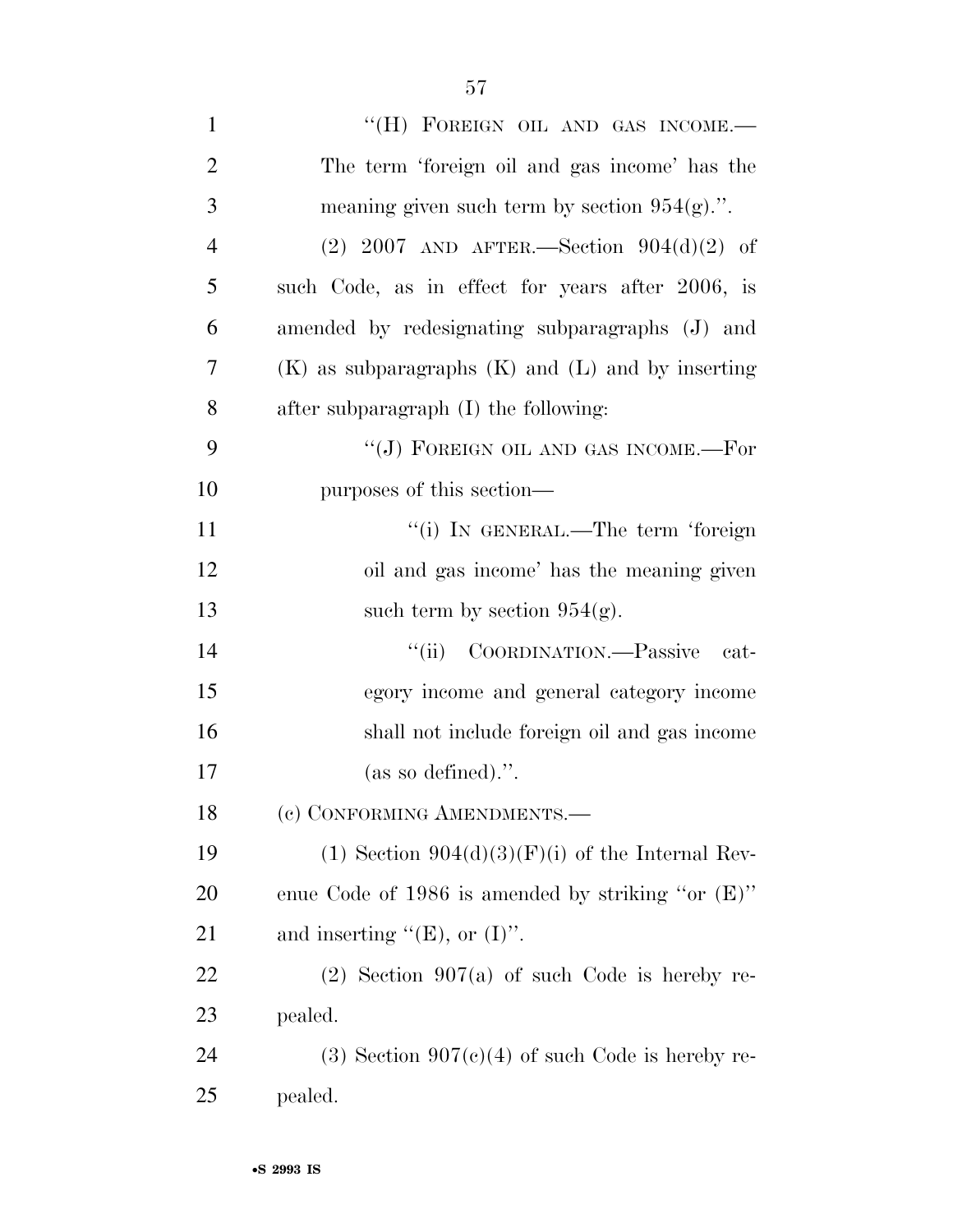| $\mathbf{1}$   | $(4)$ Section 907(f) of such Code is hereby re-      |
|----------------|------------------------------------------------------|
| $\overline{2}$ | pealed.                                              |
| 3              | (d) EFFECTIVE DATES.—                                |
| $\overline{4}$ | (1) IN GENERAL.—The amendments made by               |
| 5              | this section shall apply to taxable years beginning  |
| 6              | after the date of the enactment of this Act.         |
| $\overline{7}$ | (2) YEARS AFTER 2006.—The amendments                 |
| 8              | made by paragraphs $(1)(B)$ and $(2)(B)$ shall apply |
| 9              | to taxable years beginning after December 31, 2006.  |
| 10             | (3) TRANSITIONAL RULES.—                             |
| 11             | (A) SEPARATE BASKET TREATMENT.—Any                   |
| 12             | taxes paid or accrued in a taxable year begin-       |
| 13             | ning on or before the date of the enactment of       |
| 14             | this Act, with respect to income which was de-       |
| 15             | in subparagraph (I) of section<br>scribed            |
| 16             | $904(d)(1)$ of such Code (as in effect on the day    |
| 17             | before the date of the enactment of this Act),       |
| 18             | shall be treated as taxes paid or accrued with       |
| 19             | respect to foreign oil and gas income to the ex-     |
| 20             | tent the taxpayer establishes to the satisfaction    |
| 21             | of the Secretary of the Treasury that such           |
| 22             | taxes were paid or accrued with respect to for-      |
| 23             | eign oil and gas income.                             |
| 24             | (B) CARRYOVERS.—Any unused oil and                   |
| 25             | gas extraction taxes which under section $907(f)$    |
|                |                                                      |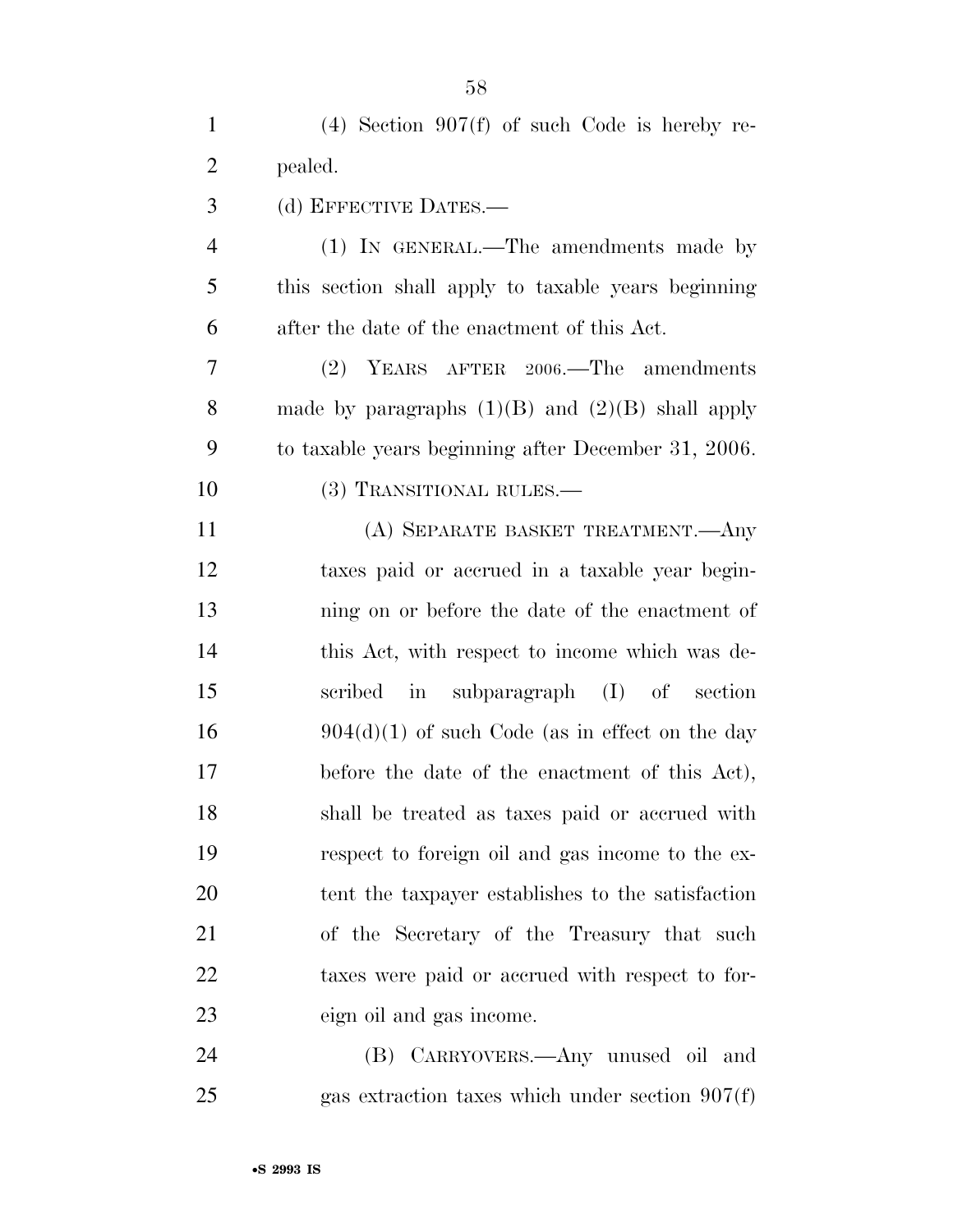| $\mathbf{1}$   | of such Code (as so in effect) would have been          |
|----------------|---------------------------------------------------------|
| $\overline{2}$ | allowable as a carryover to the taxpayer's first        |
| 3              | taxable year beginning after the date of the en-        |
| $\overline{4}$ | actment of this Act (without regard to the limi-        |
| 5              | tation of paragraph $(2)$ of such section $907(f)$      |
| 6              | for first taxable year) shall be allowed as             |
| 7              | carryovers under section $904(c)$ of such Code in       |
| 8              | the same manner as if such taxes were unused            |
| 9              | taxes under such section $904(c)$ with respect to       |
| 10             | foreign oil and gas extraction income.                  |
| 11             | (C) LOSSES.—The amendment made by                       |
| 12             | subsection $(c)(3)$ shall not apply to foreign oil      |
| 13             | and gas extraction losses arising in taxable            |
| 14             | years beginning on or before the date of the en-        |
| 15             | actment of this Act.                                    |
| 16             | SEC. 219. ELIMINATION OF DEFERRAL FOR FOREIGN OIL       |
| 17             | AND GAS EXTRACTION INCOME.                              |
| 18             | (a) GENERAL RULE.—Paragraph (1) of section              |
| 19             | $954(g)$ of the Internal Revenue Code of 1986 (defining |
| 20             | foreign base company oil related income) is amended to  |
| 21             | read as follows:                                        |
| 22             | " $(1)$ IN GENERAL.—Except as otherwise pro-            |
| 23             | vided in this subsection, the term 'foreign oil and     |
| 24             | gas income' means, in the case of any applicable tax-   |
| 25             | payer (as defined in section $5896(b)$ ) during any     |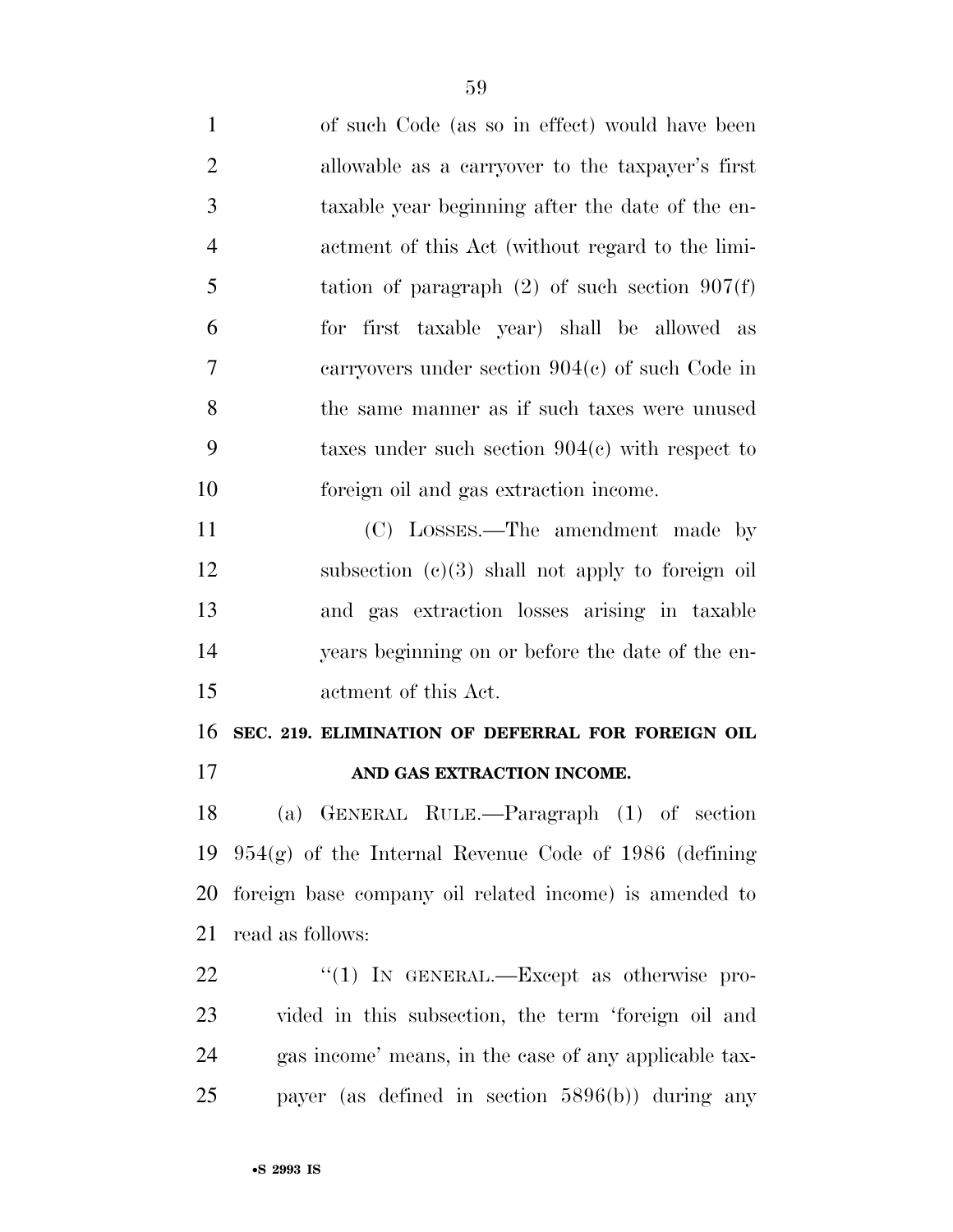| $\mathbf{1}$   | taxable year described in section $167(h)(5)(A)$ , any |
|----------------|--------------------------------------------------------|
| $\overline{2}$ | income of a kind which would be taken into account     |
| 3              | in determining the amount of—                          |
| $\overline{4}$ | "(A) foreign oil and gas extraction income             |
| 5              | (as defined in section $907(c)$ ), or                  |
| 6              | "(B) foreign oil related income (as defined            |
| 7              | in section $907(e)$ .".                                |
| 8              | (b) CONFORMING AMENDMENTS.-                            |
| 9              | (1) Subsections (a)(5), (b)(5), and (b)(6) of          |
| 10             | section 954, and section $952(c)(1)(B)(ii)(I)$ of the  |
| 11             | Internal Revenue Code of 1986, are each amended        |
| 12             | by striking "base company oil related income" each     |
| 13             | place it appears (including in the heading of sub-     |
| 14             | section $(b)(8)$ and inserting "oil and gas income".   |
| 15             | $(2)$ Subsection $(b)(4)$ of section 954 of such       |
| 16             | Code is amended by striking "base company oil-re-      |
| 17             | lated income" and inserting "oil and gas income".      |
| 18             | $(3)$ The subsection heading for subsection $(g)$ of   |
| 19             | section 954 of such Code is amended by striking        |
| 20             | "FOREIGN BASE COMPANY OIL RELATED INCOME"              |
| 21             | and inserting "FOREIGN OIL AND GAS INCOME".            |
| 22             | (4) Subparagraph (A) of section $954(g)(2)$ of         |
| 23             | such Code is amended by striking "foreign base         |
| 24             | company oil related income" and inserting "foreign     |
| 25             | oil and gas income".                                   |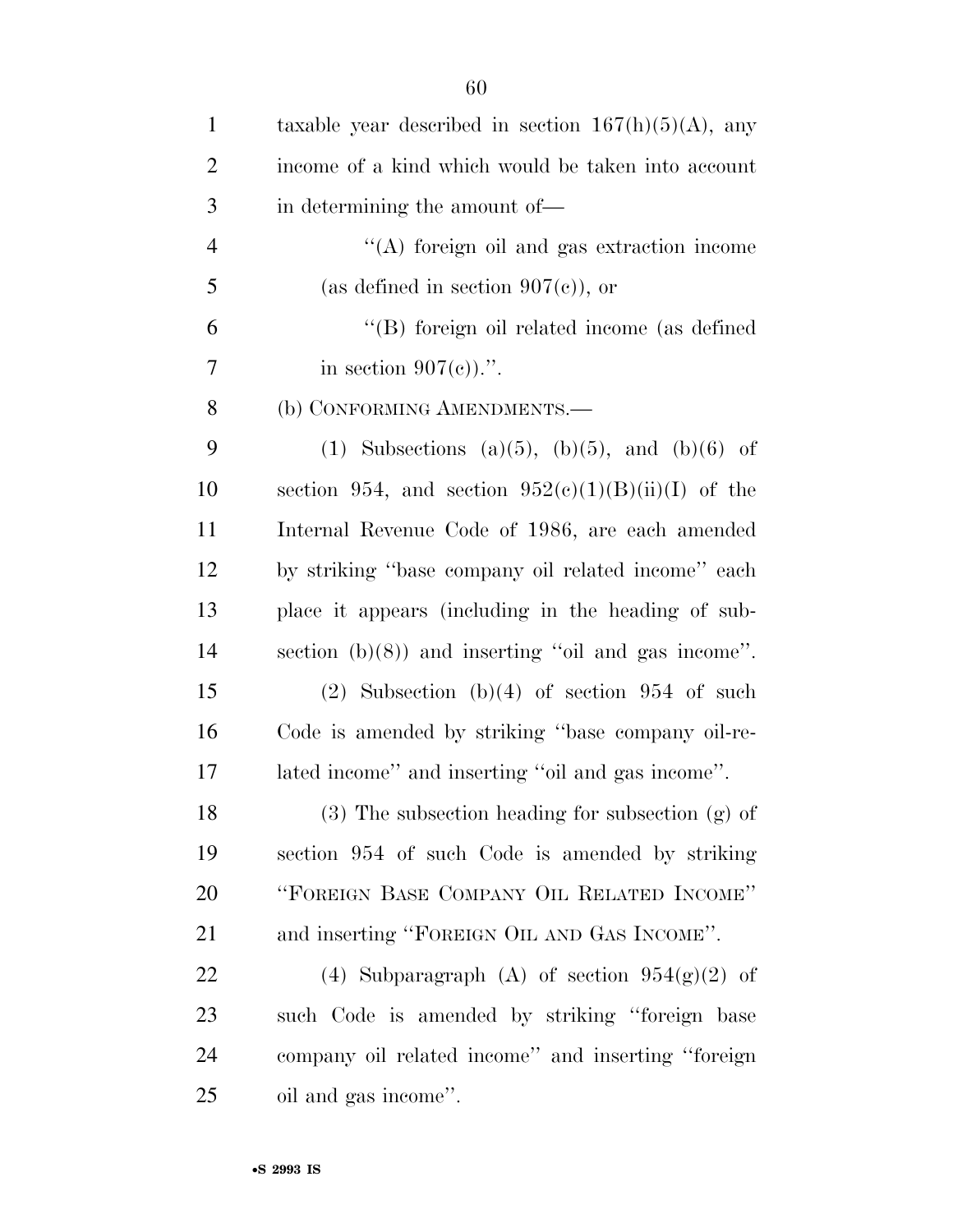(c) EFFECTIVE DATE.—The amendments made by this section shall apply to taxable years of foreign corpora- tions beginning after the date of the enactment of this Act, and to taxable years of United States shareholders ending with or within such taxable years of foreign cor-porations.

# **Subtitle C—Protection and Reten- tion of Value of Publicly-Owned Energy Resources**

#### **SEC. 221. SUSPENSION OF ROYALTY RELIEF.**

 (a) REQUIREMENT.—Subject to subsection (b), the Secretary of the Interior (referred to in this subtitle as the ''Secretary'') shall suspend the application of any pro- vision of Federal law under which a person would other- wise be provided relief from a requirement to pay a royalty for the production of oil or natural gas from Federal land (including submerged land) occurring after the date of en-actment of this Act during a period in which—

 (1) for the production of oil, the average price of crude oil in the United States during the 4-week period immediately preceding the suspension is greater than \$34.71 per barrel; and

 (2) for the production of natural gas, the aver- age wellhead price of natural gas in the United States during the 4-week period immediately pre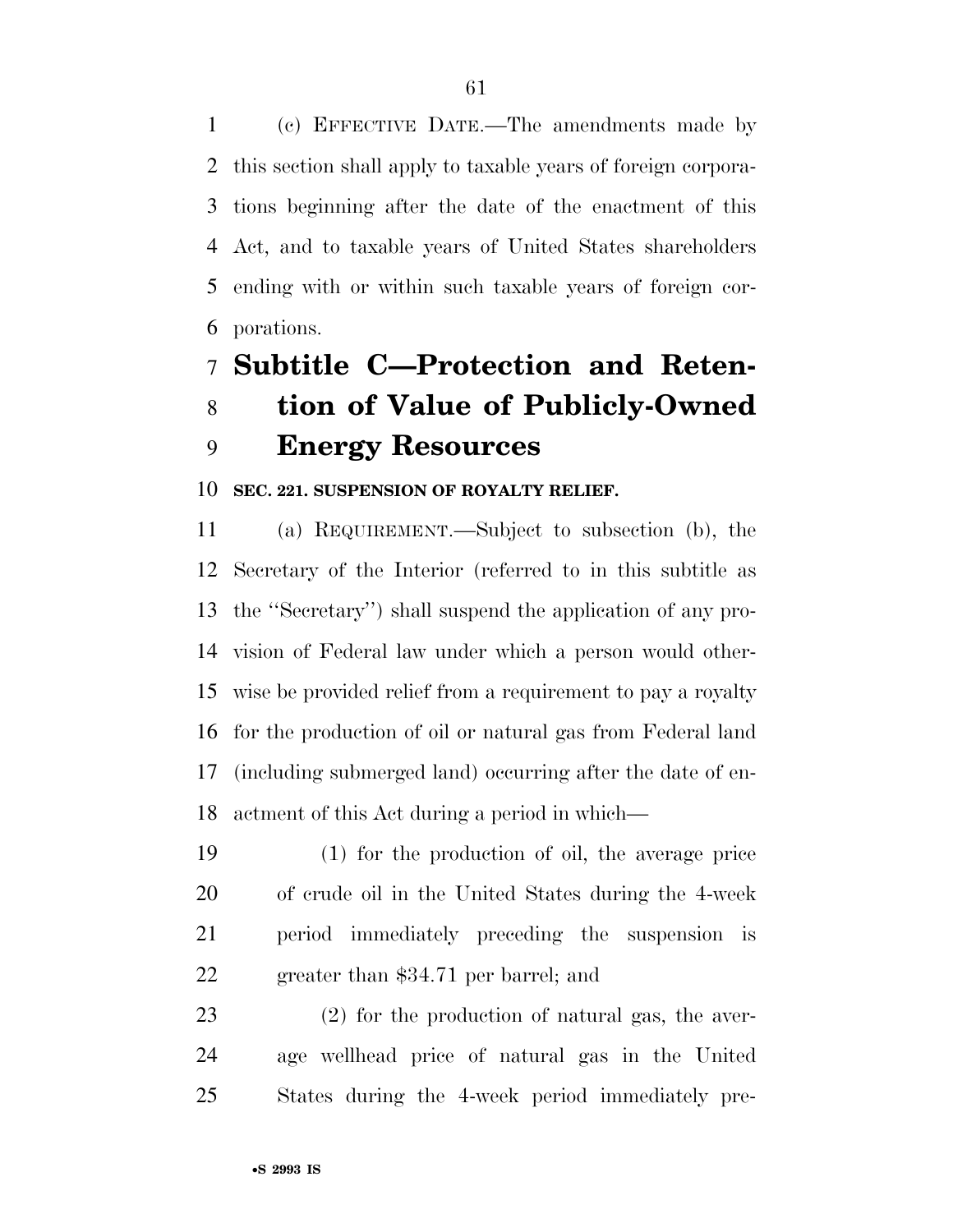ceding the suspension is greater than \$4.34 per 1,000 cubic feet.

(b) DETERMINATION OF AVERAGE PRICES.—

 (1) DATA.—For purposes of subsection (a), the Secretary shall determine average prices, taking into consideration the most recent data reported by the Energy Information Administration.

 (2) ADJUSTMENT.—For fiscal year 2008 and each subsequent fiscal year, each dollar amount specified in subsection (a) shall be adjusted to re- flect changes for the 12-month period ending the preceding November 30 in the Consumer Price Index for All Urban Consumers published by the Bureau of Labor Statistics of the Department of Labor.

#### **SEC. 222. RENEGOTIATION OF EXISTING LEASES.**

 (a) IN GENERAL.—Not later than 90 days after the date of enactment of this Act, the Secretary shall make a determination regarding the ability of the Secretary to renegotiate leases that—

 (1) are in effect prior to the date of enactment of this Act;

 (2) authorize the production of oil or natural gas on Federal land; and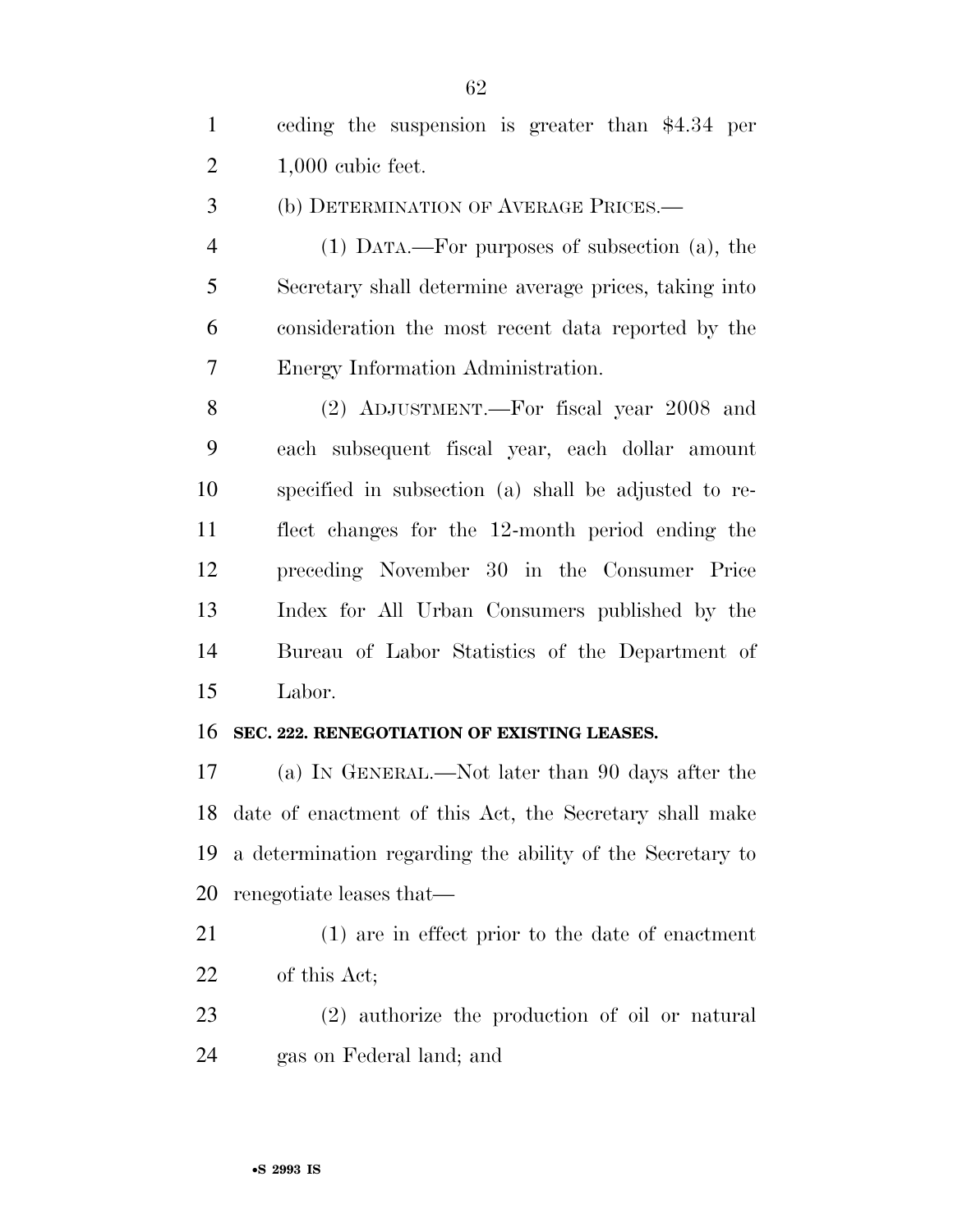| $\mathbf{1}$   | (3) do not contain terms at least equal to the              |
|----------------|-------------------------------------------------------------|
| $\overline{2}$ | royalty relief price thresholds described in section        |
| 3              | 591.                                                        |
| $\overline{4}$ | (b) AFFIRMATIVE DETERMINATION.—                             |
| 5              | (1) IN GENERAL.—If the Secretary determines                 |
| 6              | that the Secretary has the authority to renegotiate         |
| 7              | leases described in subsection (a), the Secretary           |
| 8              | shall immediately offer to renegotiate the terms of         |
| 9              | those leases to include the royalty relief price thresh-    |
| 10             | olds described in section 591.                              |
| 11             | (2) FAILURE TO RENEGOTIATE.—If a lessee                     |
| 12             | fails to renegotiate under paragraph (1), the Sec-          |
| 13             | retary shall preclude that lessee from—                     |
| 14             | (A) entering into new leases; or                            |
| 15             | (B) obtaining other existing leases or inter-               |
| 16             | ests in leases.                                             |
| 17             | (c) NEGATIVE DETERMINATION.—If the Secretary                |
| 18             | determines that the Secretary does not have the authority   |
| 19             | to renegotiate leases described in subsection (a), the Sec- |
| 20             | retary shall immediately submit to Congress recommenda-     |
| 21             | tions for changes to law that will—                         |
| 22             | $(1)$ provide the authority necessary; or                   |
| 23             | (2) produce the same level of revenue from                  |
| 24             | leases for the production of oil and gas from Federal       |
| 25             | land that will otherwise be lost due to the failure of      |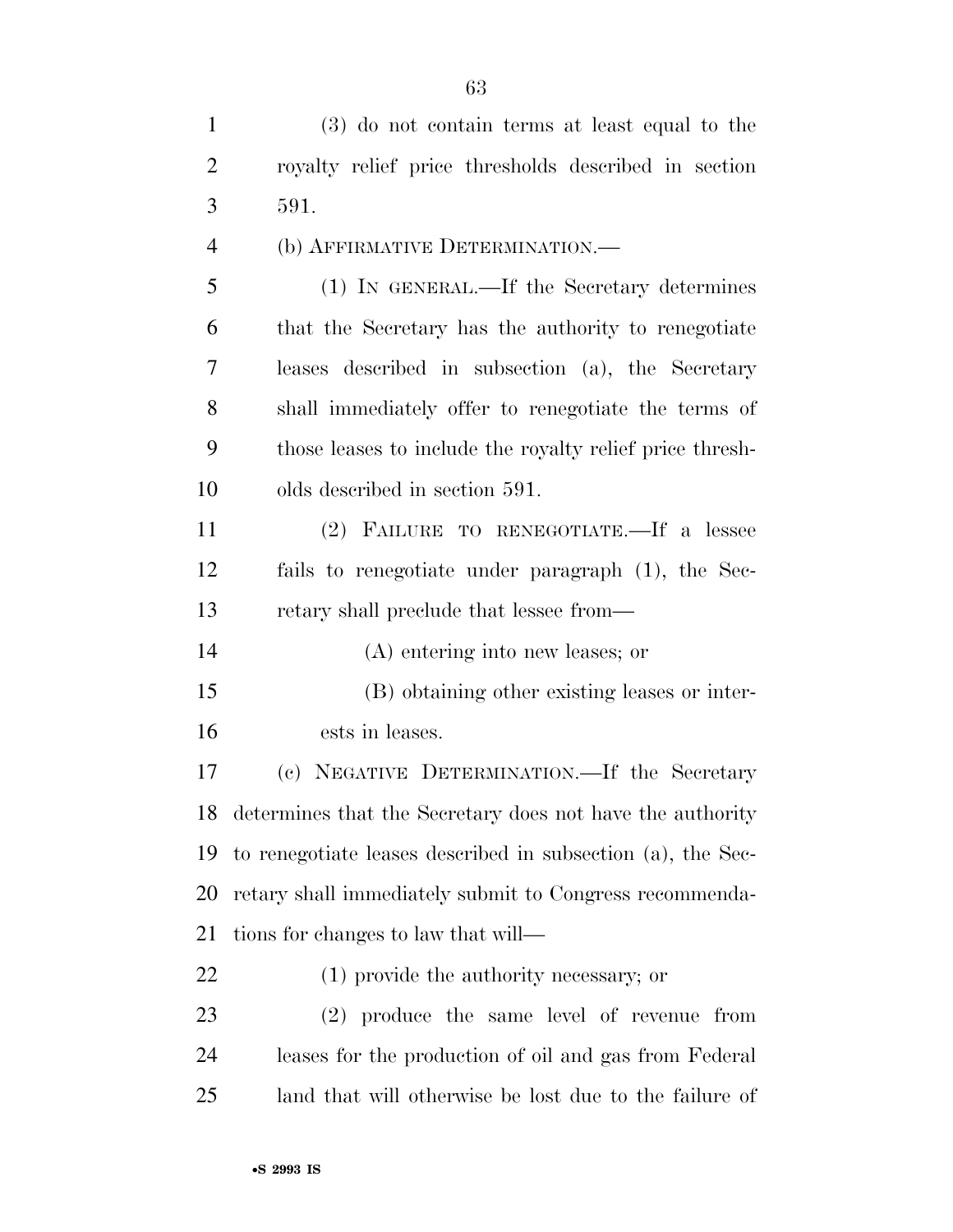| $\mathbf{1}$   | lessees to renegotiate and modify the terms of exist-   |
|----------------|---------------------------------------------------------|
| $\overline{2}$ | ing leases as described in subsection $(b)(1)$ .        |
| 3              | <b>Subtitle D—Reduction in</b>                          |
| $\overline{4}$ | <b>Incentives to Guzzle Gas</b>                         |
| 5              | SEC. 231. REDUCING INCENTIVES TO GUZZLE GAS.            |
| 6              | (a) INCLUSION OF HEAVY VEHICLES IN LIMITATION           |
| 7              | DEPRECIATION OF CERTAIN LUXURY AUTO-<br>ON.             |
| 8              | MOBILES.-                                               |
| 9              | (1) IN GENERAL.—Section $280F(d)(5)(A)$ of              |
| 10             | the Internal Revenue Code of 1986 (defining pas-        |
| 11             | senger automobile) is amended—                          |
| 12             | $(A)$ by striking clause (ii) and inserting the         |
| 13             | following new clause:                                   |
| 14             | "(ii)(I) which is rated at $6,000$                      |
| 15             | pounds unloaded gross vehicle weight or                 |
| 16             | less, or                                                |
| 17             | "(II) which is rated at more than                       |
| 18             | $6,000$ pounds but not more than $14,000$               |
| 19             | pounds gross vehicle weight.", and                      |
| 20             | $(B)$ by striking "clause (ii)" in the second           |
| 21             | sentence and inserting "clause $(ii)(I)$ ".             |
| 22             | (2) EXCEPTION FOR VEHICLES USED IN FARM-                |
| 23             | BUSINESS.—Section $280F(d)(5)(B)$ of such<br><b>ING</b> |
| 24             | Code (relating to exception for certain vehicles) is    |
| 25             | amended by striking "and" at the end of clause (ii),    |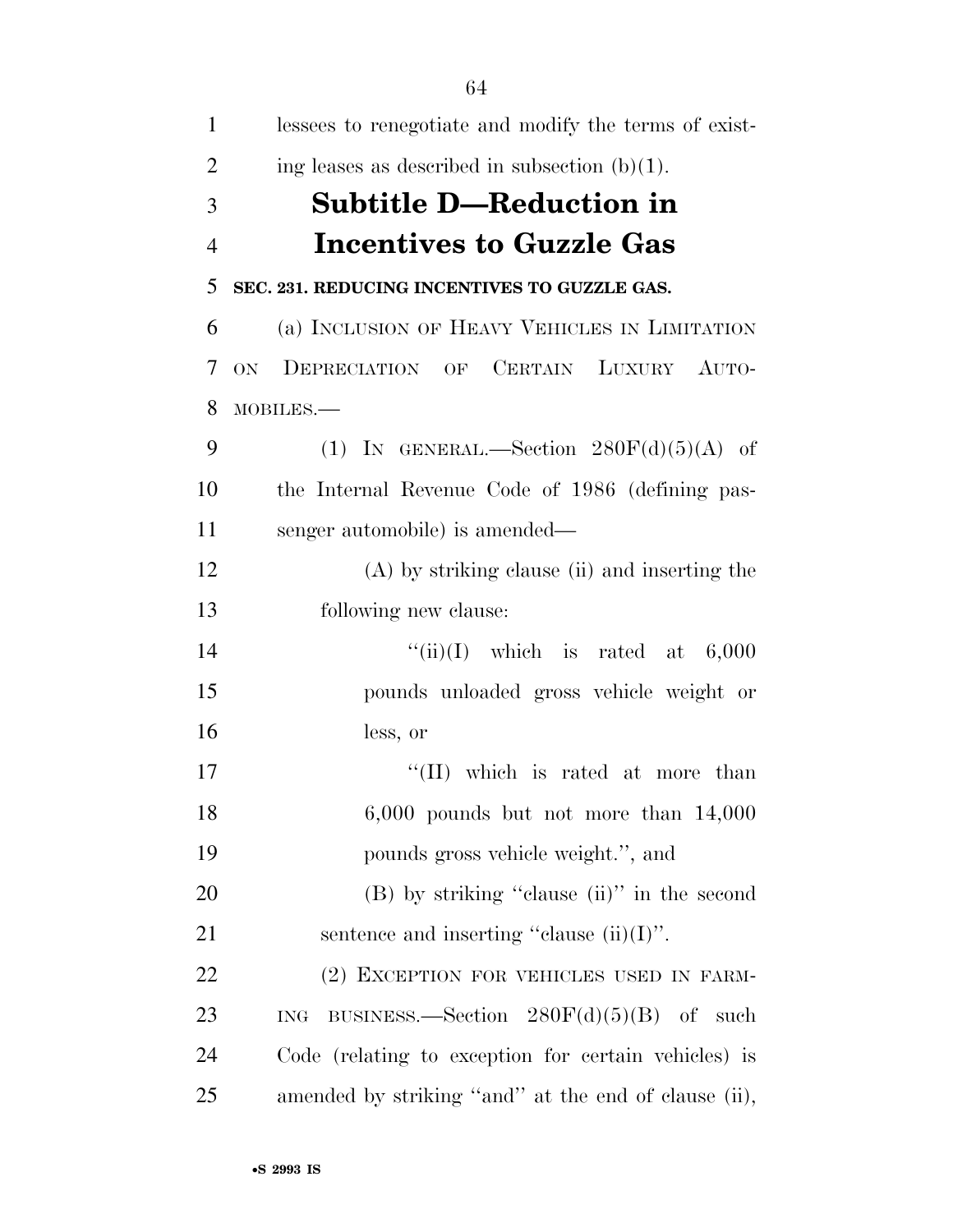| $\mathbf{1}$   | by redesignating clause (iii) as clause (iv), and by in- |
|----------------|----------------------------------------------------------|
| $\overline{2}$ | serting after clause (ii) the following new clause:      |
| 3              | "(iii) any vehicle used in a farming                     |
| $\overline{4}$ | business (as defined in section $263A(e)(4)$ ,           |
| 5              | and".                                                    |
| 6              | (3) EFFECTIVE DATE.—The amendments made                  |
| 7              | by this subsection shall apply to property placed in     |
| 8              | service after the date of the enactment of this Act.     |
| 9              | (b) UPDATED DEPRECIATION DEDUCTION LIMITS.—              |
| 10             | $(1)$ In GENERAL.—Subparagraph $(A)$ of section          |
| 11             | $280F(a)(1)$ of the Internal Revenue Code of 1986        |
| 12             | (relating to limitation on amount of depreciation for    |
| 13             | luxury automobiles) is amended to read as follows:       |
| 14             | "(I) LIMITATION.—The amount of the de-                   |
| 15             | preciation deduction for any taxable year shall          |
| 16             | not exceed for any passenger automobile—                 |
| 17             | $f'(i)$ for the 1st taxable year in the re-              |
| 18             | covery period—                                           |
| 19             | ``(I)<br>described in<br>subsection                      |
| 20             | (d)(5)(A)(ii)(I), \$4,000,                               |
| 21             | "(II) described in the second sen-                       |
| 22             | tence of subsection (d) $(5)(A)$ , \$5,000,              |
| 23             | and                                                      |
| 24             | $\lq\lq$ (III) described in<br>subsection                |
| 25             | (d)(5)(A)(ii)(II), \$6,000,                              |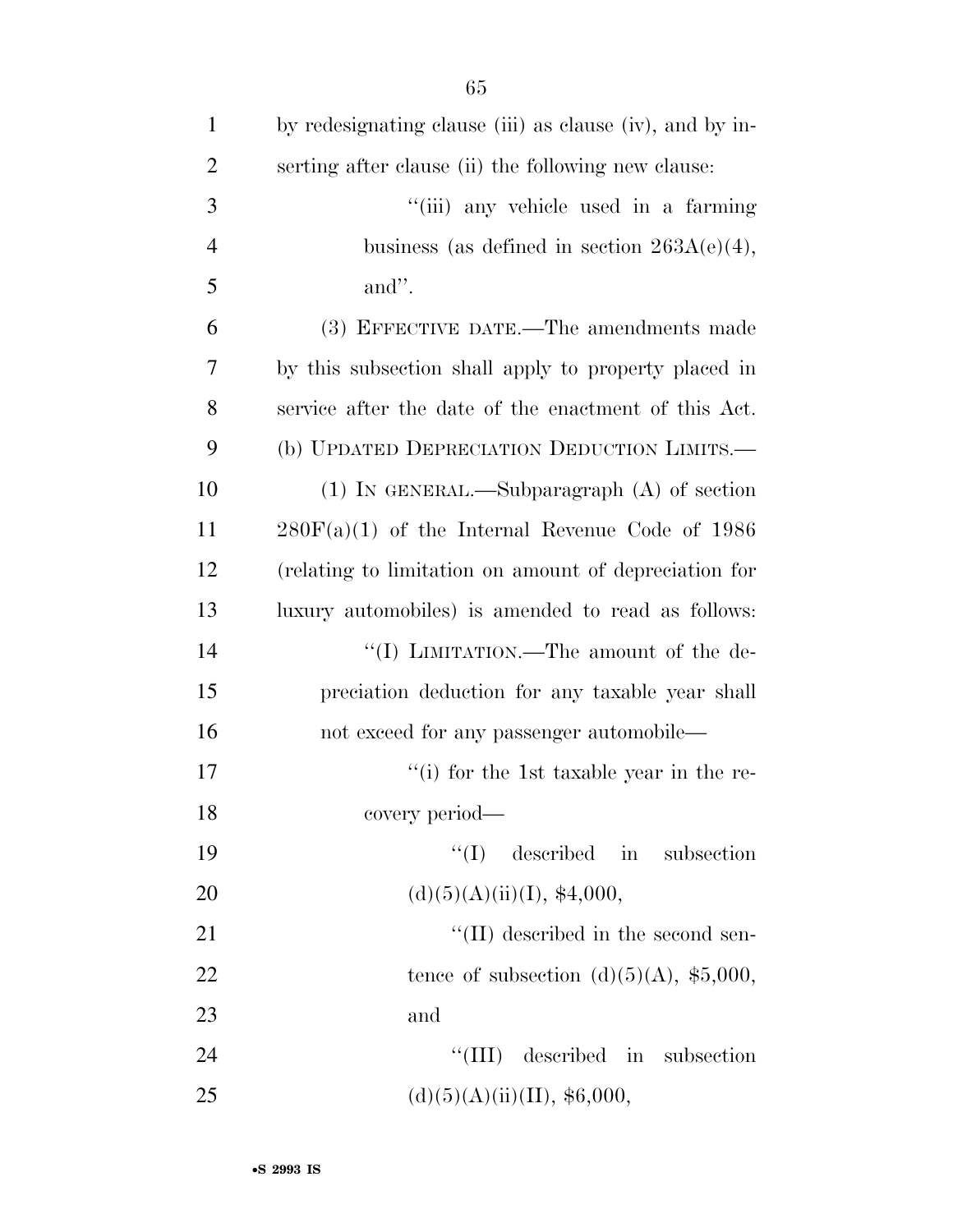| $\mathbf{1}$   | "(ii) for the 2nd taxable year in the            |
|----------------|--------------------------------------------------|
| $\overline{2}$ | recovery period—                                 |
| 3              | $\lq\lq$ (I) described in subsection             |
| $\overline{4}$ | (d)(5)(A)(ii)(I), \$6,400,                       |
| 5              | $\lq\lq$ (II) described in the second sen-       |
| 6              | tence of subsection $(d)(5)(A)$ , \$8,000,       |
| $\tau$         | and                                              |
| 8              | $\lq\lq$ (III) described in subsection           |
| 9              | (d)(5)(A)(ii)(II), \$9,600,                      |
| 10             | "(iii) for the 3rd taxable year in the           |
| 11             | recovery period—                                 |
| 12             | $\lq\lq$ described in subsection                 |
| 13             | (d)(5)(A)(ii)(I), \$3,850,                       |
| 14             | $\lq\lq$ (II) described in the second sen-       |
| 15             | tence of subsection (d) $(5)(A)$ , \$4,800,      |
| 16             | and                                              |
| 17             | $\lq\lq$ (III) described in subsection           |
| 18             | (d)(5)(A)(ii)(II), \$5,775, and                  |
| 19             | "(iv) for each succeeding taxable year           |
| 20             | in the recovery period—                          |
| 21             | described in<br>``(I)<br>subsection              |
| 22             | (d)(5)(A)(ii)(I), \$2,325,                       |
| 23             | $\lq\lq$ (II) described in the second sen-       |
| 24             | tence of subsection (d)(5)(A), $\text{\$2,900},$ |
| 25             | and                                              |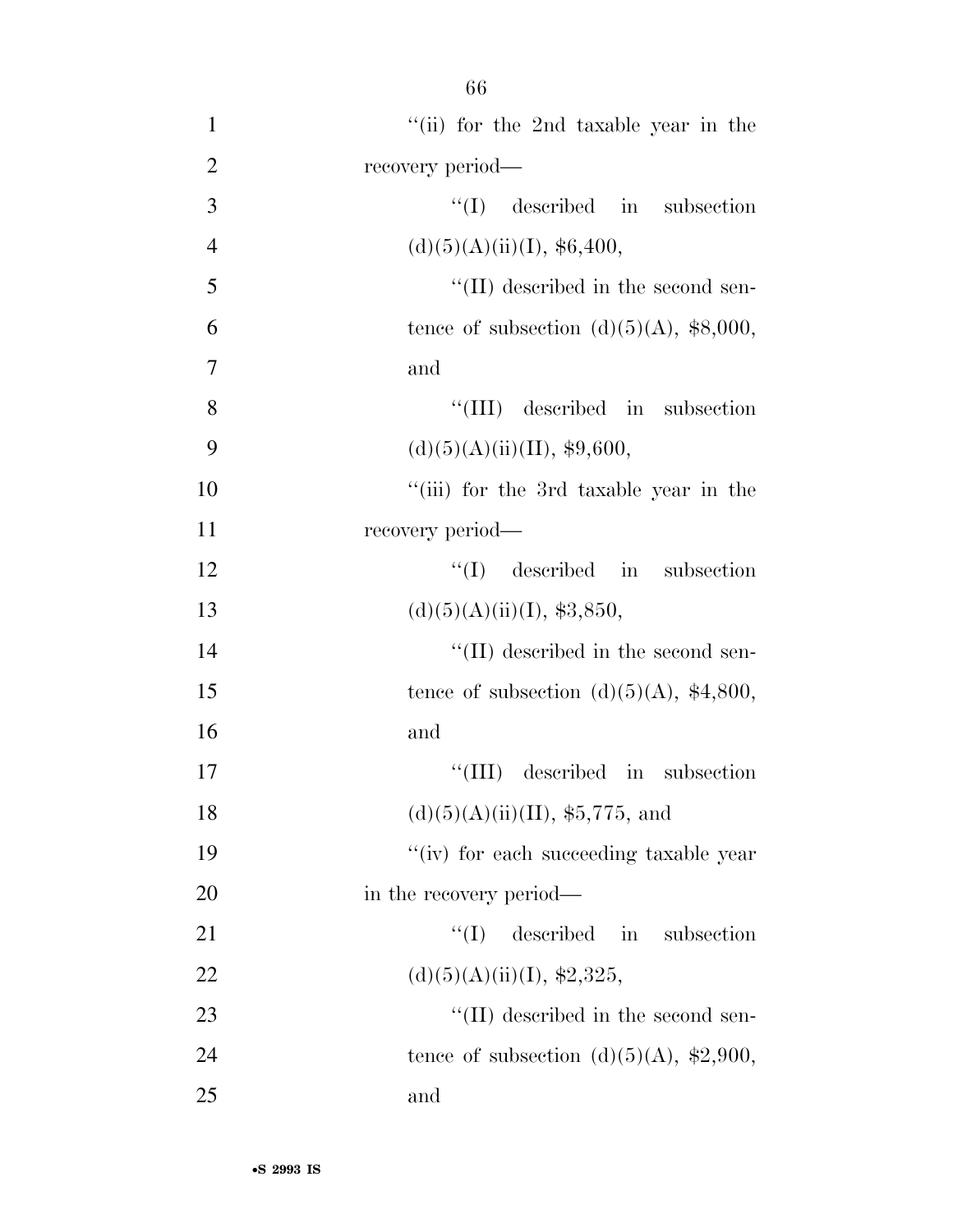| $\mathbf{1}$   | "(III) described in subsection                      |
|----------------|-----------------------------------------------------|
| $\overline{2}$ | (d)(5)(A)(ii)(II), \$3,475."                        |
| 3              | (2) YEARS AFTER RECOVERY PERIOD.—Section            |
| $\overline{4}$ | $280F(a)(1)(B)(ii)$ of such Code is amended to read |
| 5              | as follows:                                         |
| 6              | "(ii) LIMITATION.—The amount treat-                 |
| $\overline{7}$ | ed as an expense under clause (i) for any           |
| 8              | taxable year shall not exceed for any pas-          |
| 9              | senger automobile—                                  |
| 10             | $\lq\lq$ (I) described in subsection                |
| 11             | (d)(5)(A)(ii)(I), \$2,325,                          |
| 12             | $\lq\lq$ (II) described in the second sen-          |
| 13             | tence of subsection (d)(5)(A), $\,$ \$2,900,        |
| 14             | and                                                 |
| 15             | "(III) described in subsection                      |
| 16             | (d)(5)(A)(ii)(II), \$3,475."                        |
| 17             | (3)<br>INFLATION ADJUSTMENT.-Section                |
| 18             | $280F(d)(7)$ of such Code (relating to automobile   |
| 19             | price inflation adjustment) is amended—             |
| 20             | $(A)$ by striking "after 1988" in subpara-          |
| 21             | graph $(A)$ and inserting "after 2006", and         |
| 22             | (B) by striking subparagraph (B) and in-            |
| 23             | serting the following new subparagraph:             |
| 24             | "(B) AUTOMOBILE PRICE INFLATION AD-                 |
| 25             | JUSTMENT.—For purposes of this paragraph—           |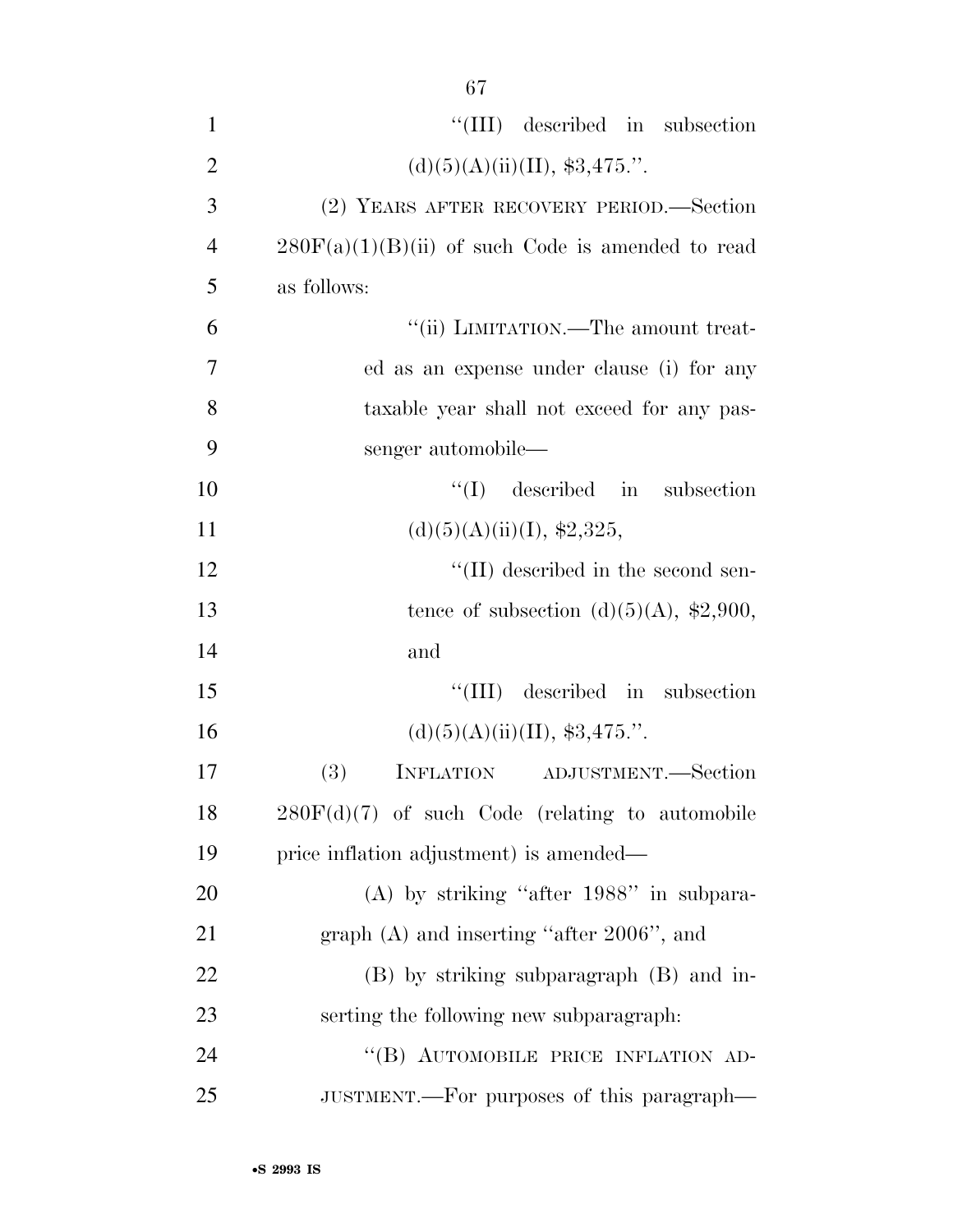| $\mathbf{1}$   | "(i) IN GENERAL.—The automobile                       |
|----------------|-------------------------------------------------------|
| $\overline{2}$ | price inflation adjustment for any calendar           |
| 3              | year is the percentage (if any) by which—             |
| $\overline{4}$ | $\lq\lq$ (I) the average wage index for               |
| 5              | the preceding calendar year, exceeds                  |
| 6              | $\lq\lq$ (II) the average wage index for              |
| 7              | 2005.                                                 |
| 8              | "(ii) AVERAGE WAGE INDEX.—The                         |
| 9              | term 'average wage index' means the aver-             |
| 10             | age wage index published by the Social Se-            |
| 11             | curity Administration.".                              |
| 12             | (4) EFFECTIVE DATE.—The amendments made               |
| 13             | by this subsection shall apply to property placed in  |
| 14             | service after the date of the enactment of this Act.  |
| 15             | (c) EXPENSING LIMITATION FOR FARM VEHICLES.—          |
| 16             | $(1)$ IN GENERAL.—Paragraph $(6)$ of section          |
| 17             | $179(b)$ of the Internal Revenue Code of 1986 (relat- |
| 18             | ing to limitations) is amended to read as follows:    |
| 19             | "(6) LIMITATION ON COST TAKEN INTO AC-                |
| 20             | COUNT FOR FARM VEHICLES.—The cost of any vehi-        |
| 21             | cle described in section $280F(d)(5)(B)(iii)$ for any |
| 22             | taxable year which may be taken into account under    |
| 23             | this section shall not exceed $$30,000."$ .           |